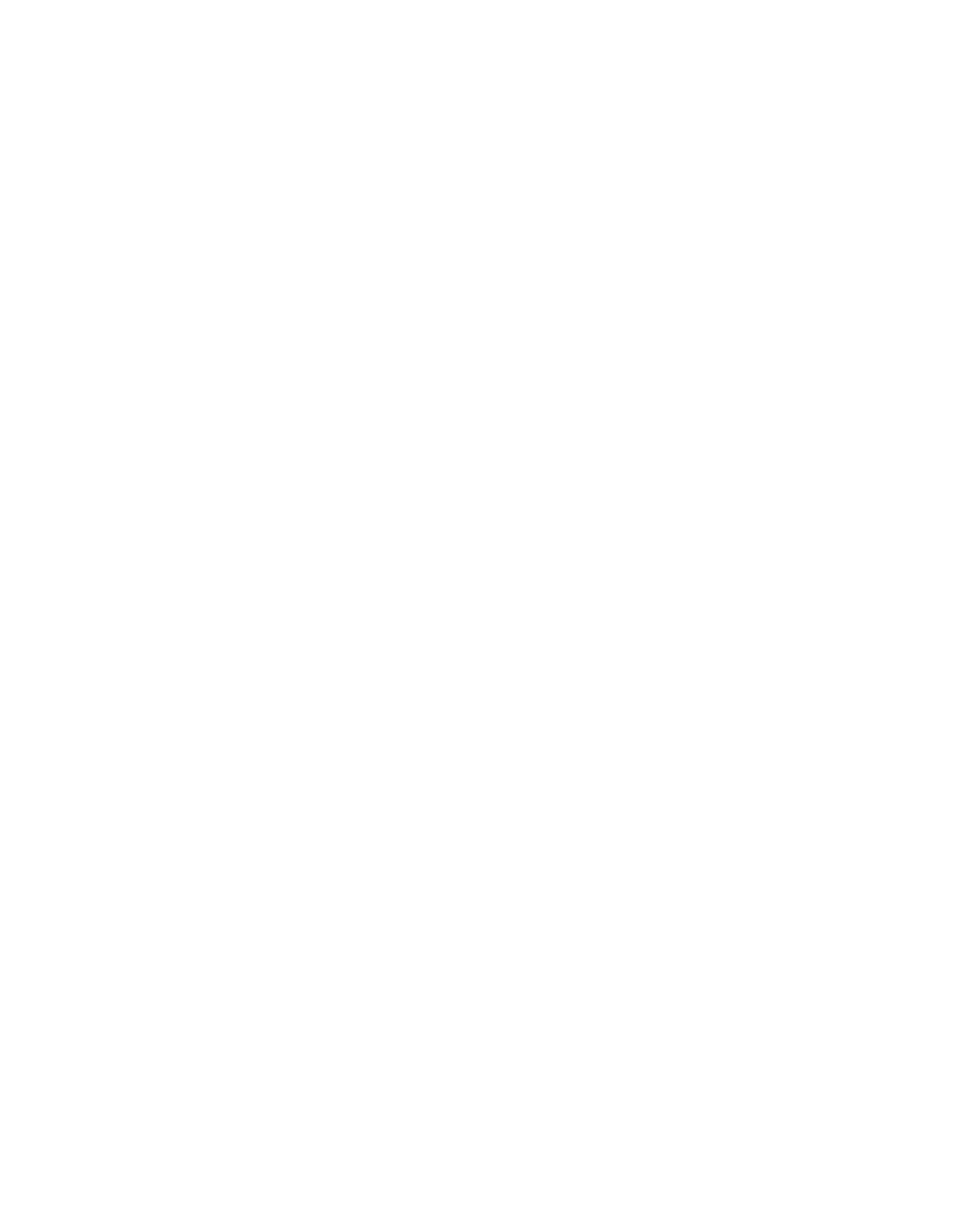# • Abortion Is About God *Reframing a Moral Issue*

student's workbook

**Bethlehem College & Seminary** 720 13th Avenue South Minneapolis, MN 55415 612.455.3420 info@bcsmn.edu | bcsmn.edu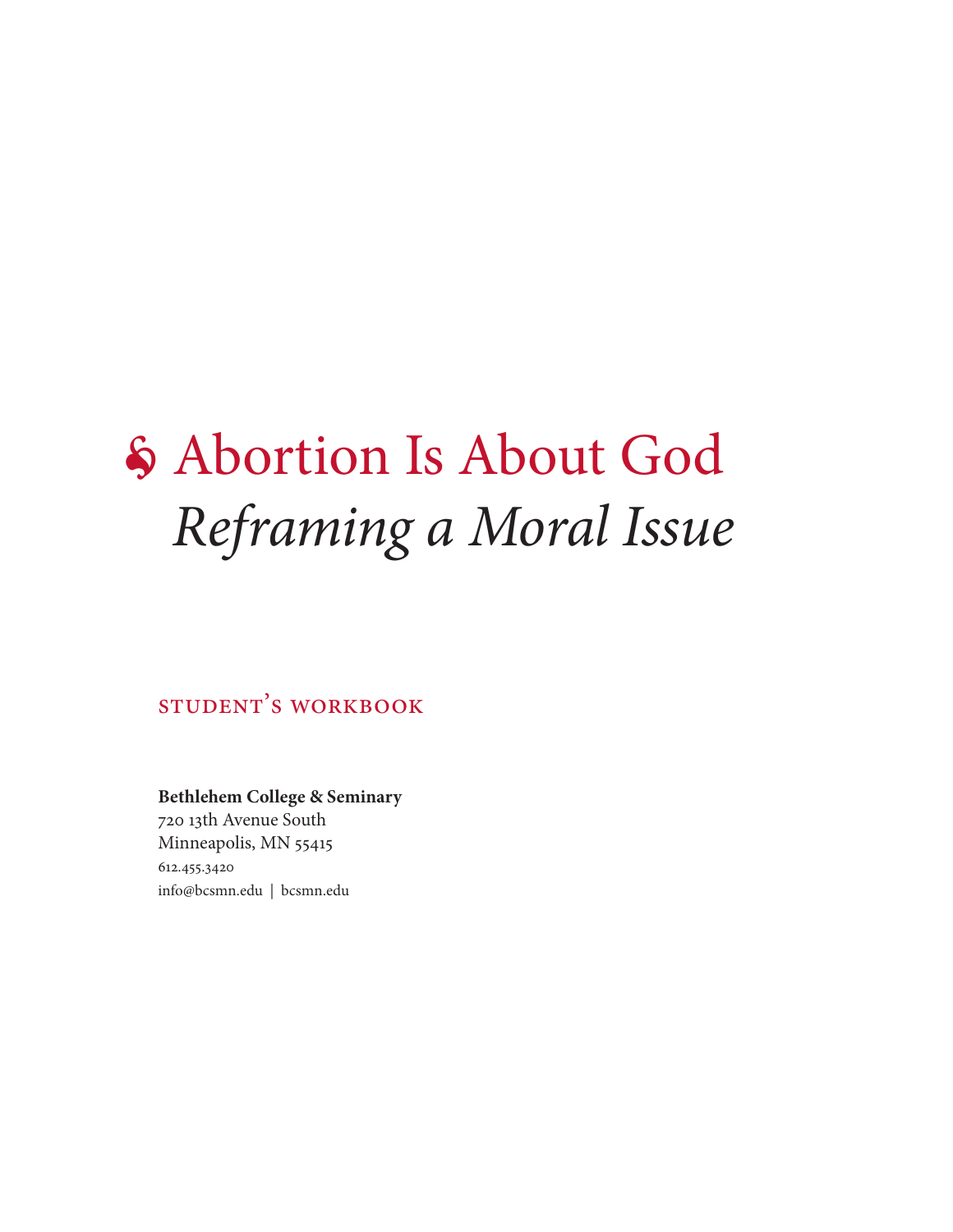Copyright © 2008, 2017 by Bethlehem College & Seminary

All rights reserved. No part of this publication may be reproduced, modified, or transmitted in any form or by any means, electronic, mechanical, photocopying, or otherwise, without the prior written permission of the copyright owner.

Scripture taken from *The Holy Bible, English Standard Version*. Copyright © 2007 by Crossway Bibles, a publishing ministry of Good News Publishers. Used by permission. All rights reserved.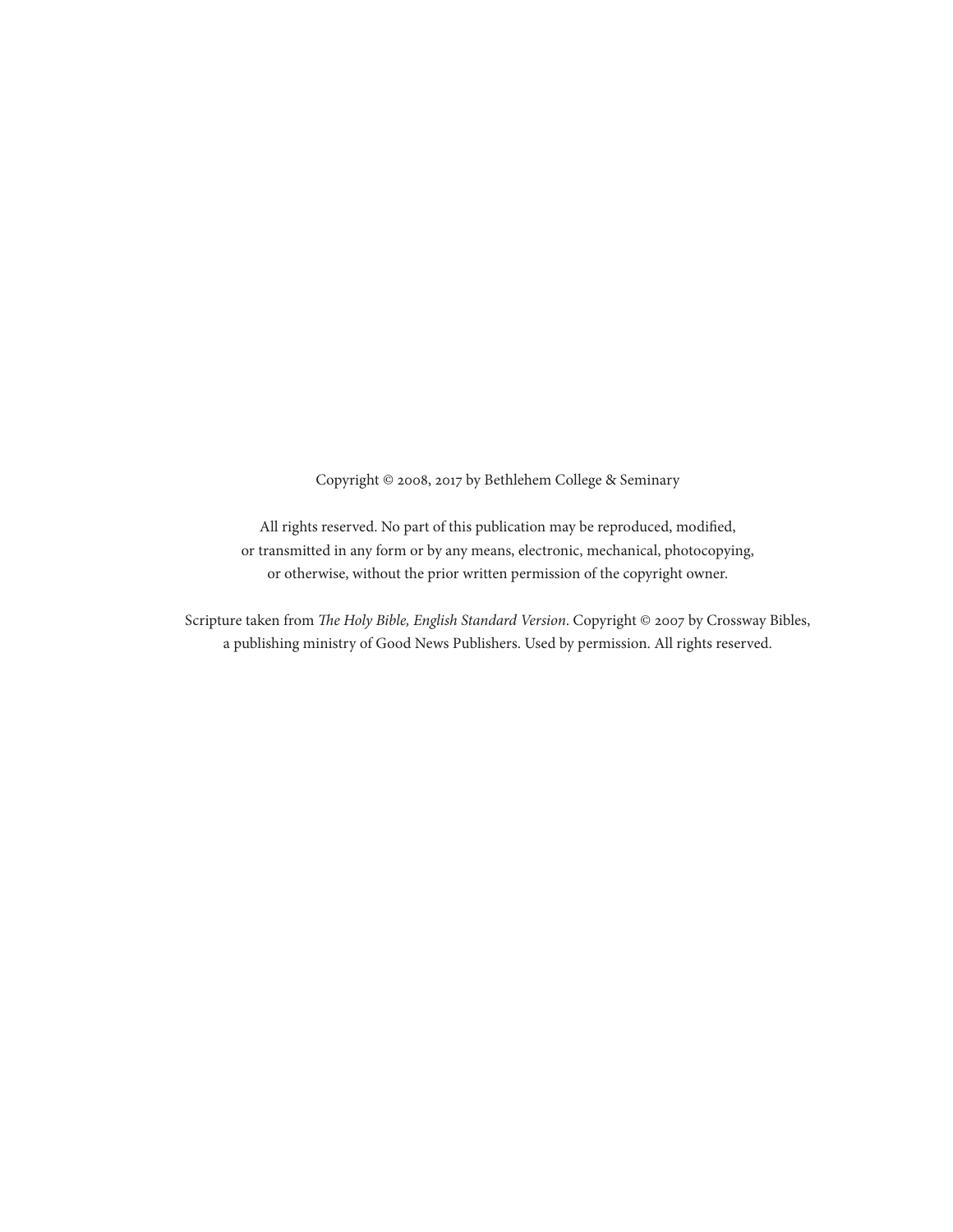# Abortion Is About God

# *Reframing a Moral Issue*

## student's workbook

## Table of Contents

| Course Syllabus |                                                    | $\mathbf{1}$ |
|-----------------|----------------------------------------------------|--------------|
| Lesson 1        | Abortion in the Modern Secular World               | 3            |
| Lesson 2        | The Supremacy of God and the Right to Life         | 11           |
| Lesson 3        | God's Sovereignty over Life in the Womb            | 21           |
| Lesson 4        | Abortion, Murder, and the Image of God             | 35           |
| Lesson 5        | Sin Gives Birth to Abortion                        | 47           |
| Lesson 6        | Imitating God in the Pro-Life Cause                | 59           |
| Appendix A      | Fifty Ways to Help Unborn Babies and Their Mothers | 73           |
| Appendix B      | Exodus 21:22-25 and Abortion                       | 75           |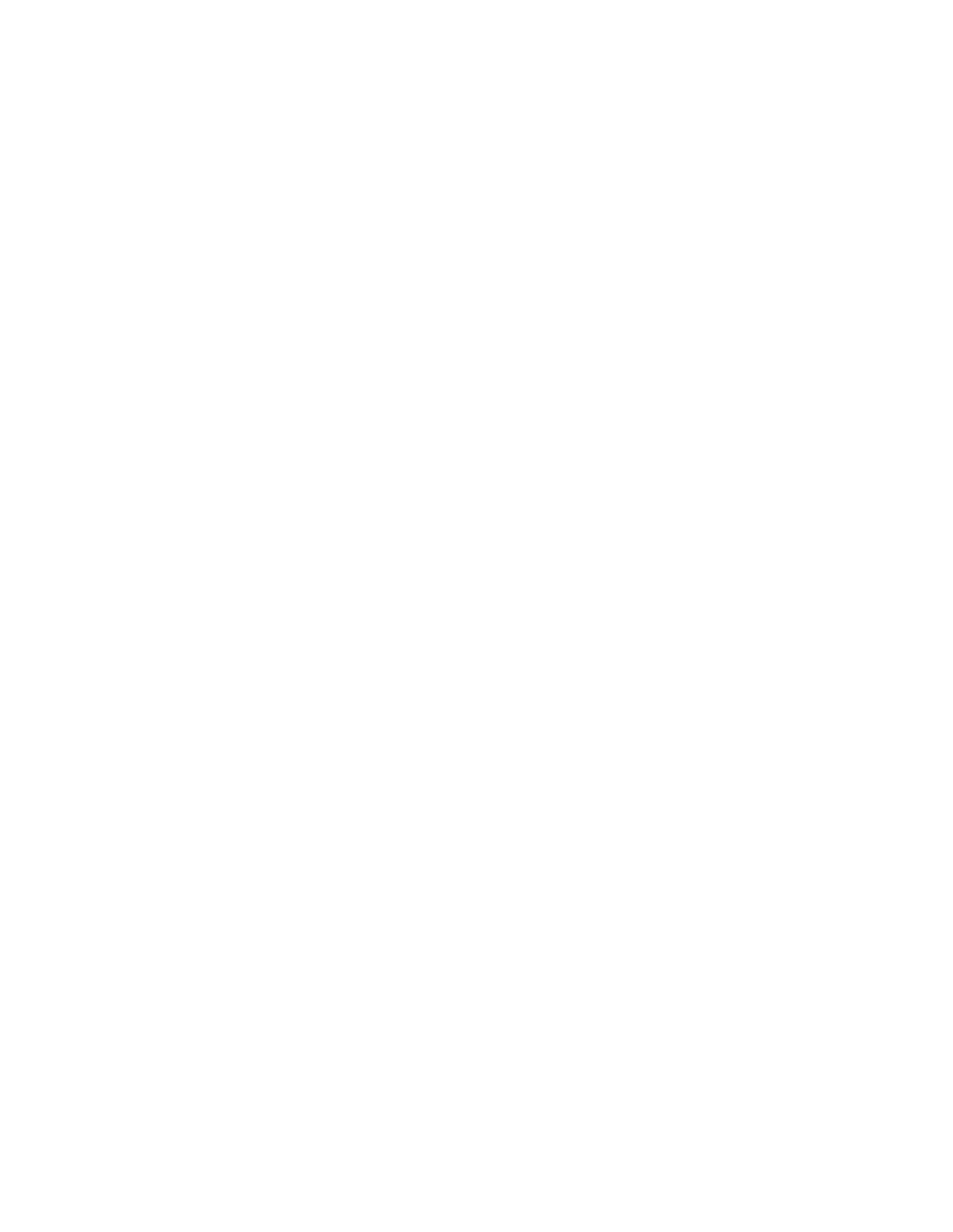#### $\hat{\mathbf{e}}$

## Abortion Is About God

#### *Reframing a Moral Issue*

#### **SYLLABUS**

#### **S** COURSE DESCRIPTION

*Abortion Is About God: Reframing a Moral Issue* is a six-week course advancing the truth that the deepest evil of abortion is that it defies God's supremacy over life in the womb. The course will assert that abortion is fundamentally an offense to the glory of the Creator, and will seek to provide a biblical and theological grounding for the pro-life cause from a God-centered perspective. Students will gain a deeper understanding of this issue by closely examining the key biblical passages regarding the issue of abortion, answering provocative questions, and considering sermons and writings from the ministry of John Piper.

#### **S** OBJECTIVES

This course is designed to accomplish specific objectives. A student successfully completing this course should be able to:

- ▷ magnify the worth of the life-giving God in a more meaningful and personal way by treasuring him in their heart above all else. We recognize that this, the ultimate objective of the course, is impossible apart from the grace of God in the working of the Holy Spirit, who exalts the risen Lord, Jesus Christ.
- ▷ understand the Scriptures—especially the passages pertaining to the issue of abortion—more fully as a result of studying them diligently throughout the course. Every lesson will compel the student to read and meditate on the Word. Our desire is to encourage students to be "Bereans" (cf. Acts 17:11).
- ▷ comprehend and thoughtfully interact with five of John Piper's sermons on the topic of abortion. To this end the student will fill out note-taking sheets for every sermon they are assigned to listen to or watch.
- ▷ set forth a basic defense for the pro-life position, emphasizing how abortion relates to the glory of God.
- $\triangleright$  discuss with others the biblical vision of God's sovereignty over all of life and make appropriate application.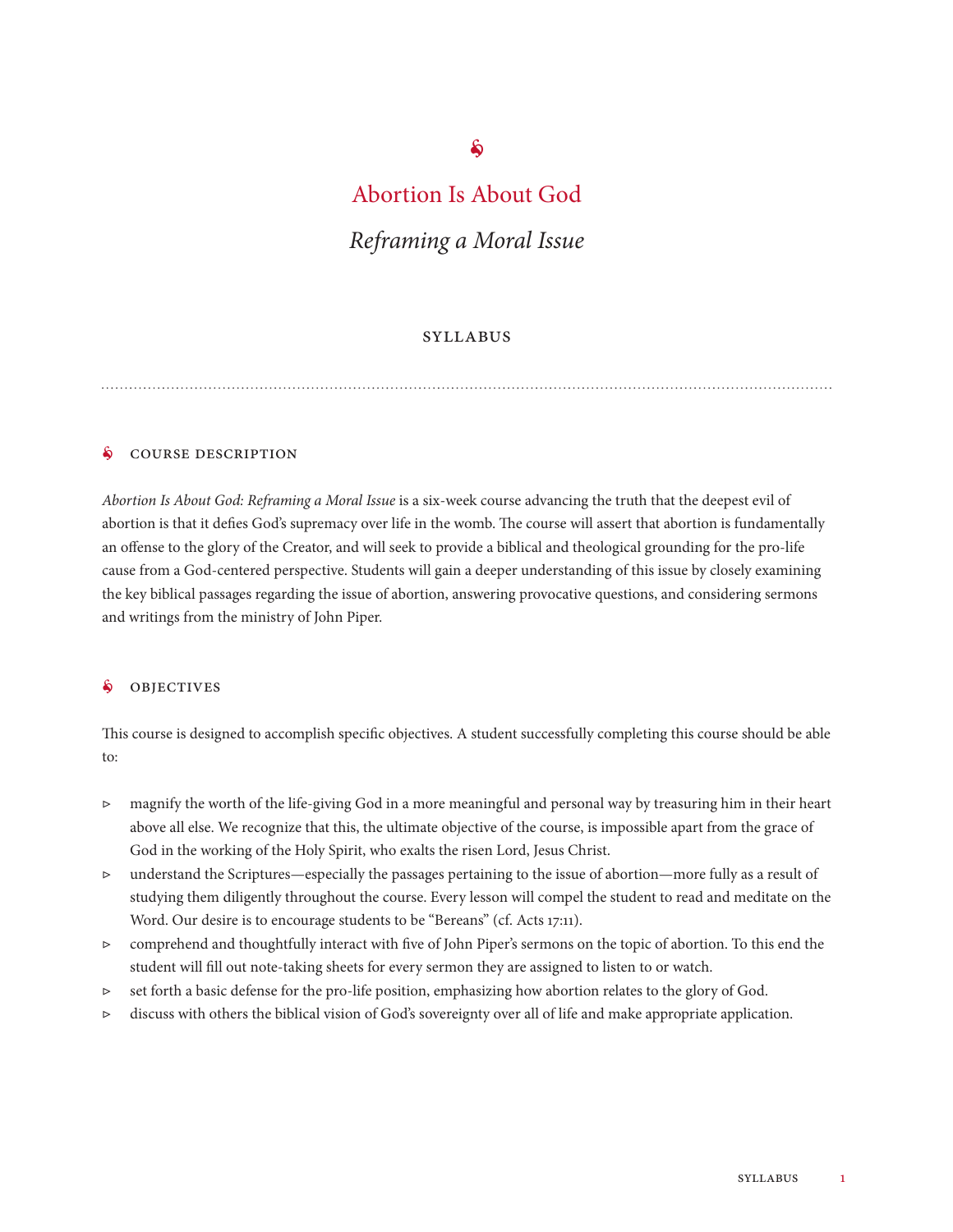#### **6** REQUIRED BOOK (TEXTBOOK)

▷ An English version of the Bible, preferably the *English Standard Version* (ESV) or *New American Standard Bible* (NASB)

Please note that in addition to inductive study of the Bible, students will be required to listen to four sermons and a conference message preached by John Piper. This will require Internet access to the desiringGod website (www. desiringgod.org).

(**NOTE**: desiringGod permits the reproduction and distribution of any of its material in any format provided that you do not alter the wording in any way and do not charge a fee beyond the cost of production. If you lack internet access, talk to your instructor about the possibility of receiving a CD with the sermons copied onto it.)

#### **S** REQUIREMENTS

Students are expected to prepare for Lessons 2–6 by completing the lesson pages in a sequential order. Therefore, for each lesson a student should read the Introduction and the Lesson Objectives. Then the student should read the remainder of the lesson, answer the three questions contained therein, and listen to the assigned Piper sermon. As the student listens to the Piper sermon, they should take notes on the corresponding sheet included in each lesson. The student may then review the discussion questions and record their own discussion question.

#### $\delta$  schedule

| Lesson         | Date | <b>Lesson Title</b>                        |
|----------------|------|--------------------------------------------|
| 1              |      | Abortion in the Modern Secular World       |
| $\overline{2}$ |      | The Supremacy of God and the Right to Life |
| 3              |      | God's Sovereignty over Life in the Womb    |
| 4              |      | Abortion, Murder, and the Image of God     |
| 5              |      | Sin Gives Birth to Abortion                |
| 6              |      | Imitating God in the Pro-Life Cause        |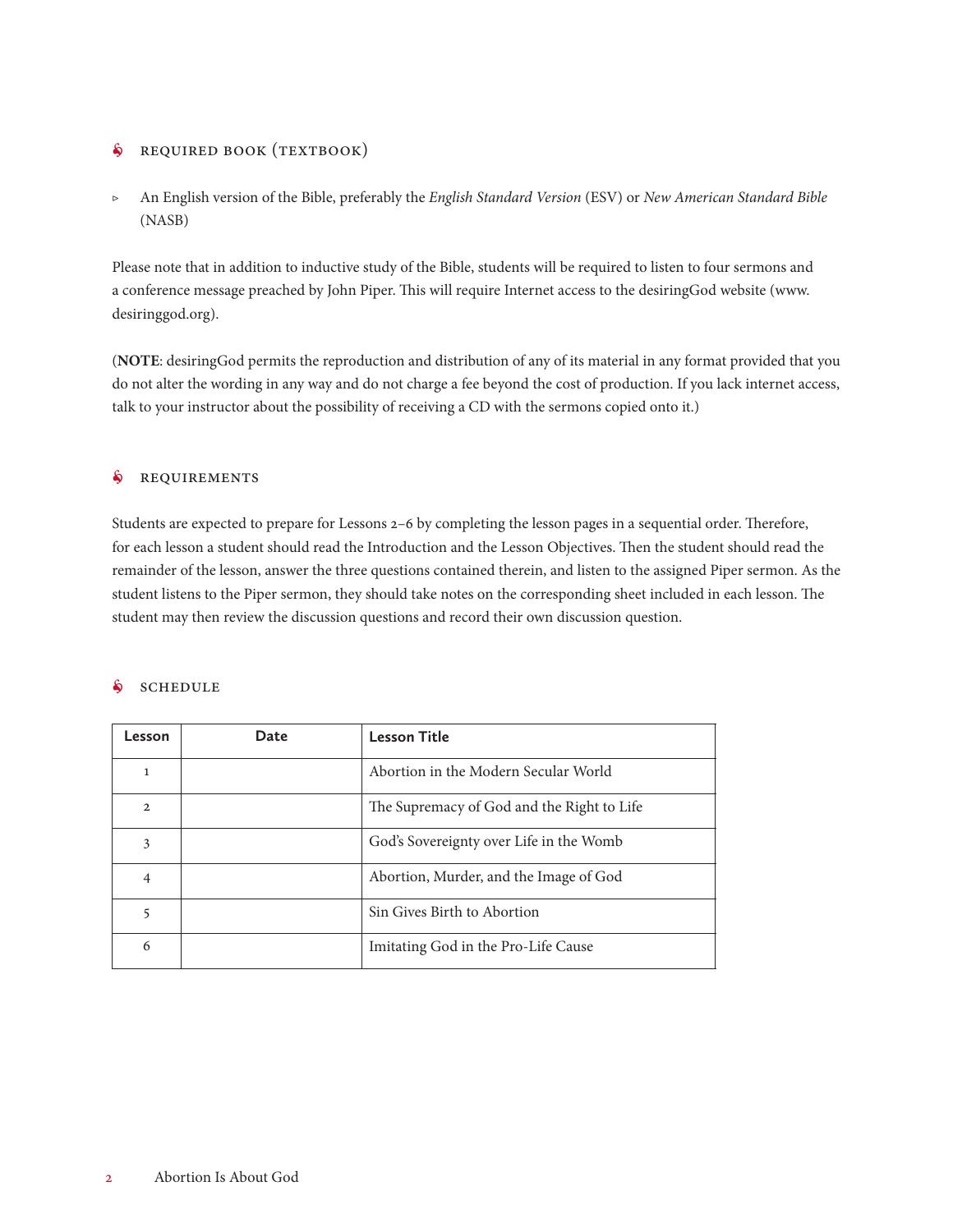# Abortion in the Modern Secular World

#### • Introduction

Perhaps it is human nature to be unaffected by raw statistics. Without a personal connection, such information is cold and lifeless. Thousands of babies are aborted *every day* in the United States. Such figures are rarely considered news, let alone tragedy. Even for those within the church it is difficult to comprehend the sheer magnitude of abortion in America today and, indeed, the world. John Jefferson Davis reminds us not to view the issue in the abstract:

*Abortion in America today is not just a mass of statistics or a massive social problem, but an intensely personal reality that profoundly affects the lives of countless individuals. . . . The debate is not a theoretical one, but is daily being played out in abortion clinics, intensive care units, and legislative halls across the nation. 1*

This lesson will present a brief overview and history of abortion in the modern world with a focus on abortion in America. Before offering a biblical response to this great tragedy we must first try to come to grips with it.

#### • Lesson Objectives

After completing this lesson, the student should be able to:

- ▷ relate some of the key events in recent history in the legalization of abortion.
- ▷ recite some of the statistics demonstrating the magnitude of abortion as a social issue.
- ▷ answer the question of whether abortion is an issue within the Christian church and why.

1

<sup>1</sup> Evangelical Ethics (3rd ed.; Phillipsburg, New Jersey: P&R Publishing, 2004), 138.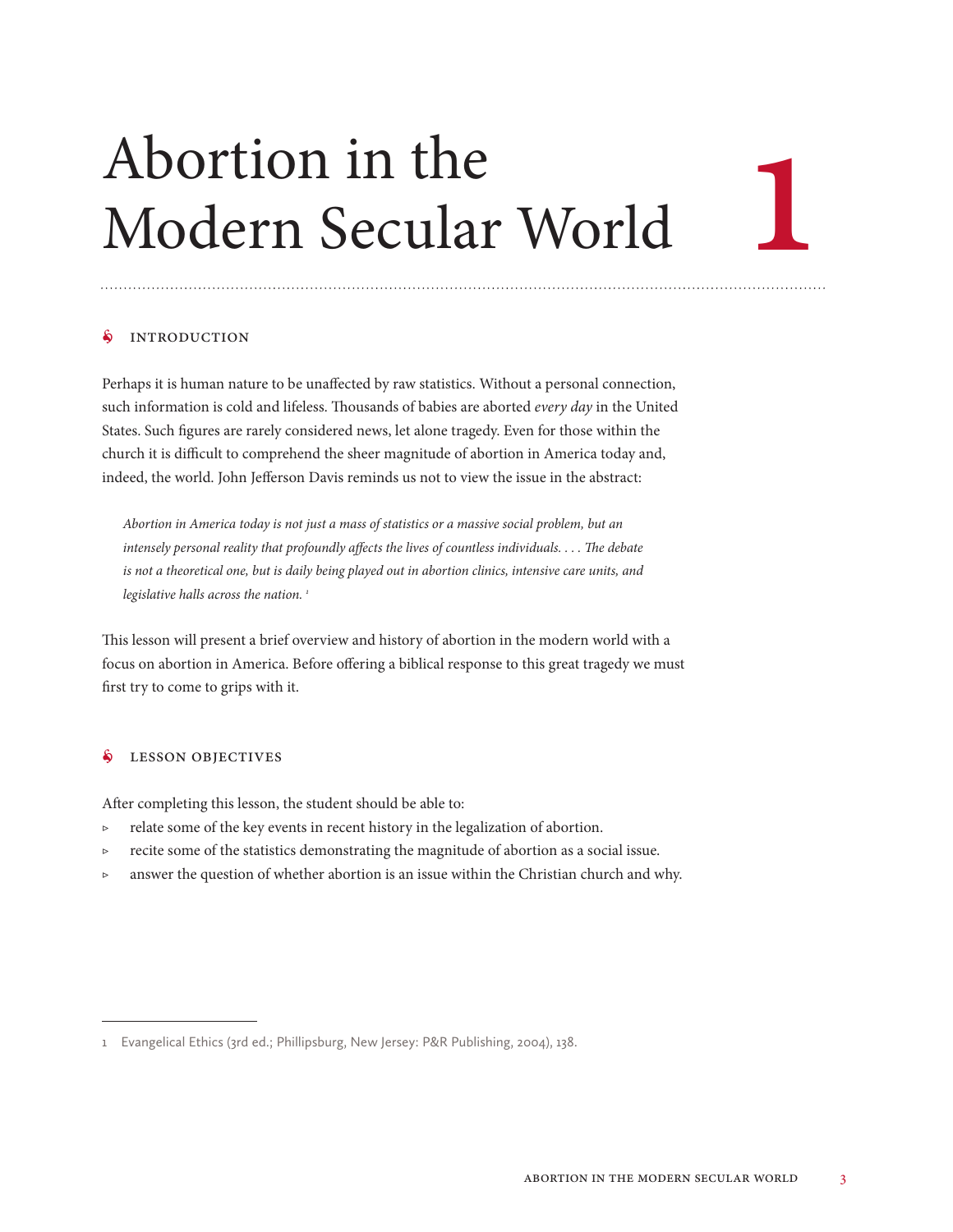

#### $\frac{1}{2}$  STUDY GUIDE

#### how we got to where we are

It may surprise some to know that the practice of abortion is thousands of years old. It has never been as prevalent as it is today, however, because social pressures and medical complications made abortion socially unacceptable and dangerous.

Since the earliest days of the church, Christians have stood against abortion. Randy Alcorn explains:

*Christians throughout church history have affirmed with a united voice the humanity of the preborn child.*

*. . . New Testament scholar Bruce Metzger comments, "It is really remarkable how uniform and how pronounced was the early Christian opposition to abortion."2*

Although other countries legalized abortion before the United States did, and abortions in America represent only a fraction of the abortions performed in the world annually (see below), this course will mainly focus on abortion as a contemporary moral issue in the United States. John Piper relates some of the recent history of abortion in this country:

*When the American Medical Association was formed in 1847, abortion was commonly practiced "before quickening." But through the efforts of the AMA and anti-obscenity crusaders and (ironically) feminists, abortion became illegal everywhere in the U.S. by 1900. Abortions went underground or out of the country.*

*The key reversal of this legal situation came on January 22, 1973, when the Supreme Court in Roe vs. Wade made the following rulings:*

<sup>2</sup> Excerpt(s) from *Pro-Life Answers to Pro-Choice Questions* by Randy Alcorn, copyright© 1992 by Eternal Perspective Ministries. Used by permission of WaterBrook Multnomah, an imprint of the Crown Publishing Group, a division of Penguin Random House LLC. All rights reserved.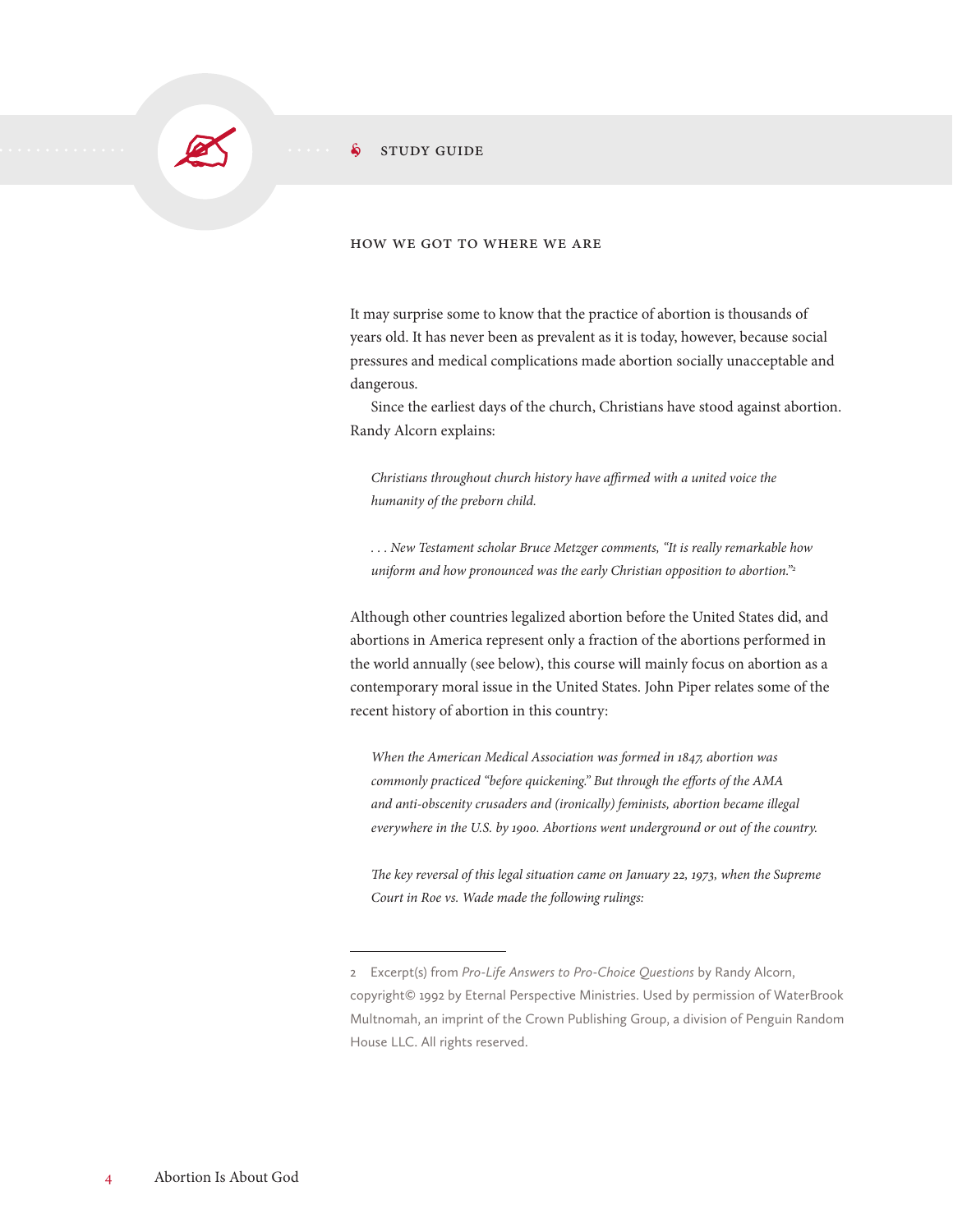- *• that no state may make laws regulating abortion during the first three months of pregnancy except to provide that they be done by licensed physicians;*
- *• that laws regulating abortion between the third month and the time of viability are constitutional only in so far as they are aimed at safeguarding the health of mothers;*
- *• that laws relating to the time from viability (6–6 1/2 months) until the end of the pregnancy may not prevent abortion if it is "to preserve the life or health of the mother";*
- *• that the "health" of the mother includes "all factors—physical, emotional, psychological, familial and the woman's age—relevant to the well-being of the patient."*

*Then on July 1, 1976, the Court extended its original decision to affirm:*

- *• that abortions may be performed on minor daughters without the knowledge or consent of their parents, and*
- *• that women (whether married or unmarried) may obtain abortions without the knowledge or consent of the baby's father.*

*In effect, therefore, the law of our land today is that any abortion is legal in America until birth if the mother can give reason that the pregnancy or the child will be an excessive burden or stress on her well-being. 3*

*Roe v. Wade* was a case in which "Jane Roe" (a.k.a. Norma McCorvey) sued the state of Texas to obtain the right to an abortion, since abortion at that time was illegal in Texas if the life of the mother was not threatened. Here is some of the actual wording from *Roe v. Wade* regarding the legalization of abortion:

*A state criminal abortion statute of the current Texas type, that excepts from criminality only a life-saving procedure on behalf of the mother without regard to pregnancy stage and without recognition of the other interests involved, is violative of the Due Process Clause of the Fourteenth Amendment.*

<sup>3</sup> "Abortion: You Desire and Do Not Have, So You Kill," an online sermon at the desiringGod website (www.desiringgod.org). Throughout this curriculum we will only provide titles (and not the full web addresses) for online sermons and articles at the desiringGod website. Use the Title Index of the Resource Library to locate these resources. The definition of the mother's "health" was actually given in a companion decision of the Supreme Court also made in 1973—Doe v. Bolton.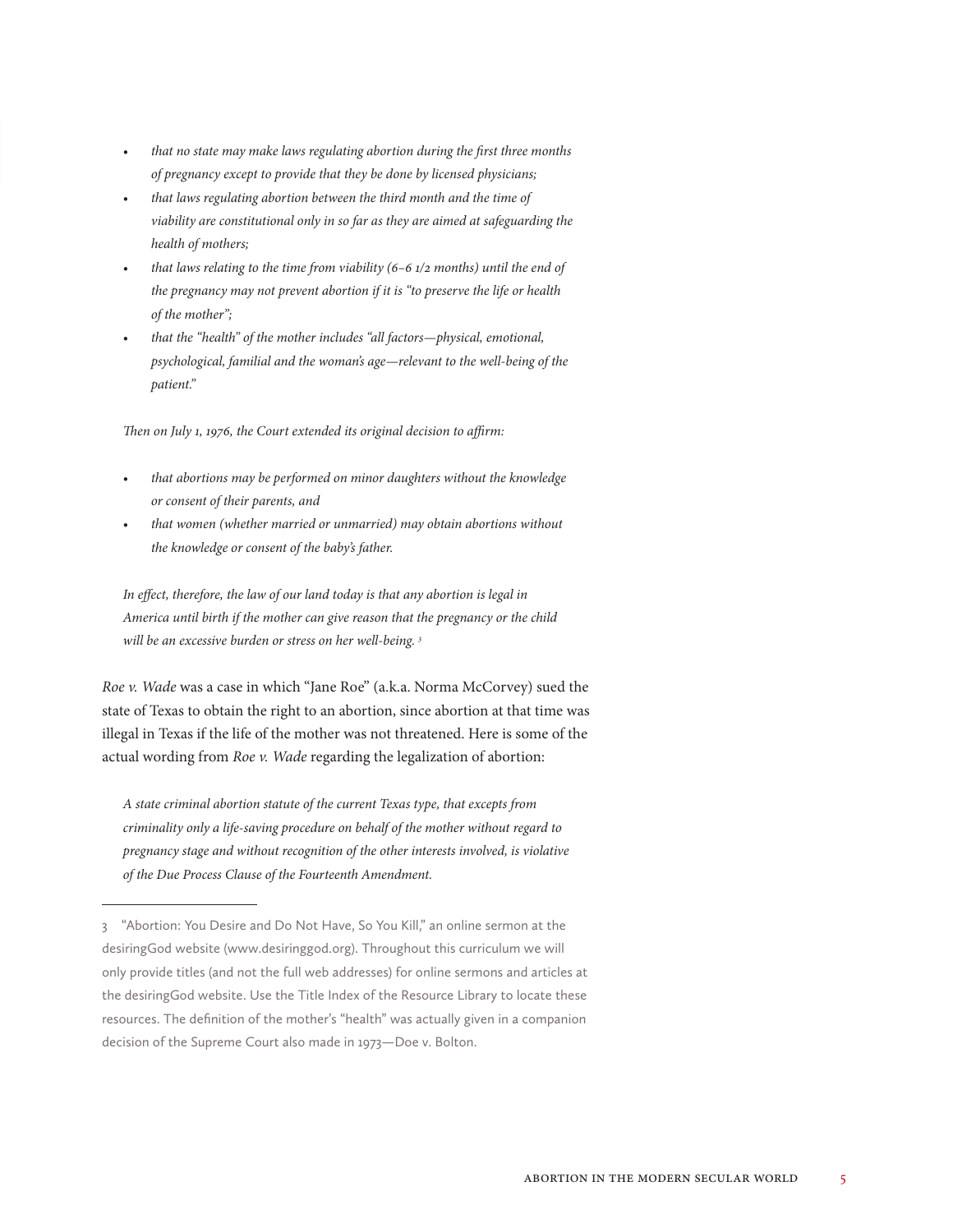- *• For the stage prior to approximately the end of the first trimester, the abortion decision and its effectuation must be left to the medical judgment of the pregnant woman's attending physician.*
- *• For the stage subsequent to approximately the end of the first trimester, the State, in promoting its interest in the health of the mother, may, if it chooses, regulate the abortion procedure in ways that are reasonably related to maternal health.*
- *• For the stage subsequent to viability the State, in promoting its interest in the potentiality of human life, may, if it chooses, regulate, and even proscribe, abortion except where necessary, in appropriate medical judgment, for the preservation of the life or health of the mother. 4*
- 1. After reading this portion of the Supreme Court's decision, what is your opinion of it?

Careful readers will note that this ruling allows individual States to "proscribe" (that is, outlaw) abortions after the unborn becomes viable (that is, able to live outside the womb) if they so choose, except when the "life or *health*" of the mother would not be preserved. Does this last section, therefore, represent a meaningful restriction on a woman's right to abortion? Francis Beckwith answers,

*But this restriction is a restriction in name only. For the Supreme Court so broadly defined health in* Roe'*s companion decision,* Doe v. Bolton *(1973), that for all intents and purposes* Roe *allows for abortion on demand. In* Bolton *the court ruled that health must be taken in its broadest possible medical context and must be defined "in light of all factors—physical, emotional, psychological, familial, and the woman's age—relevant to the well-being of the patient. All these factors relate to health." Because all pregnancies have consequences for a woman's emotional and family situation, the court's health provision has the practical effect of legalizing* 

<sup>4</sup> *Roe v. Wade*, 410 U.S. 113 (1973), 164–165, as quoted by Francis Beckwith, *Defending Life* (New York: Cambridge University Press, 2007), 19.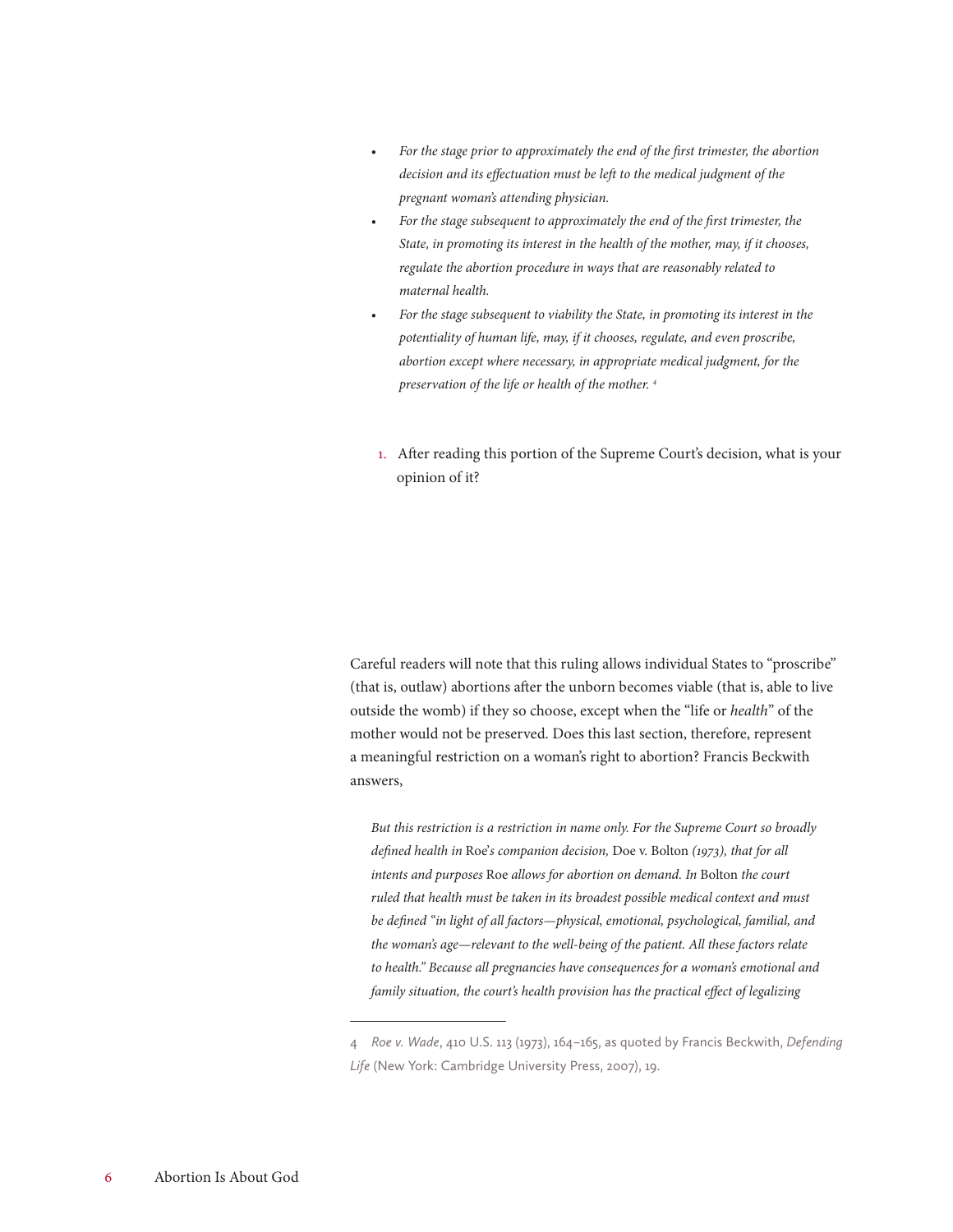*abortion up until the time of birth if a woman can convince a physician that she needs the abortion to preserve her emotional health. This is why in 1983 the U.S. Senate Judiciary Committee, after much critical evaluation of the current law in light of the Court's opinions, confirmed this interpretation when it concluded that "no significant legal barriers of any kind whatsoever exist today in the United States for a woman to obtain an abortion for any reason during any stage of her pregnancy."5*

#### where we are

This, then, is where we are: abortion laws in our country could hardly be more permissive and less restrictive. Francis Beckwith states the matter plainly:

*The public does not seem to fully understand the scope of what the Court declared as a constitutional right on that fateful day in 1973. The current law in the United States, except in a few states, does not restrict a woman from procuring an abortion for practically any reason she deems fit during the entire nine months of pregnancy.6*

The blatant disregard for unborn human life has resulted in catastrophic loss. It has been estimated that since the ruling made in Roe v. Wade more than 44 years ago, more than 60 million abortions have been performed in America alone. About one in four pregnancies end in abortion.

The numbers are truly staggering.

| <b>American War Casualties</b> |           | <b>Number of Abortions Annually</b> |                   |  |
|--------------------------------|-----------|-------------------------------------|-------------------|--|
| Revolutionary War              | 25,324    | <b>Annual Abortions</b>             | approx. 1,000,000 |  |
| Civil War                      | 498,332   |                                     |                   |  |
| World War I                    | 116,708   |                                     |                   |  |
| World War II                   | 407,316   |                                     |                   |  |
| Korean War                     | 54,246    |                                     |                   |  |
| Vietnam War                    | 58,655    |                                     |                   |  |
| Gulf War                       | 79        |                                     |                   |  |
| Total:                         | 1,160,660 | Total (every year):                 | 1,000,000         |  |

#### 5 *Defending Life*, 20–21.

6 Ibid, p. 19.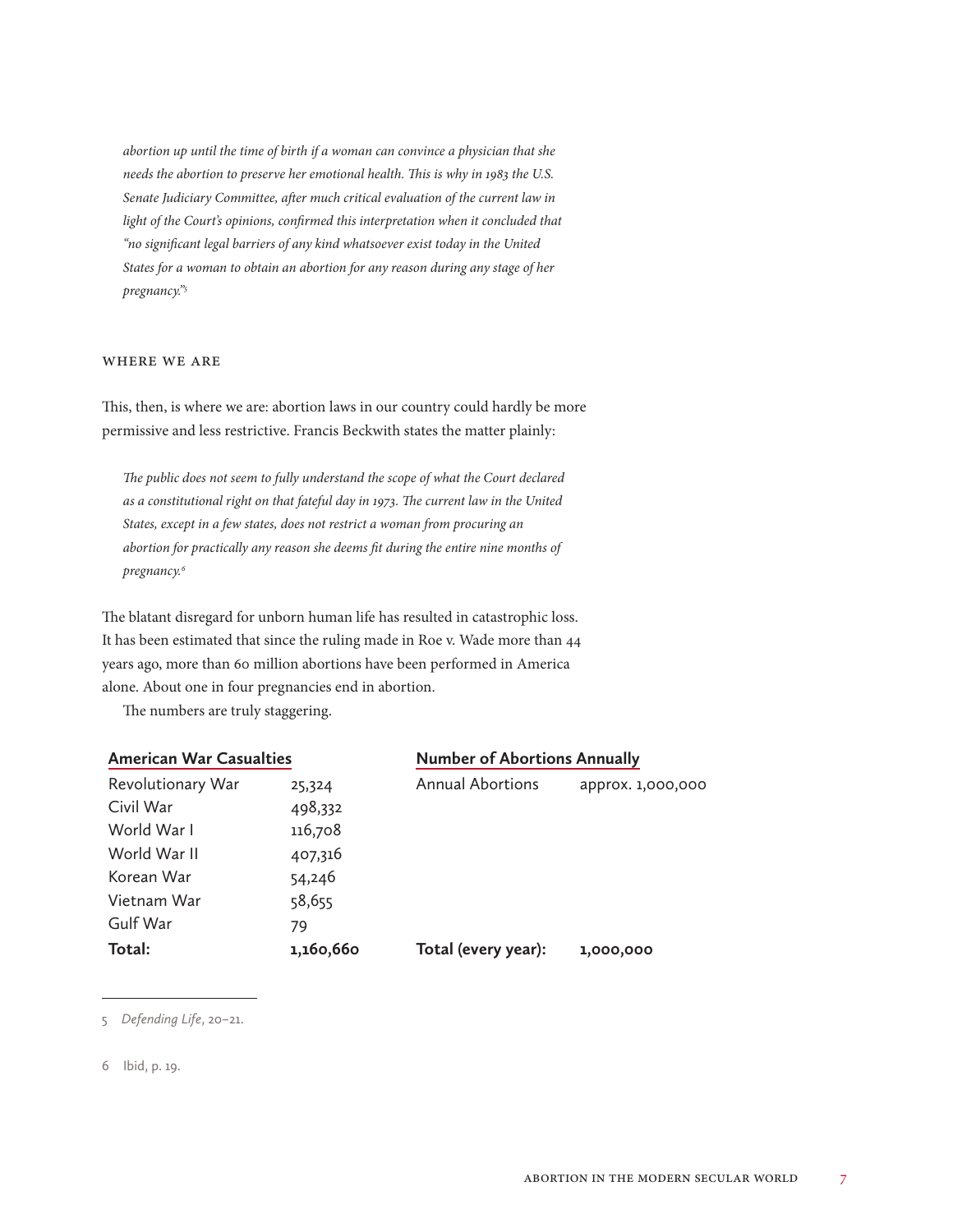2. Why might it be helpful to compare the number of abortions to American war casualties?

And this is not all. The total number of abortions committed worldwide every year is about 40 million! That is about seven times the total number of people killed in the Holocaust—*every year*! In China, about 9 million babies are aborted every year. In Eastern Europe, the number of abortions has exceeded the number of live births for decades. Abortion has become deadlier than any plague or war ever has been.

#### Abortion in the Church?

Has the church been spared abortion's sweep of death? Unfortunately, it has not. Randy Alcorn gives us the grim news:

*A quarter of a million babies [in America] are aborted each year by women who describe themselves as "evangelical" or "born again."7*

Alcorn then offers a first step to ending, or at least significantly reducing, abortion:

*Since 18 percent of women getting an abortion identify themselves as an evangelical or born again Christian, this means that if there are 1.3 million abortions in a year, 234,000 are performed on Christians. Add chemical abortions and the figure*  would be much higher. This means that the church is killing its own children at *an alarming rate. Our congregations are filled with single girls and boys, young* 

<sup>7</sup> *Pro-Life Answers to Pro-Choice Arguments*, 285.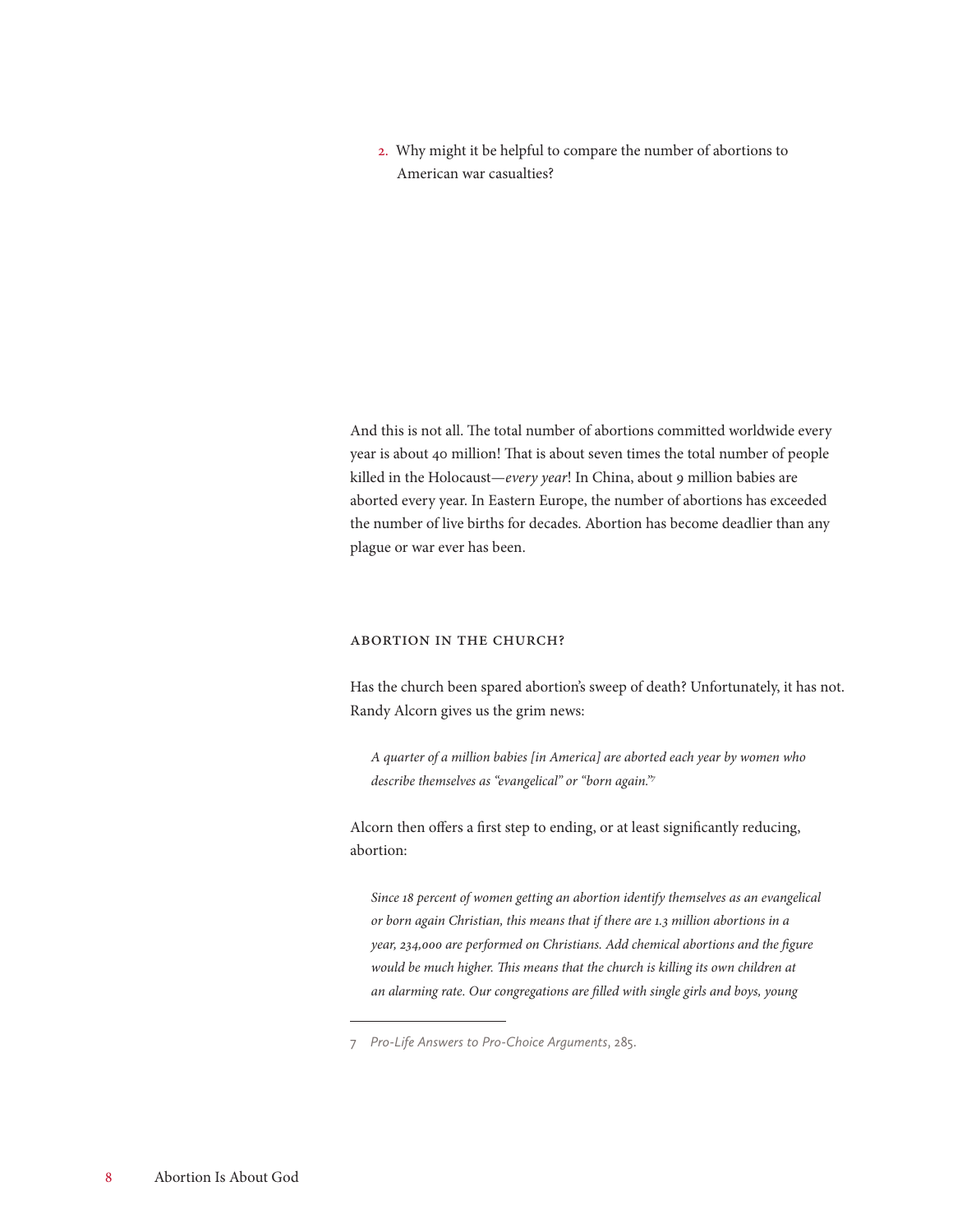*couples, parents, grandparents, sympathetic friends, and even pastors, elders, and deacons who, through their counsel or lack of counsel, have innocent blood on their hands.*

*Prolife Christians have believed too long that our primary job is to convince the*  world of what we already know to be true about the unborn. In fact, the church has failed to educate its own people about abortion*. If the church is to stop the killing in society, it must start by stopping the killing in its own midst. "For it is time for judgment to begin with the family of God" (1 Peter 4:17). If the church does not stand up for the unborn, surely the world never will.8*

The primary purpose of this course is to address the need that Alcorn identifies: to educate *the church* about abortion. To that end this course will seek to provide a biblical and theological grounding for the pro-life cause. There are many helpful resources that aim to provide the biblical teaching about abortion, but this course is different, perhaps, in one respect: we will argue our case from a God-centered perspective. Abortion is about God and his glory, first and foremost. Abortion is detrimental and sinful in many respects, but it is fundamentally an offense to the glory of the Creator.

*And now, to supplement that gospel declaration – and I pray with your heartfelt support – I want to go on record again, as I have each January for the last 17 years, that I believe abortion is morally outrageous:*

*fatal for children, damaging to women, corrupting to men, debasing to culture, mangling to human reason and language, and an assault on Jesus Christ, through whom all things are made.9*

When seen as an assault on Jesus Christ, abortion should become (if it is not already) a vital concern to the mission of the church.

<sup>8</sup> *Ibid,* 293–294. These numbers are based on statistics from the year 2000.

<sup>9</sup> Piper, "The Darkness of Abortion and the Light of Truth," an online sermon at the desiringGod website.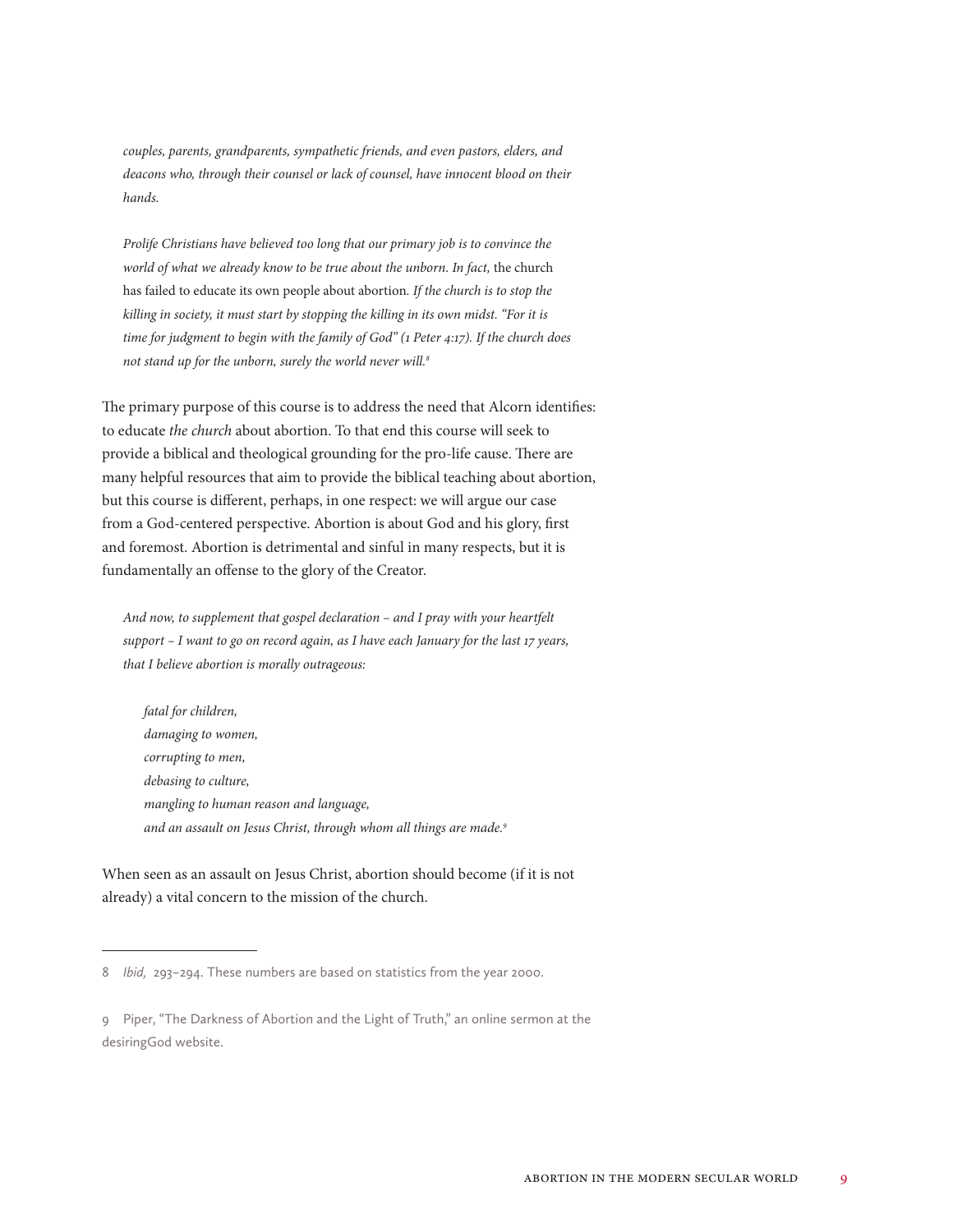*There are many hindrances to establishing a prolife emphasis in the church. One is the deeply held conviction of some members that prolife work distracts us from the main thing.10*

3. Will pro-life work distract Christians from the main thing—the gospel of Jesus Christ?

#### **§** ADDITIONAL RESOURCES:

- ▷ John Piper, "Jesus Christ and the Fight for Life," an online conference message at the desiringGod website
- ▷ www.abort73.com
- ▷ www.str.org (see the "Resources on Bio-Ethics" page)

<sup>10</sup> *Pro-Life Answers to Pro-Choice Arguments*, 299.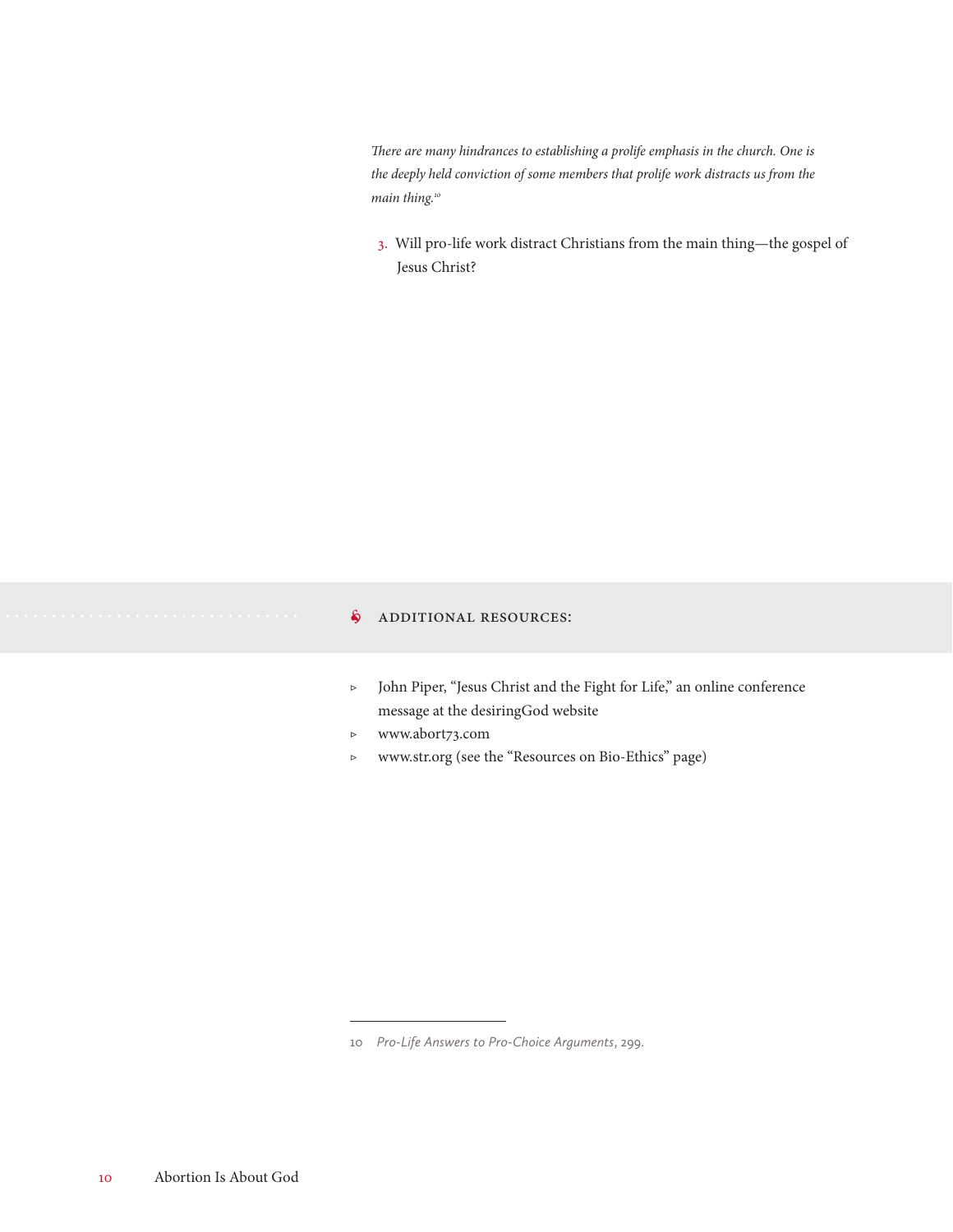# The Supremacy of God and the Right to Life

2

#### $\oint$  INTRODUCTION

The starting point for theological reflection on abortion must be the supremacy of God. A core conviction of this curriculum is that God reigns supreme over all human life, and indeed, all creation.

*As Abraham Kuyper used to say, "there is not a square inch in the whole domain of our human existence over which Christ, who is Sovereign over all, does not cry, 'Mine!'" and rule with absolute supremacy. And though it may not seem so now, it is only a matter of time until he is revealed from heaven in flaming fire to give relief to those who trust him and righteous vengeance on those who don't.*

*Oh, that the almighty God would help us see and savor the supremacy of his Son. Give yourself to this. Study this. Cultivate this passion. Eat and drink and sleep this quest to know the supremacy of Christ.11*

Proclaiming God as the Creator, Author, Sustainer, and Owner of all human life is the first building block in a Christian response to abortion. This lesson will revel in the supremacy of God while showing how a woman's so-called right to choose is actually an attempt to seize God's throne and rule in his place.

#### • Lesson Objectives

After completing this lesson, the student should be able to:

- ▷ cite biblical texts which communicate God's supremacy over all human life.
- ▷ explain why abandoning God results in moral chaos.
- ▷ perceive that claiming the right to abortion elevates human beings to the place of God.

<sup>11</sup> Piper, "Sex and the Supremacy of Christ, Part 2," an online conference message at the desiringGod website.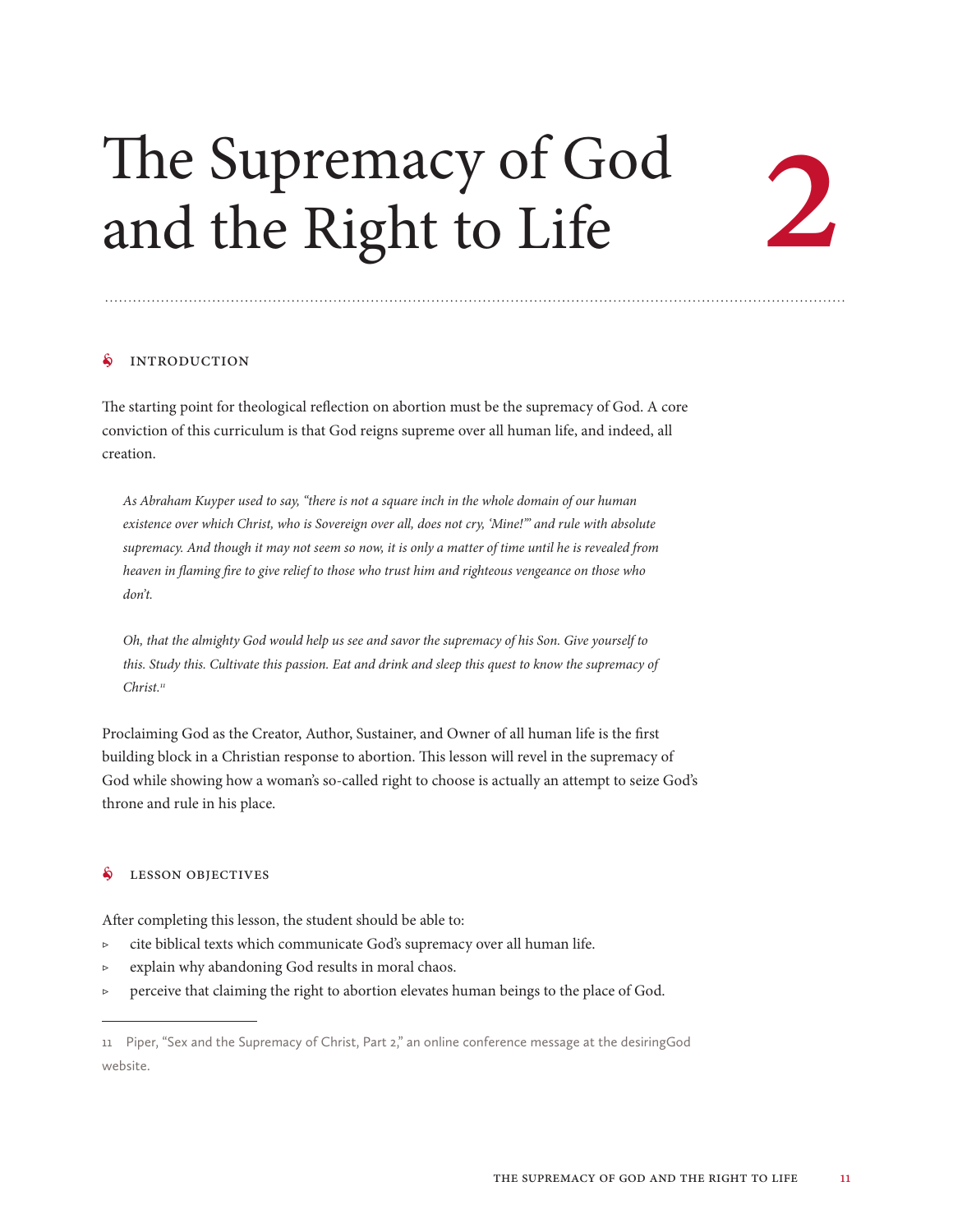

#### $\frac{1}{2}$  study Guide

#### life and death belong to god

At the heart of the abortion debate is the question of whether or not a mother has the right to take the life of her unborn child. Even if advocates of abortion dispute whether the embryo or fetus may legitimately be called a "child" or "human person," it is undeniable that from the moment of conception, a biological life belonging to the species *Homo sapiens* has been created.

Do humans have the right—the prerogative—to tamper with human life? Or is tampering with human life trespassing on holy ground which belongs exclusively to the Creator God?

The following biblical texts express a foundational biblical doctrine: God created everything and therefore owns, or has authority over, everything.

#### Deuteronomy 10:14

*14 Behold, to the LORD your God belong heaven and the heaven of heavens, the earth with all that is in it.*

#### Psalm 24:1–2

<sup>1</sup> The earth is the LORD's and the fullness thereof, the world and those who *dwell therein, 2 for he has founded it upon the seas and established it upon the rivers.*

#### Ezekiel 18:4

<sup>4</sup> Behold, all souls are mine; the soul of the father as well as the soul of the son *is mine . . .*

#### Acts 17:24–25

<sup>24</sup> The God who made the world and everything in it, being Lord of heaven *and earth, does not live in temples made by man, 25 nor is he served by human hands, as though he needed anything, since he himself gives to all mankind life and breath and everything.*

As the one who gives, sustains, and owns all human life, God alone has the right to take human life away. Notice the assumption that lies beneath the following texts.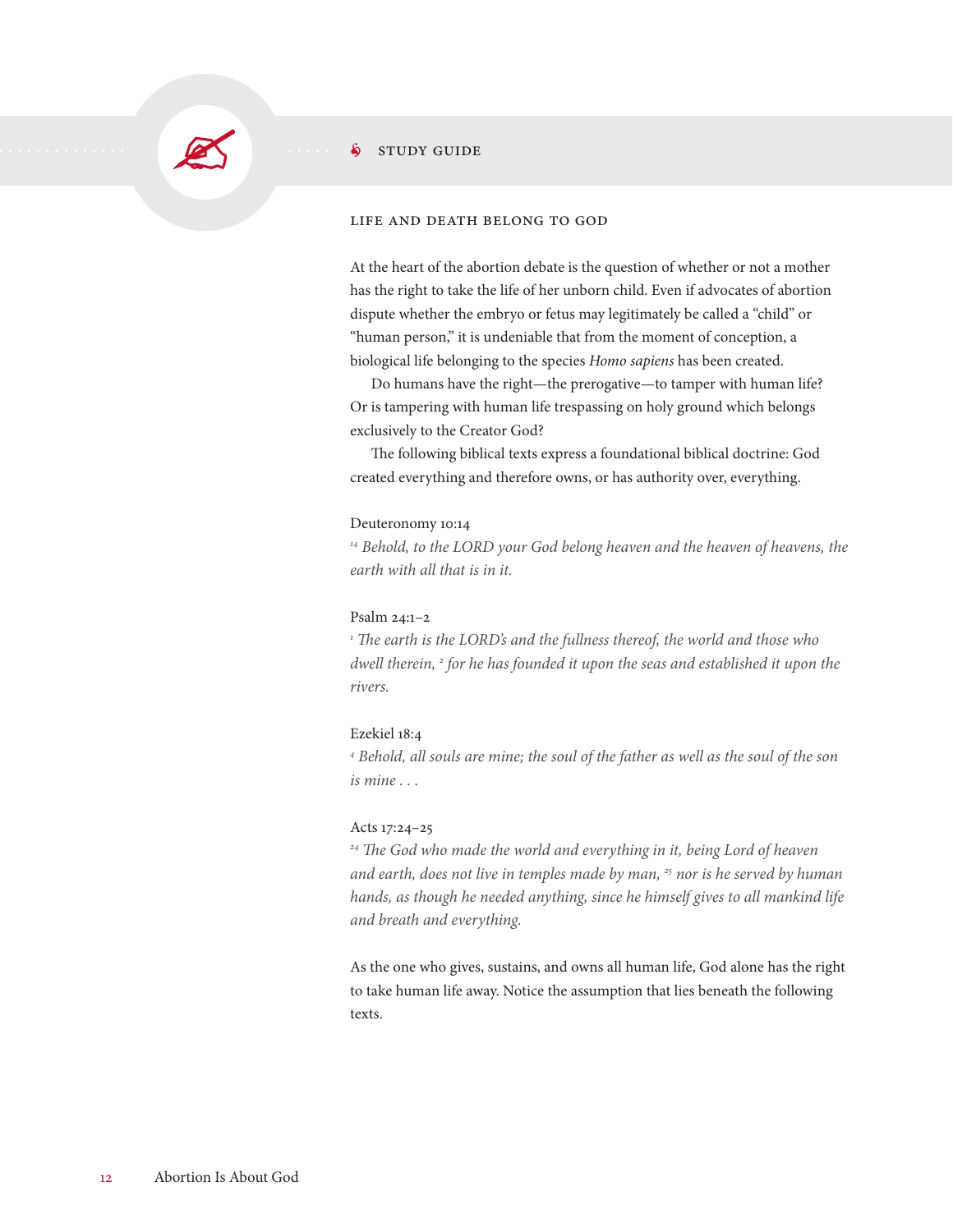#### 2 Kings 5:5–7

<sup>5</sup> And the king of Syria said, "Go now, and I will send a letter to the king of *Israel." So [Naaman] went, taking with him ten talents of silver, six thousand shekels of gold, and ten changes of clothing. 6 And he brought the letter to the king of Israel, which read, "When this letter reaches you, know that I have*  sent to you Naaman my servant, that you may cure him of his leprosy."<sup>7</sup> And *when the king of Israel read the letter, he tore his clothes and said, "Am I God, to kill and to make alive, that this man sends word to me to cure a man of his leprosy? Only consider, and see how he is seeking a quarrel with me."*

#### Job 1:18–22

*18 While he was yet speaking, there came another and said, "Your sons and daughters were eating and drinking wine in their oldest brother's house, 19 and behold, a great wind came across the wilderness and struck the four corners of the house, and it fell upon the young people, and they are dead, and I alone have escaped to tell you." 20 Then Job arose and tore his robe and shaved his head and fell on the ground and worshiped. 21 And he said, "Naked I came from my mother's womb, and naked shall I return. The LORD gave, and the LORD has taken away; blessed be the name of the LORD." 22 In all this Job did not sin or charge God with wrong.*

1. What do the king of Israel and Job ascribe to God? Underline phrases in the passages above that support your answer.

The next two passages push this idea even further. Not only does God have the right to kill and make alive, but this divine prerogative is closely joined to God's absolute uniqueness. There is no other god besides our God! He *alone* has the power and the right to give and take human life.

#### Deuteronomy 32:37–39

*37 Then [the LORD] will say, "Where are their gods, the rock in which they took refuge, 38 who ate the fat of their sacrifices and drank the wine of their drink*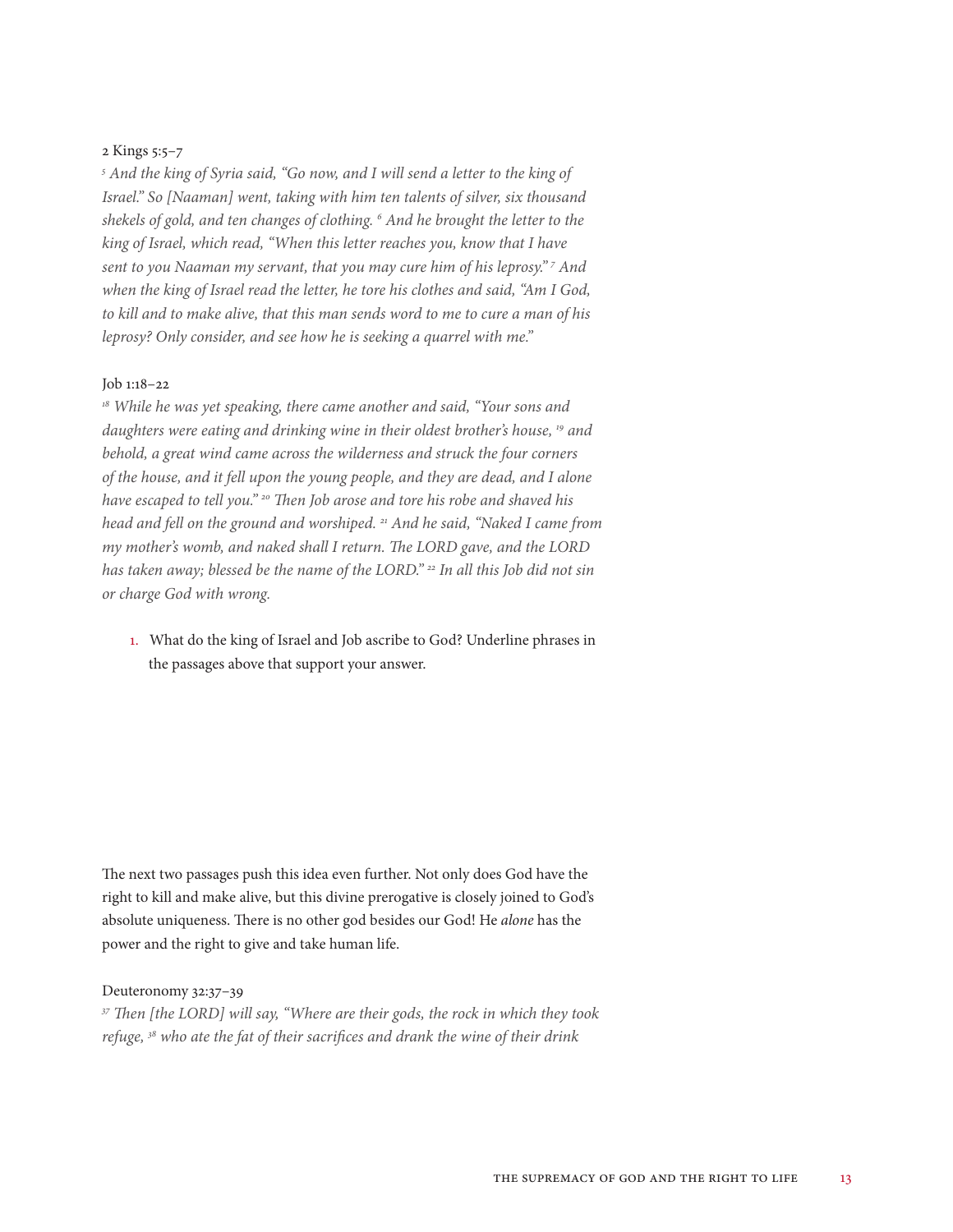*offering? Let them rise up and help you; let them be your protection! 39 See now that I, even I, am he, and there is no god beside me; I kill and I make alive; I wound and I heal; and there is none that can deliver out of my hand."*

#### 1 Samuel 2:2, 6

*2 There is none holy like the LORD; there is none besides you; there is no rock*  like our God. . . . <sup>6</sup> The LORD kills and brings to life; he brings down to Sheol *and raises up.*

*Thus, to understand ourselves and God in terms of the Bible's story is to know that we are God's creatures. We neither create ourselves nor belong to ourselves. Within this worldview, abortion . . . is wrong for the same reason that murder and suicide are wrong: it presumptuously assumes authority to dispose of life that does not belong to us.12*

#### Moral Disorder When God is Rejected

God stands at the center of reality. He brings order, stability, and goodness to all that he has made. Our lives are in his wise care and powerful hands.

Tragically, humans have denied the Author of Life. By rejecting God, the moral order of the universe has been infected with sin. The story of mankind's fall into sin is told in the third chapter of Genesis. This passage will be expounded in the assigned sermon for this lesson.

#### Genesis 3:1–6

<sup>1</sup> Now the serpent was more crafty than any other beast of the field that the *LORD God had made. He said to the woman, "Did God actually say, 'You shall not eat of any tree in the garden'?" 2 And the woman said to the serpent,*  "We may eat of the fruit of the trees in the garden,<sup>3</sup> but God said, 'You shall *not eat of the fruit of the tree that is in the midst of the garden, neither shall*  you touch it, lest you die."<sup>\*</sup> 4 But the serpent said to the woman, "You will not *surely die. 5 For God knows that when you eat of it your eyes will be opened,* 

<sup>12</sup> Richard Hays, *The Moral Vision of the New Testament* (New York: HarperCollins, 1996), 450. Please note that although Hays remains ambiguous on whether Christians should call abortion murder, this curriculum unambiguously asserts that abortion is murder. By citing Hays, we do not thereby signal complete agreement with his perspective on the abortion issue.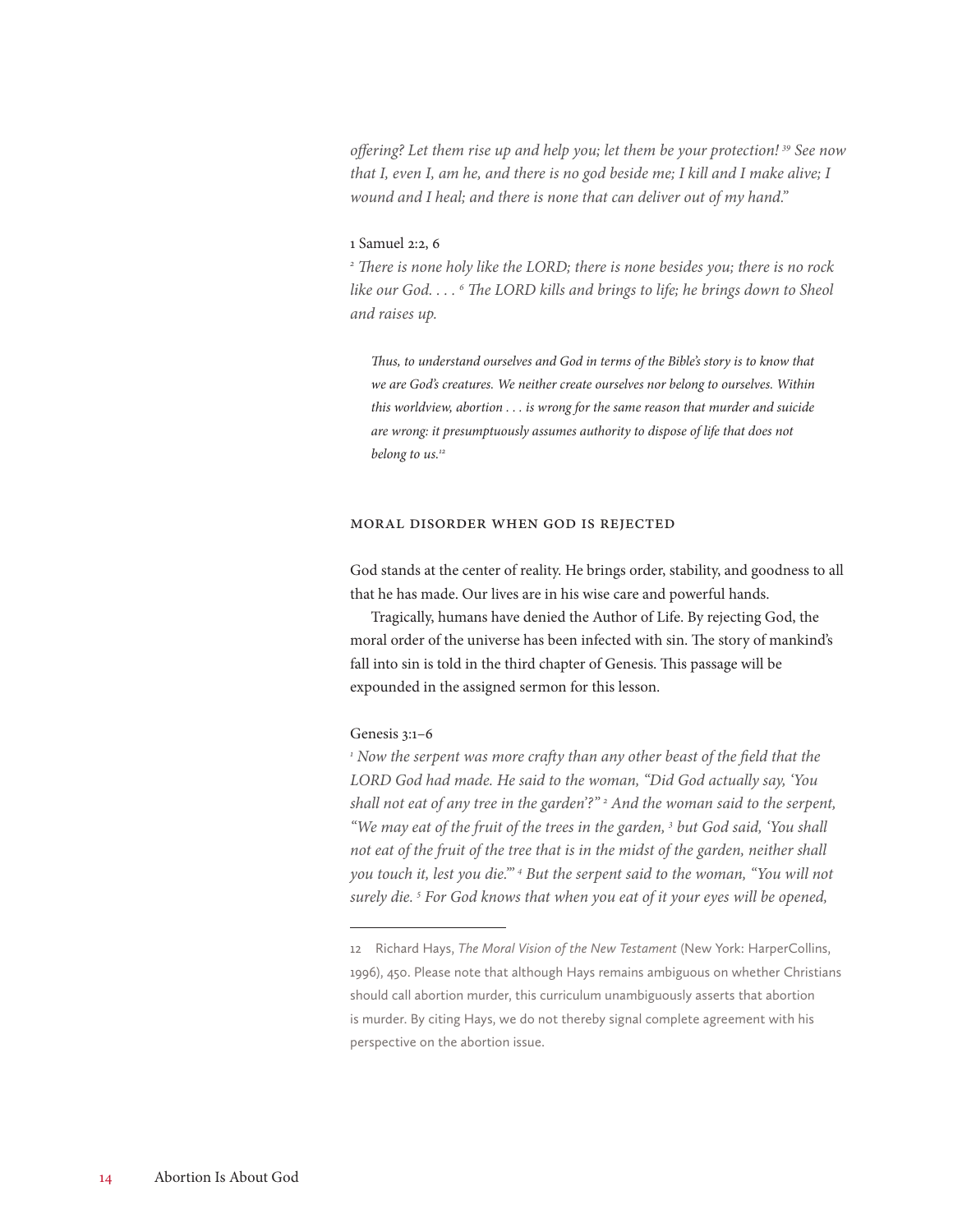*and you will be like God, knowing good and evil." 6 So when the woman saw that the tree was good for food, and that it was a delight to the eyes, and that the tree was to be desired to make one wise, she took of its fruit and ate, and she also gave some to her husband who was with her, and he ate.*

2. What similarities might exist between the woman's sin described above and the sin of choosing to have an abortion?

The moral chaos following that fateful bite is reflected in the book of Judges. In the period between Moses and David, Israel denied the lordship and benevolent rule of God, wanting instead to take matters into their own hand. The result was predictable. Some of the most horrific and grotesque sins in Israel's history are related toward the end of this book. The reader gains the impression that Israelite society is unraveling at the seams.

Here is the theological pronouncement upon this turbulent period of human history.

#### Judges 21:25

*25 In those days there was no king in Israel. Everyone did what was right in his own eyes.*

The same moral disorder is evident in our own day, as people do what is right in their own eyes. Declaring that women have "a right to abortion" is an inevitable result of abandoning God and the moral order which he has established.

Richard Hays reminds us that to frame the abortion issue as a conflict of "rights" is misleading. While everyone does what is right in their own eyes, Christians must be persistently bearing witness to the King and Judge to whom we must one day give an account.

*It is inappropriate to set up the issue as a conflict of "rights": the rights on the woman versus the rights of the unborn child. In Scripture, there is no "right to life." Life is a gift from God, a sign of grace. No one has a presumptive claim on it. Nor,*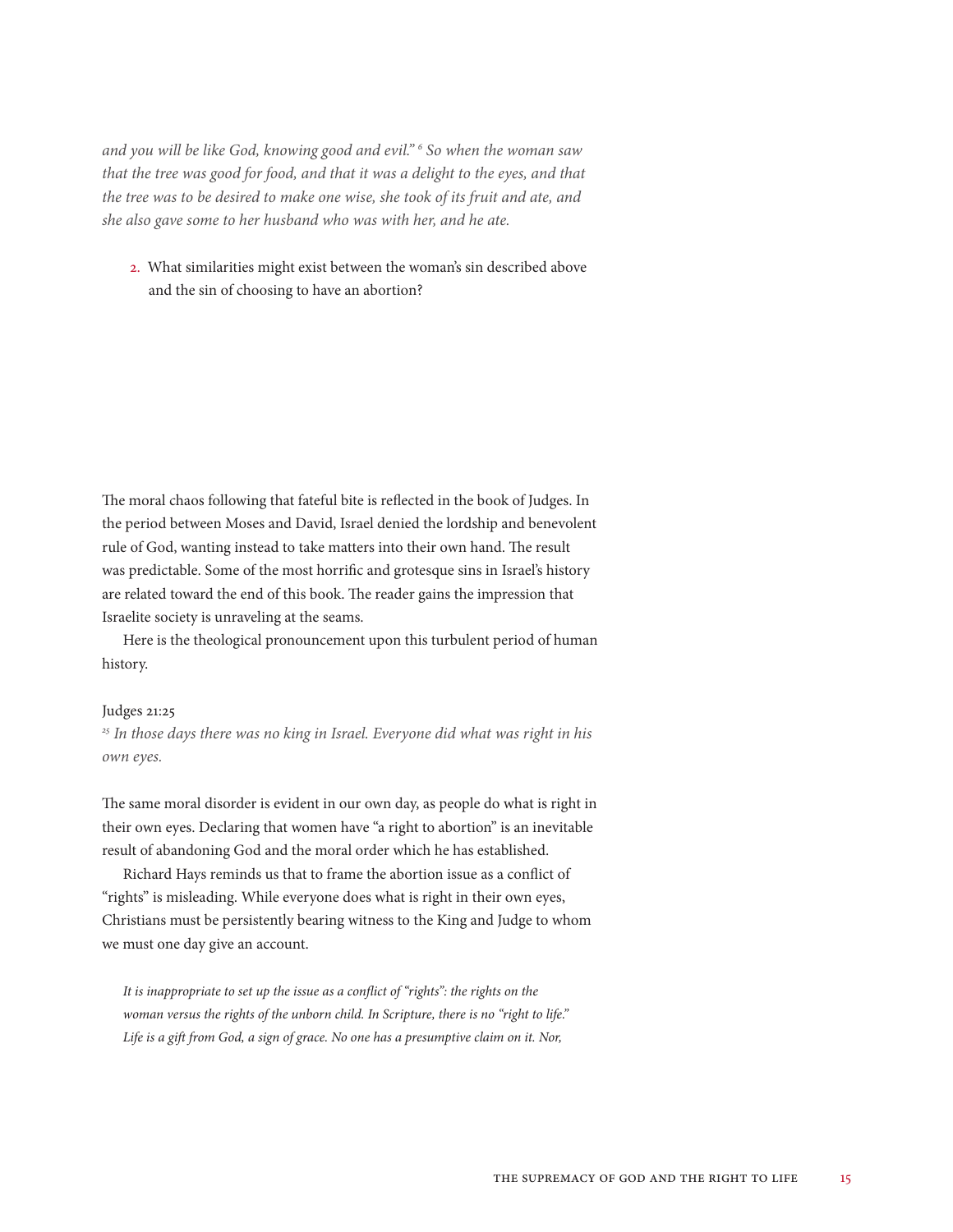*on the other hand, do any of us—male or female—have a "right" to control our own bodies autonomously. . . . We are always accountable to God for our decisions and actions.13*

#### Advocating for Abortion is "Playing God"

Jim Newhall, an abortionist in Portland, Oregon, expresses the mentality of abortion:

*Not everybody is meant to be born. I believe, for a baby, life begins when his mother wants him.14*

This shocking and audacious claim is repeated in the following pro-abortion sentiments:

*Writing in the* New York Times*, prochoice Barbara Ehrenreich says, "A woman may think of her fetus as a person or as just cells depending on whether the pregnancy is wanted or not. This does not reflect moral confusion, but choice in action."*

*. . . Ms. Ehrenreich goes on to say, "Moreover, a woman may think of the fetus as a person and still find it necessary and morally responsible to have an abortion."15*

3. How might you respond to the assertions made in the citations above?

14 Jim Newhall, as quoted by Randy Alcorn in *Pro-Life Answers to Pro-Choice Arguments*, 81.

15 *Pro-Life Answers to Pro-Choice Arguments*, 103.

<sup>13</sup> *Moral Vision*, 454.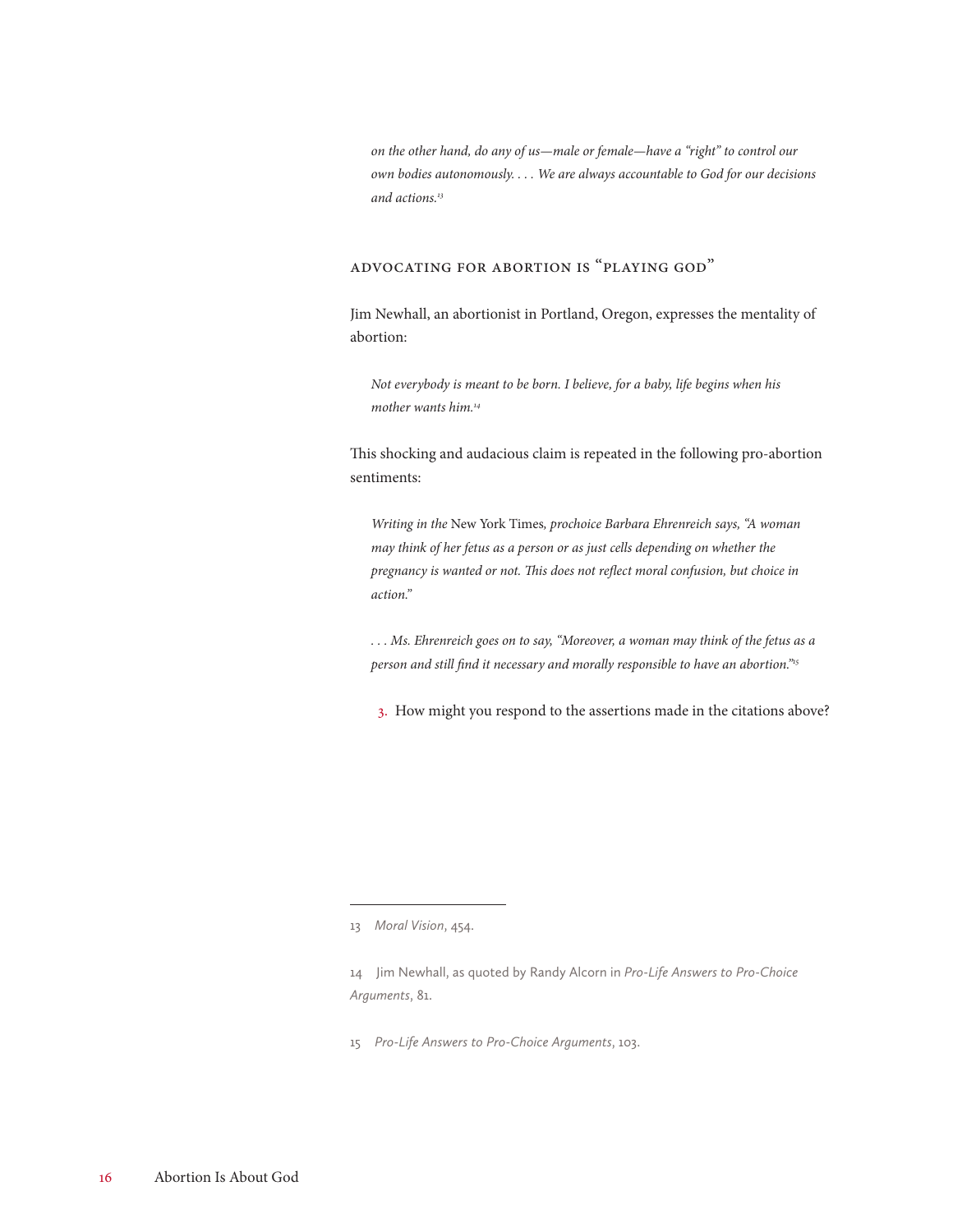This final quotation from Randy Alcorn introduces a question which we will consider as we listen to the sermon assigned for this lesson.

*In the 1973* Roe v. Wade *decision the Supreme Court questioned whether the unborn had "meaningful" lives. But meaningful to whom, and when? Is the fact that your life was not taken from you as an unborn meaningful to you now? If a mother wants her baby, his life is highly meaningful, which is why she mourns if there is a miscarriage. If the mother doesn't want her baby, then his life is not meaningful to her.* But does the worth of a human being depend upon whether others think his life is meaningful?16

Do mothers—or fathers, or judges, or any human—decide whether a human being is a person and a meaningful life?

#### **6** LISTENING TO A SERMON ABOUT ABORTION

Listen to the sermon **"Abortion and the Tree of the Knowledge of Good and Evil"** by John Piper and take notes using the Sermon Outline sheet at the end of this lesson. The sermon may be found by performing a title search at the desiringGod website (www.desiringgod.org). Clicking on the sermon title will allow you to watch or listen to the sermon. You may also download the sermon onto your computer.

<sup>16</sup> *Pro-Life Answers to Pro-Choice Arguments*, 81-82.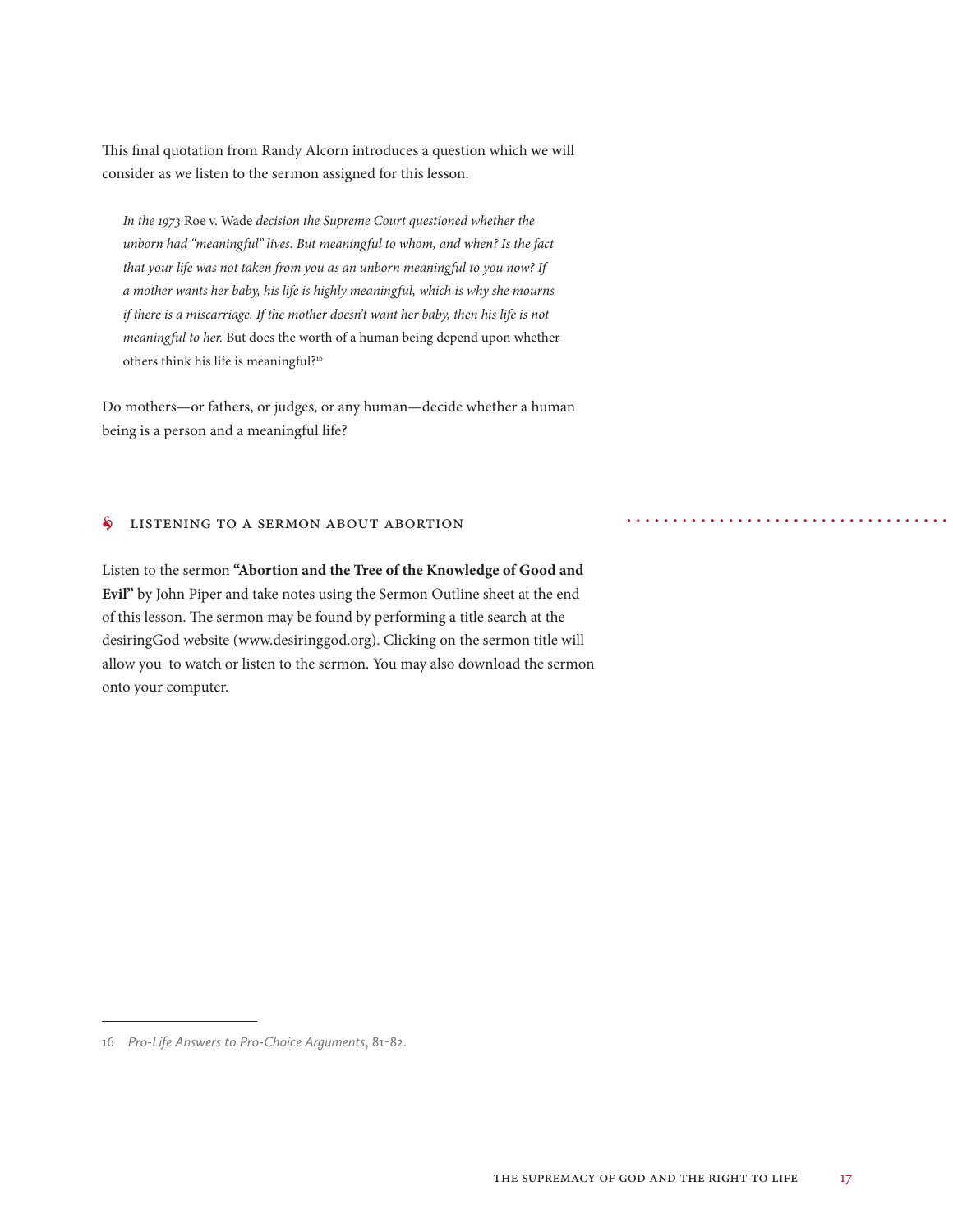

#### **S** DISCUSSION QUESTIONS

Review the following two questions in preparation for class discussion. You might want to jot down some notes that will remind you of ideas to share with the group.

1. In what ways does abortion challenge the supremacy of God?

2. Why should Christians start their response to abortion with God's supremacy and not the "sanctity of human life"?

#### $\oint$  YOUR OWN QUESTION

After answering the lesson questions and listening to the sermon assigned for this lesson, record one lingering question that you have and would like to ask in discussion.

#### **S** ADDITIONAL RESOURCES:

- ▷ "The Sovereignty of God," a category in the Topic Index of the desiringGod website
- ▷ Francis Beckwith, *Defending Life,* chapter 1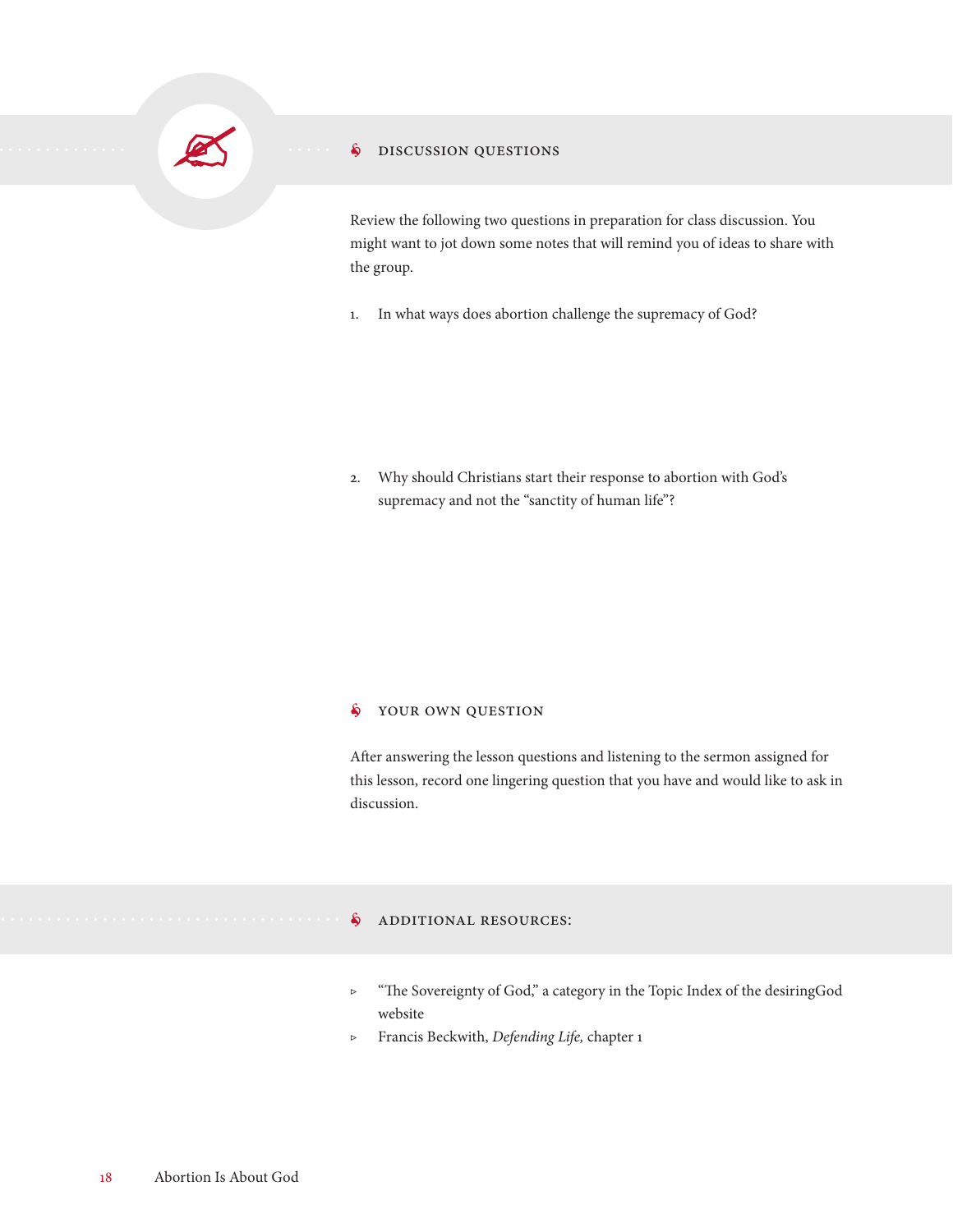## **Abortion and the Tree of the Knowledge of Good and Evil**

#### **John Piper, 2004**

*Opening prayer. The world in which man is god.*

| "The modern, secular world—the world that tries to remove_____________ from his all-creating, all-sustaining, all-<br>governing, all-defining place—has no choice but to make itself and create its own |  |  |
|---------------------------------------------------------------------------------------------------------------------------------------------------------------------------------------------------------|--|--|
| Genesis 2:16-17                                                                                                                                                                                         |  |  |
| What's the meaning of the tree of the knowledge of good and evil?                                                                                                                                       |  |  |
| Genesis $3:1-7$                                                                                                                                                                                         |  |  |
| "The essence of the fall of Eve and Adam is the supreme we get in being and deciding for<br>ourselves what is true and right and beautiful."                                                            |  |  |
| Implications for abortion.                                                                                                                                                                              |  |  |
| Statistics:                                                                                                                                                                                             |  |  |
| The link between abortion and the modern, secular world:                                                                                                                                                |  |  |
| The most powerful sentence spoken in America: "I do not this baby at this time."                                                                                                                        |  |  |
| "The [fetal homicide] law makes it to kill an embryo or fetus intentionally, except in cases of                                                                                                         |  |  |
| " in a world without God, the strong creates the of the weak, or not."                                                                                                                                  |  |  |
| The remedy.                                                                                                                                                                                             |  |  |

Genesis 3:15; Galatians 4:4; 1 Timothy 1:15–16 (cf. Acts 9:1)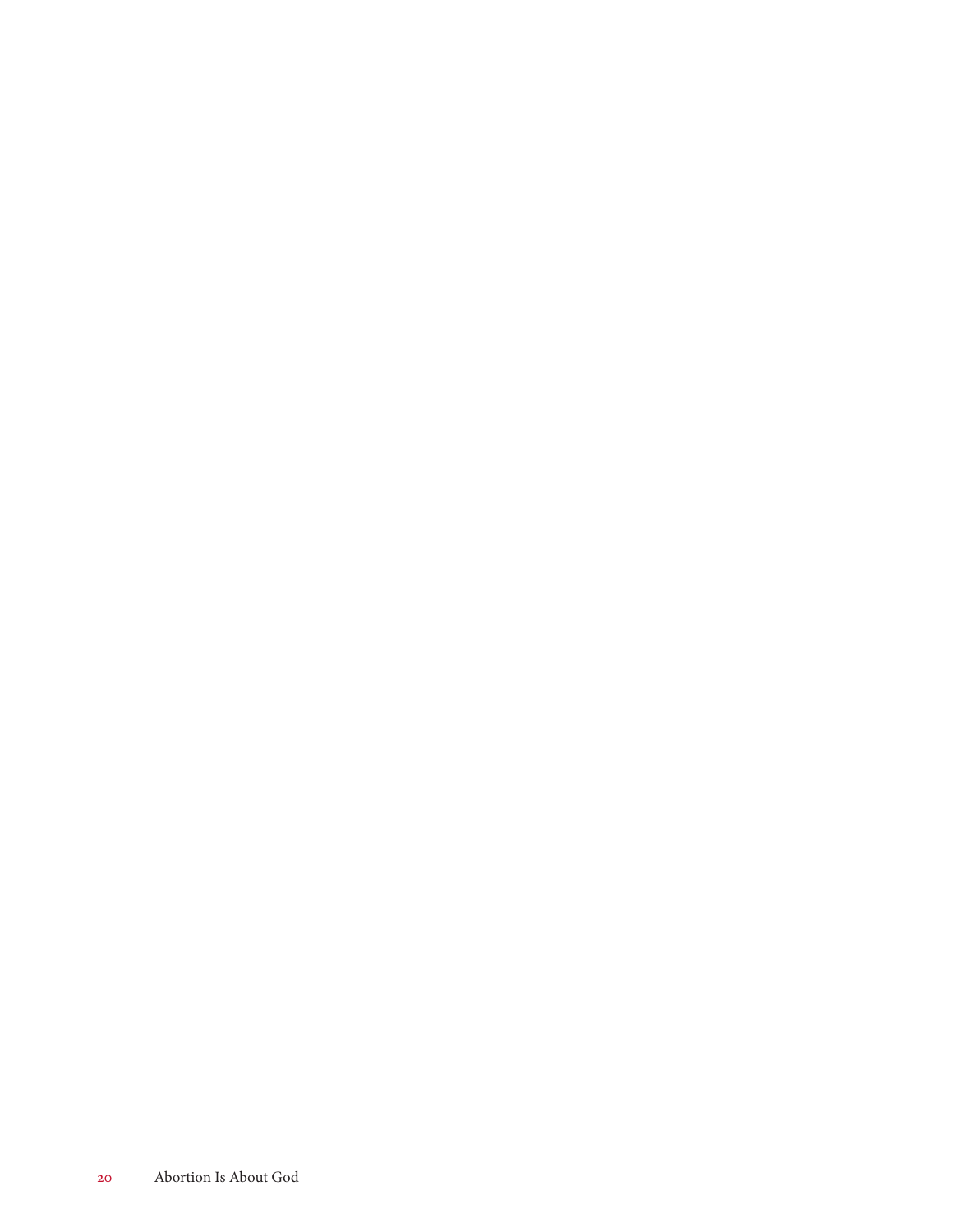# God's Sovereignty over<br>Life in the Womb<br>A NTRONGTON Life in the Womb

#### **INTRODUCTION**

As mentioned in the first lesson of this course, the Supreme Court's decision in *Roe v. Wade*  granted Jane Roe (a.k.a. Norma McCorvey) the right to have an abortion and overturned the existing legislation against abortion in Texas and in every other state. In that decision Justice Harry Blackmun, who authored the Court's opinion, stated that resolving the question of when life begins was unnecessary in determining the case. Francis Beckwith explains:

*Confronting, though not disputing, Texas's evidence for the unborn's humanity, Justice Blackmun replied: "We need not resolve the difficult question of when life begins. When those trained in the respective disciplines of medicine, philosophy, and theology are unable to arrive at any consensus, the judiciary, at this point in the development of man's knowledge, is not in a position to speculate." Hence, the state should not take one theory of life and force those who do not agree with that theory to subscribe to it, which is the reason Blackmun writes in* Roe, *"In view of all this, we do not agree that, by adopting one theory of life, Texas may override the rights of the pregnant woman that are at stake."17*

Is the "difficult question of when life begins" not necessary to answer in granting women the right to have abortions? We would contend that it is necessary to answer this question and that the Supreme Court in effect did adopt a theory of life. Moreover, in this lesson we will examine how the weight of biblical evidence addresses this question.

#### **S** LESSON OBJECTIVES

After completing this lesson, the student should be able to:

- ▷ cite biblical texts which communicate God's intimate involvement in the creation of children in the womb.
- ▷ defend the idea that John the Baptist's and Jesus' prenatal history informs our understanding of human personhood.
- ▷ explain why the weight of the biblical evidence inclines us to view personal identity as starting with conception.

<sup>17</sup> *Defending Life*, 29.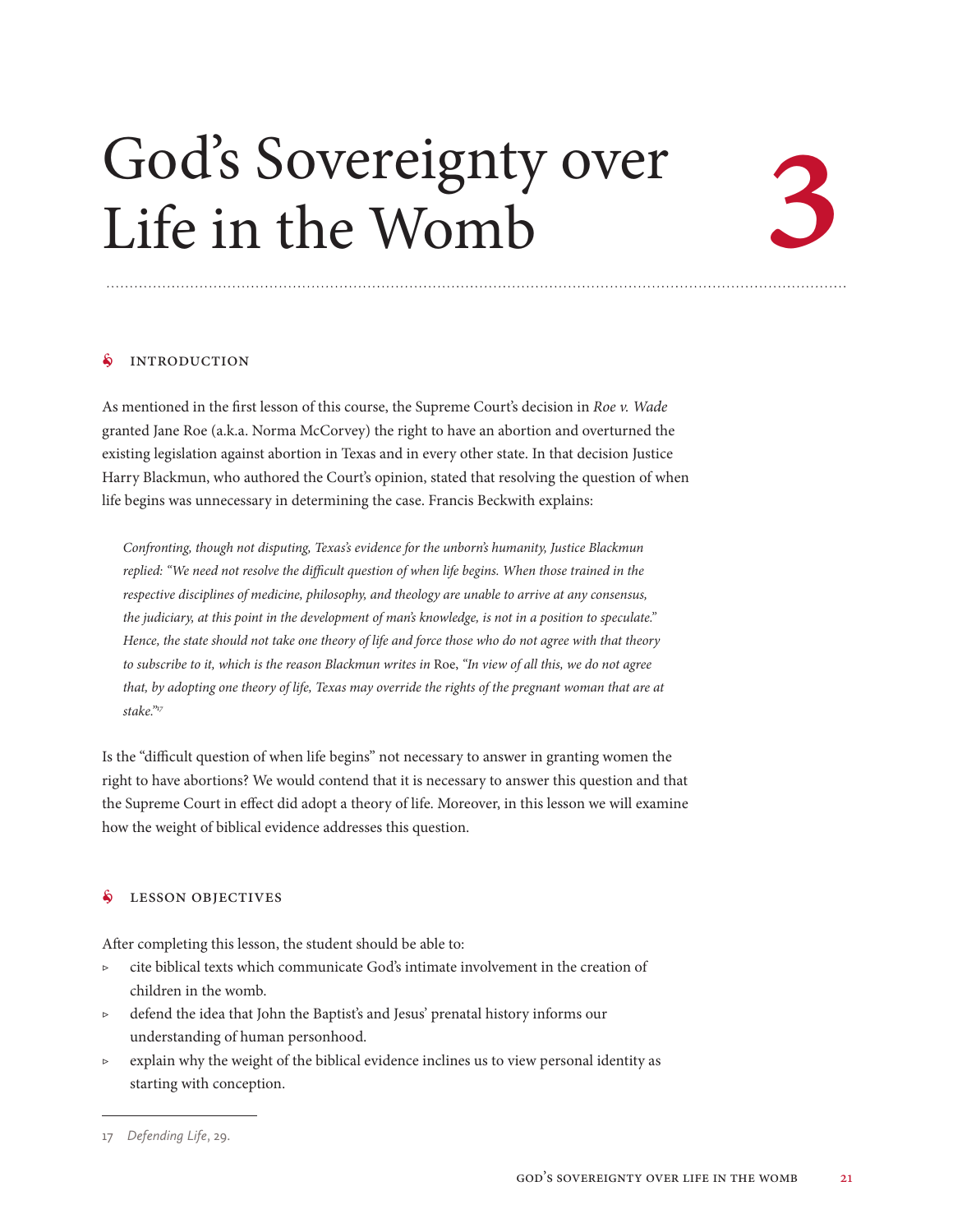

#### $\frac{1}{2}$  study guide

#### the unique person-forming work of god

In reflecting on what is happening in the womb, Christians have rightly turned to Old Testament descriptions of God's creative work. One of the lesser known accounts is in the book of Job, thought by some to be the earliest written book of the Bible.

#### Job 10:8–12

*8 Your hands fashioned and made me, and now you have destroyed me altogether. 9 Remember that you have made me like clay; and will you return me to the dust? 10 Did you not pour me out like milk and curdle me like cheese? 11 You clothed me with skin and flesh, and knit me together with bones and sinews. 12 You have granted me life and steadfast love, and your care has preserved my spirit.*

A biblical passage describing God's formation of a child in the womb that is better known is Psalm 139. The psalm rejoices over God's intimate knowledge of the psalmist—a knowledge which is not bound by time or physical location. The verses most relevant to the issue of abortion are as follows:

#### Psalm 139:13–16

*13 For you formed my inward parts; you knitted me together in my mother's womb. 14 I praise you, for I am fearfully and wonderfully made. Wonderful are your works; my soul knows it very well. 15 My frame was not hidden from you, when I was being made in secret, intricately woven in the depths of the earth. 16 Your eyes saw my unformed substance; in your book were written, every one of them, the days that were formed for me, when as yet there was none of them.*

*Having earlier in the psalm spoken of God's omniscience (vv. 1–6) and omnipresence (vv. 7–12), David now focuses on God's intimate knowledge of and creative involvement with his prenatal development. David's praise, spoken from a postnatal perspective (v. 14), assumes his identity with the prenatal individual described in verses 13, 15, and 16. . . . David naturally acknowledges his personal history and identity to have begun in the womb. His language suggests that his*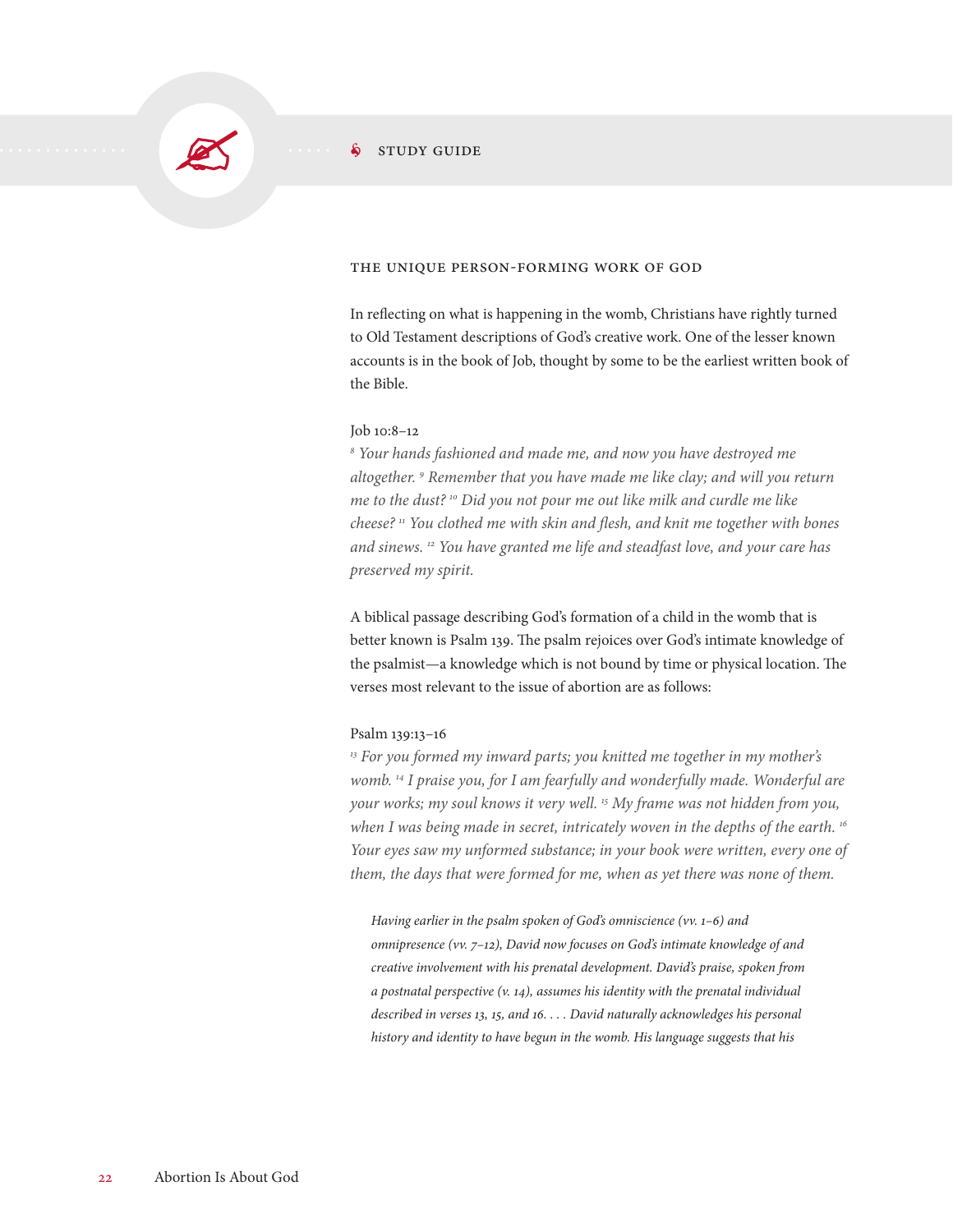*personal identity is not restricted to his conscious memory, but extends back beyond conscious recollections, to the earliest time of God's creative control of his prenatal development. These verses strongly imply that personal identity is a continuum, beginning in the womb and extending naturally into postnatal life.18*

1. How would you respond to someone who said that Psalm 139 is poetry and therefore is not relevant to the question of human personhood?

Returning to the book of Job, consider another passage which makes an interesting argument for the fundamental equality of human persons. We will learn more about this passage when it is discussed in the sermon assigned for this lesson.

#### Job 31:13–15

*13 If I have rejected the cause of my manservant or my maidservant, when they brought a complaint against me, 14 what then shall I do when God rises up? When he makes inquiry, what shall I answer him? 15 Did not he who made me in the womb make him? And did not one fashion us in the womb?*

The conviction that God is intimately involved in the formation of children in the womb is not defended but *assumed* in the biblical worldview. The following references to God's prenatal activity, almost made in passing, support the notion that the biblical authors understood God to be involved in every stage of human development from conception to birth.

#### Jeremiah 1:4–5

*4 Now the word of the LORD came to me, saying, 5 "Before I formed you in the womb I knew you, and before you were born I consecrated you; I appointed you a prophet to the nations."*

<sup>18</sup> John Jefferson Davis, *Abortion and the Christian* (Phillipsburg, New Jersey: P&R Publishing, 1984), 42–43.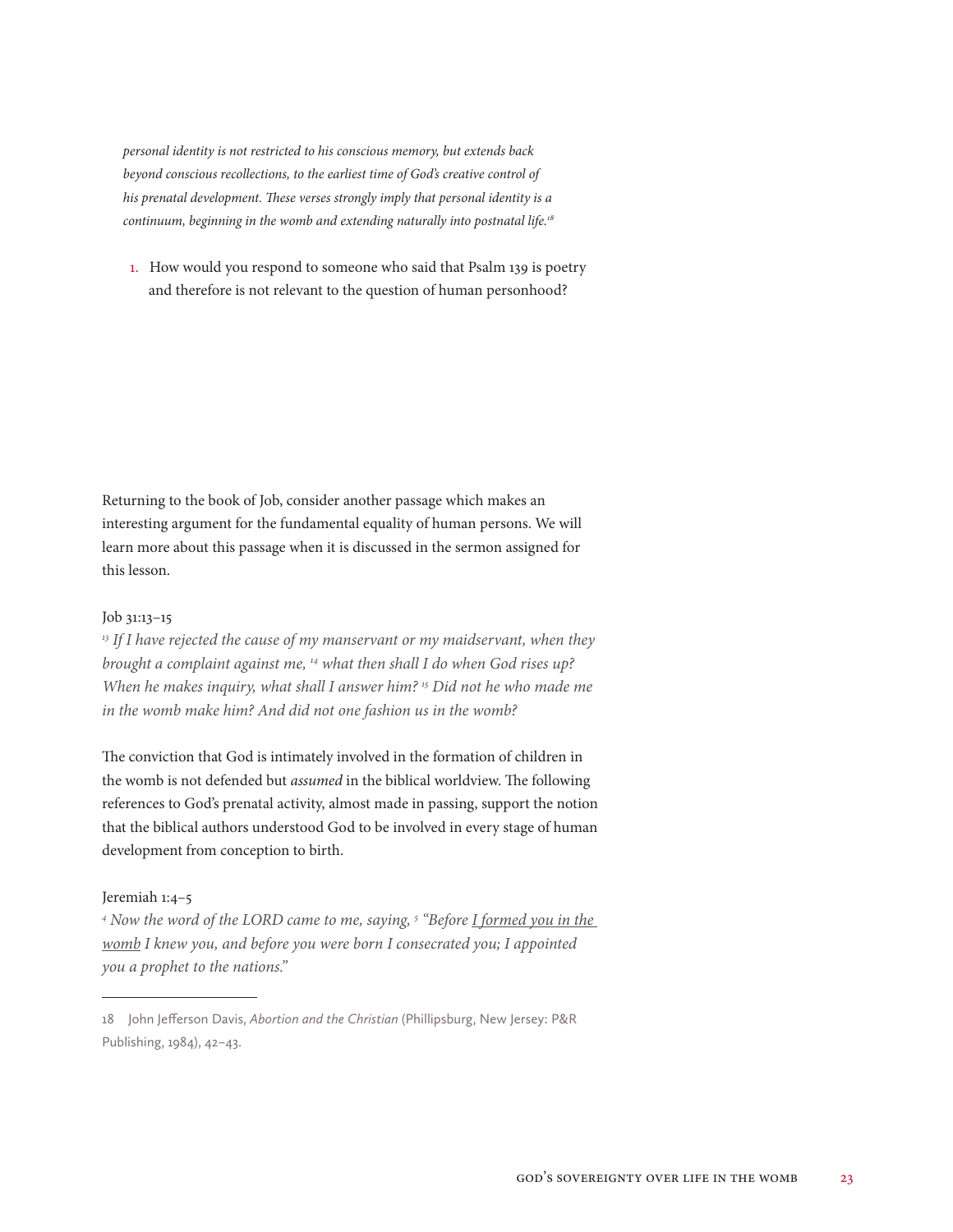#### Isaiah 44:1–2

<sup>1</sup> But now hear, O Jacob my servant, Israel whom I have chosen! <sup>2</sup> Thus says <u>the </u> *LORD who made you, who formed you from the womb and will help you: Fear not, O Jacob my servant, Jeshurun whom I have chosen.*

#### Isaiah 49:1, 5

<sup>1</sup> Listen to me, O coastlands, and give attention, you peoples from afar. <u>The </u> *LORD called me from the womb, from the body of my mother he named my name. . . . 5 And now the LORD says, he who formed me from the womb to be his servant, to bring Jacob back to him . . . .*

This curriculum argues that the overwhelming weight of biblical evidence—to which we might add tradition and reason—points to conception as the point at which a new human person comes into existence. There is no biblical evidence to suggest any other conclusion.

The OT does not debate in any theoretical way whether a fetus is a "person," but it *does depict the fetus as the work of God and the object of his knowledge, love, and care, and hence its destruction must be considered contrary to the will of God.19*

But even if we cannot thereby settle the argument with Christians who disagree, common ground might be claimed on this point: abortion is never morally justified from a biblical perspective because it is an attack on God's work of forming a person. John Piper explains:

*So both Psalm 139 and Job 31 emphasize God as the primary workman—nurturer, fashioner, knitter, Creator—in this time of gestation. Why is that important? It's important because God is the only One who can create personhood. Mothers and fathers can contribute some impersonal egg and some impersonal sperm, but only God creates independent personhood. So when the Scripture emphasizes that God is the main nurturer and shaper in the womb, it is stressing that what is happening in the womb is the unique work of God, namely, the making of a person. From the biblical point of view gestation is the unique work of God fashioning personhood.*

*We can argue till doomsday about when this little being becomes "a whole person." That argument will probably never be settled. But this we can say, I think, with* 

<sup>19</sup> Charles H. H. Scobie, *The Ways of Our God* (Grand Rapids, Michigan: Eerdmans, 2003), 801.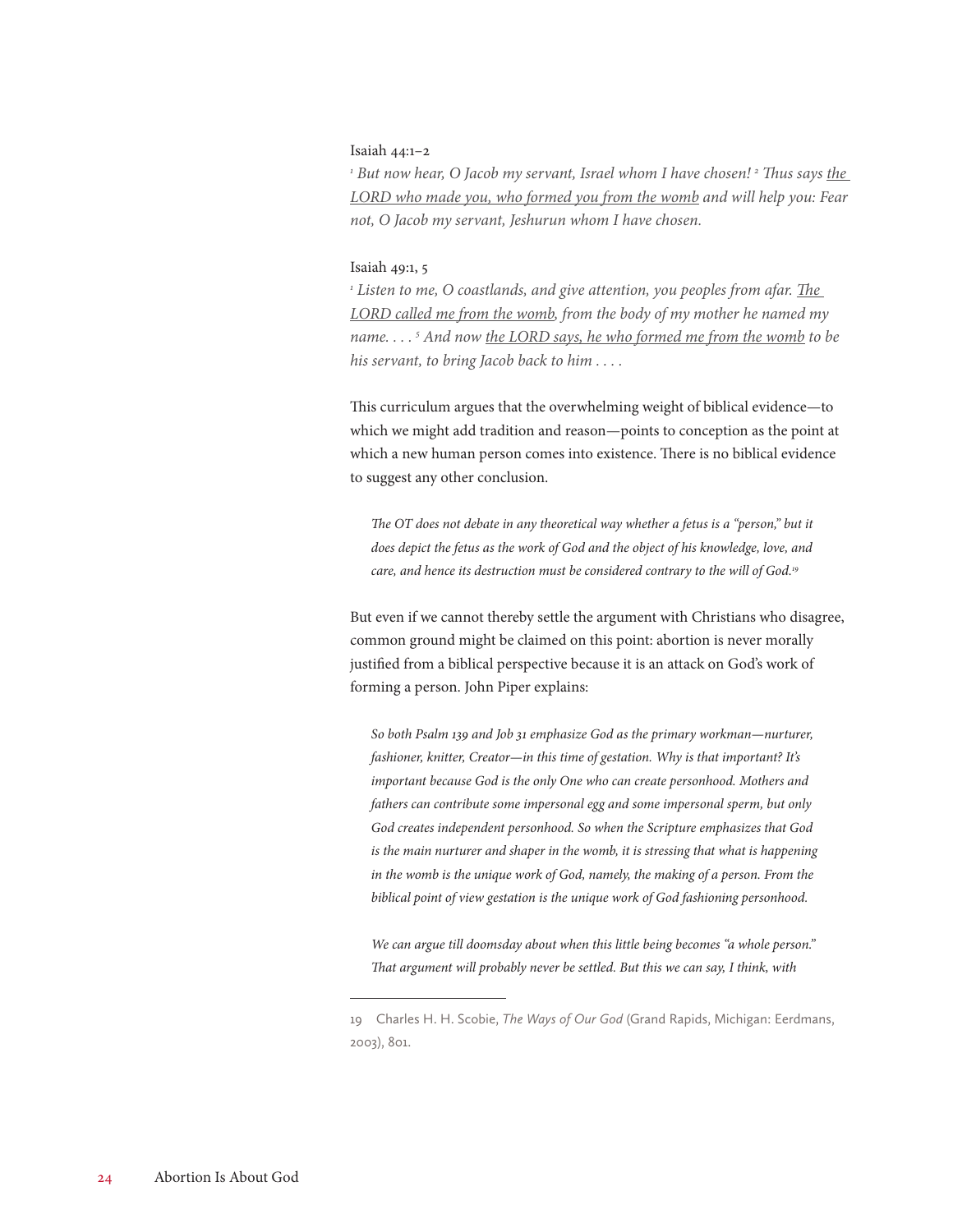*great confidence: what is happening in the womb is a unique person-forming work of God, and only God knows how deeply and mysteriously the creation of personhood is woven into the making of a body. And therefore it is arbitrary and unwarranted to assume that at some point in the knitting together of this person its destruction is not an assault on the prerogatives of God the Creator. Let me say that again positively: the destruction of conceived human life—whether embryonic, fetal, or viable—is an assault on the unique person-forming work of God.*

*And therefore to the degree that we recognize even in fallen personhood a unique value, because of its potential to glorify God with conscious obedience and praise, to that degree will we shrink back with reverence and fear from assaulting or obstructing the divine work of God fashioning such a person in the womb.20*

#### JOHN THE BAPTIST AND JESUS IN THE WOMB

Additional evidence for the humanity and personhood of the unborn is found in the beginning chapters of Luke and Matthew. Notice how the unborn John the Baptist is described in the following verses.

#### Luke 1:13–15

*13 But the angel said to him, "Do not be afraid, Zechariah, for your prayer has been heard, and your wife Elizabeth will bear you a son, and you shall call his name John. 14 And you will have joy and gladness, and many will rejoice at his birth, 15 for he will be great before the Lord. And he must not drink wine or strong drink, and he will be filled with the Holy Spirit, even from his mother's womb."*

The personal identity of John the Baptist is established even before his birth because the angel tells Zechariah that John will be filled with the Holy Spirit "even from his mother's womb" (Luke 1:15).

God's involvement in the conception and birth of Jesus, the incarnate Son of God, however, is the most powerful testimony to God's interest in what happens in the womb.

<sup>20</sup> "Abortion: You Desire and Do Not Have, So You Kill," an online sermon at the desiringGod website.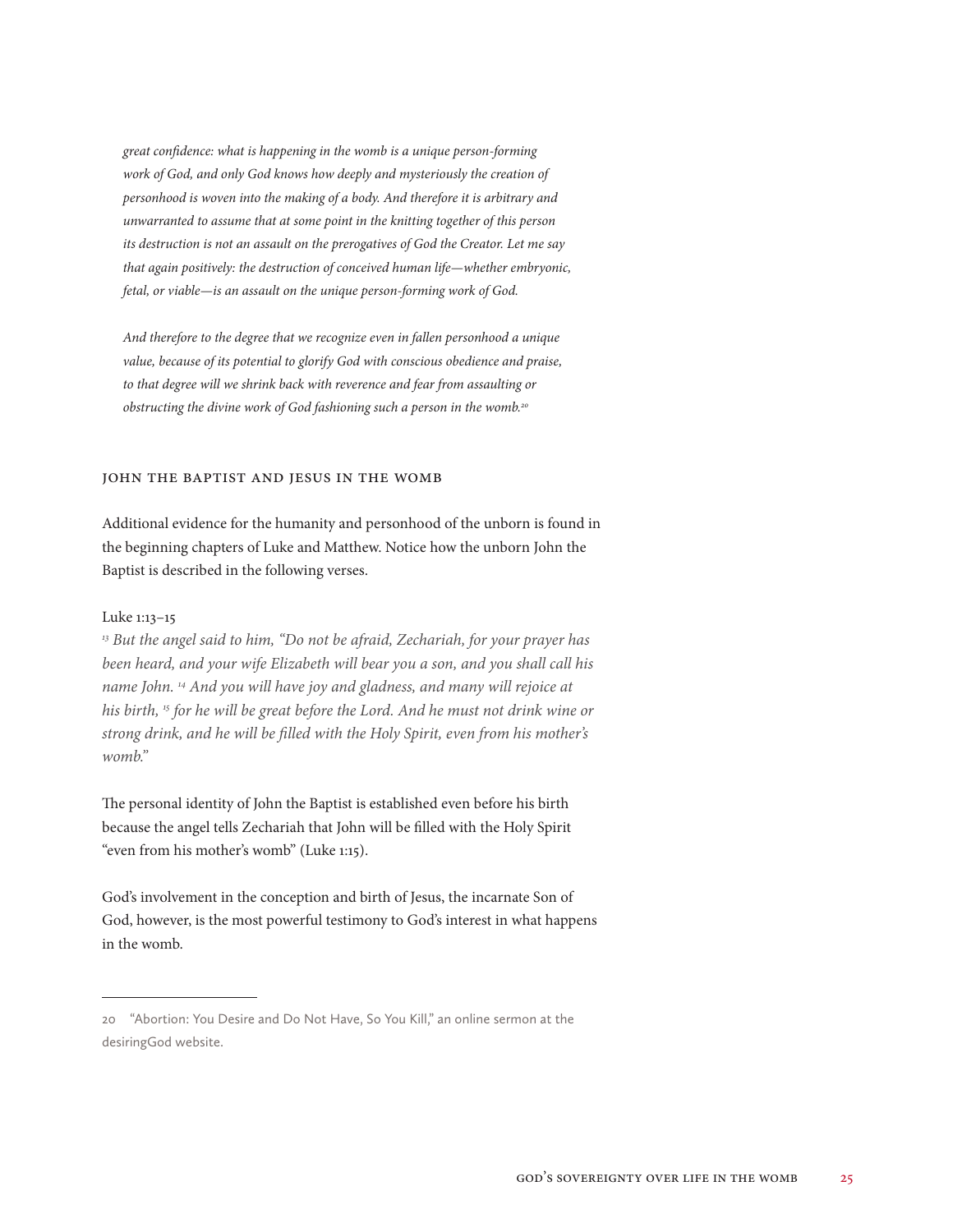#### Matthew 1:18–21

*18 Now the birth of Jesus Christ took place in this way. When his mother Mary had been betrothed to Joseph, before they came together she was found to be with child from the Holy Spirit. 19 And her husband Joseph, being a just man and unwilling to put her to shame, resolved to divorce her quietly. 20 But as he considered these things, behold, an angel of the Lord appeared to him in a dream, saying, "Joseph, son of David, do not fear to take Mary as your wife, for that which is conceived in her is from the Holy Spirit. 21 She will bear a son, and you shall call his name Jesus, for he will save his people from their sins."*

#### Luke 1:30–31, 35

*30 And the angel said to her, "Do not be afraid, Mary, for you have found favor with God. 31 And behold, you will conceive in your womb and bear a son, and you shall call his name Jesus. . . . 35 . . . The Holy Spirit will come upon you, and the power of the Most High will overshadow you; therefore the child to be born will be called holy—the Son of God."*

*The inspired account of the Messiah's personal history includes the prediction not only of his birth, but also of his conception. As in other biblical texts, conception is treated as the time at which one's personal history begins. The mention of human conception some forty times in the Scripture indicates in itself the significance of this event in God's dealings with his people.21*

Finally, please consider the following account of the prenatal encounter between John the Baptist and Jesus. These verses immediately follow the angel's announcement of Jesus' conception and birth.

#### Luke 1:39–45

*39 In those days Mary arose and went with haste into the hill country, to a town in Judah, 40 and she entered the house of Zechariah and greeted Elizabeth. 41 And when Elizabeth heard the greeting of Mary, the baby leaped in her womb. And Elizabeth was filled with the Holy Spirit, 42 and she exclaimed with a loud cry, "Blessed are you among women, and blessed is the fruit of your womb! 43 And why is this granted to me that the mother of my Lord should come to me? 44 For behold, when the sound of your greeting came to my ears, the baby in my womb leaped for joy. 45 And blessed is she who believed that there would be a fulfillment of what was spoken to her from the Lord."*

<sup>21</sup> Davis, *Abortion and the Christian*, 55.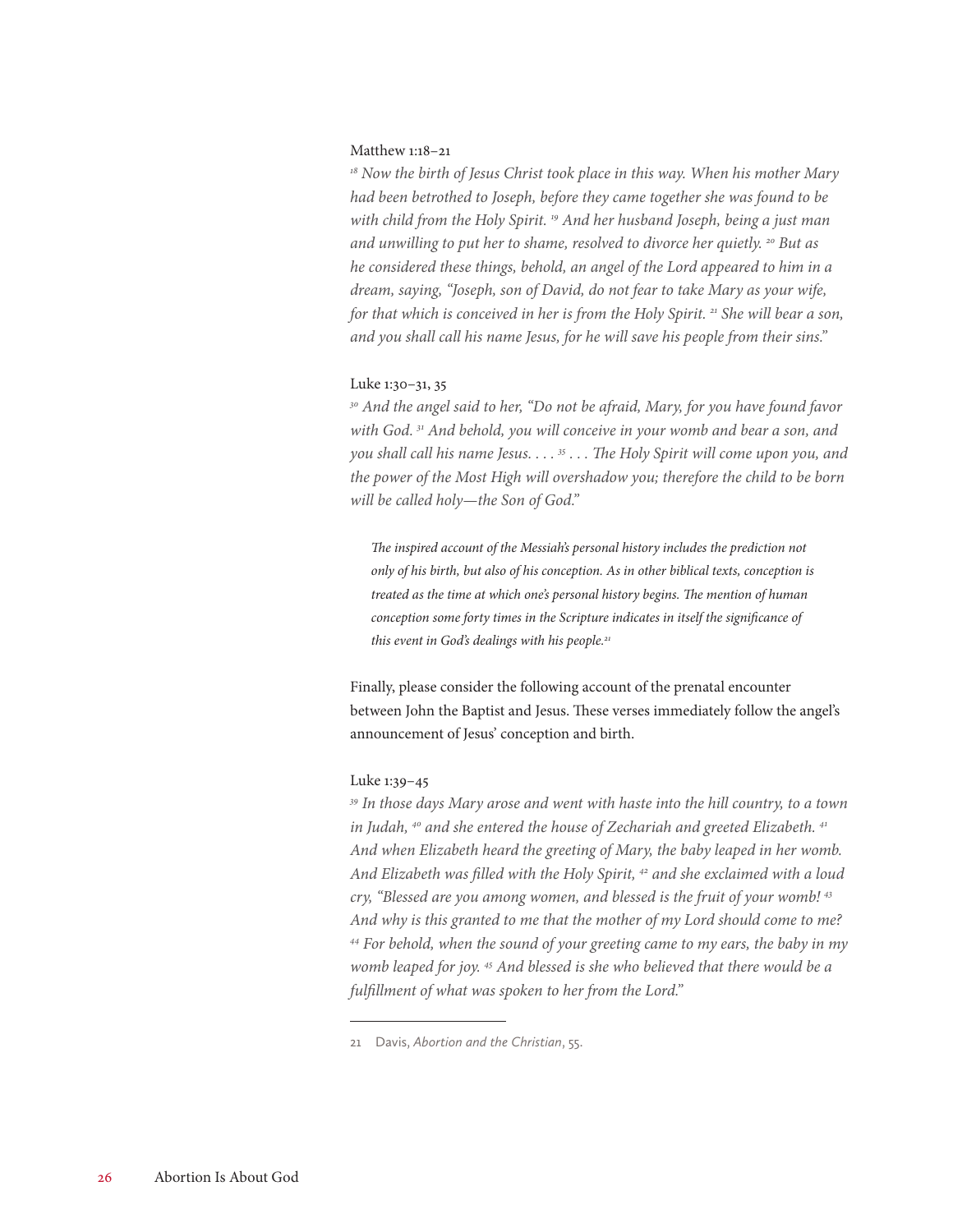2. List all the indications in Luke 1:39–45 that could be used to support the idea that John the Baptist and Jesus were both considered human persons while in the womb.

Jesus' incarnation is the greatest possible affirmation of human dignity in the womb. His conception, prenatal formation, and birth sanctifies the entire process of a child's earliest development.

#### PERSONAL IDENTITY IN THE WOMB

There is biblical warrant for applying what we learned to be true of John the Baptist and Jesus to the personal identity of every child in the womb. Davis explains with regard to Jesus:

*While Jesus' conception was certainly unique, it does not follow that his prenatal existence offers no parallels to our own. As to his human nature, the New Testament expressly declares that he was made like his brethren in every respect (Hebrews 2:14, 17), sin excepted. The Last Adam (1 Corinthians 15:45) is the archetype of the human race. While the* mode *of Jesus' conception was unique, the* results *of that conception, as regards the integrity of the human nature, were identical to our own.22*

The Bible speaks in a personal way about the conception and prenatal development of a child in numerous passages. Notice even the account of the first conception in human history.

<sup>22</sup> *Abortion and the Christian*, 40.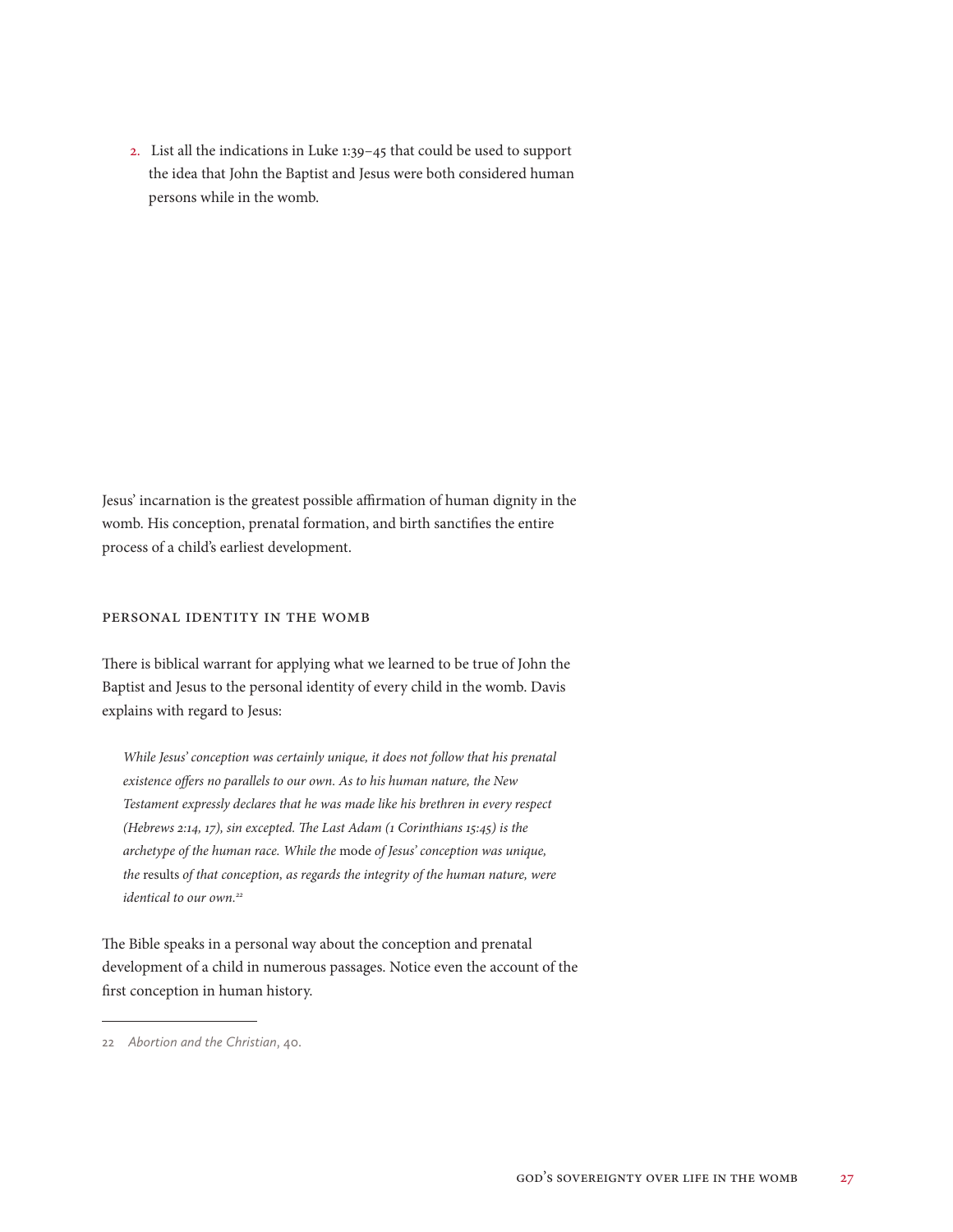#### Genesis 4:1

<sup>1</sup> Now Adam knew Eve his wife, and she conceived and bore Cain, saying, "I *have gotten a man with the help of the LORD."*

*In a number of texts the biblical writers freely apply personal language to the unborn child. Genesis 4:1 says that "Adam knew Eve his wife, and she conceived and bore Cain." The writer's interest in Cain extends back beyond his birth, to his conception. That is when his personal history begins. The individual conceived and the individual born are one and the same, namely Cain. His conception, birth, and postnatal life form a natural continuum, with the God of the covenant involved at every stage.23*

This observation is supported by the terminology that the Old Testament uses to refer to the unborn. Alcorn notes the following:

*The Hebrew word used in the Old Testament to refer to the unborn (Exodus 21:22–25) is* yeled*, a word that "generally indicates young children, but may refer to teens or even young adults." The Hebrews did not have or need a separate word for unborn children. They were just like any other children, only younger. In the Bible there are references to born children and unborn children, but there is no such thing as a potential, or "almost" child.24*

Some who have attempted to defend abortion from the Bible have relied on the passage that Alcorn mentions above, Exodus 21:22–25. Since the discussion of this text is somewhat complex and lengthy, we thought it best to address it in an appendix. If you are interested in learning more about the interpretation of Exodus 22:22–25, please see Appendix B.

Terminology for the unborn in the New Testament confirms what we've seen in the Old Testament. The Bible makes no distinction between a child in the womb and out of the womb.

#### Luke 1:41

*41 And when Elizabeth heard the greeting of Mary, the baby [Greek:* brephos*] leaped in her womb. . . .*

23 Ibid.

<sup>24</sup> *Pro-Life Answers to Pro-Choice Arguments*, 313.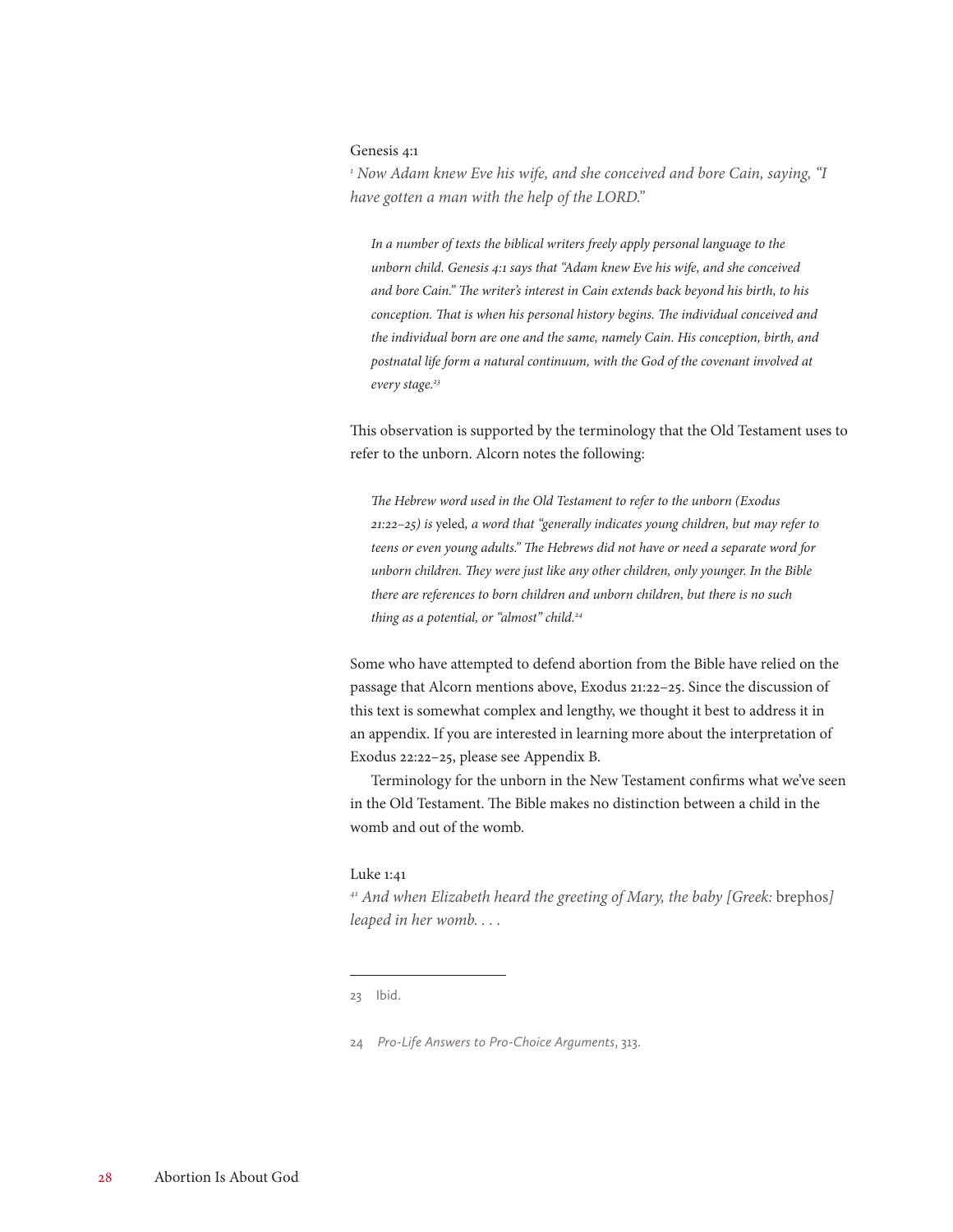#### Luke 1:44

*44 For behold, when the sound of your greeting came to my ears, the baby [Greek:* brephos*] in my womb leaped for joy.*

#### Luke 2:12

<sup>12</sup> And this will be a sign for you: you will find a baby [Greek: brephos] *wrapped in swaddling cloths and lying in a manger."*

#### Luke 2:16

<sup>16</sup> And they went with haste and found Mary and Joseph, and the baby [Greek: brephos*] lying in a manger.*

#### Luke 18:15

*15 Now they were bringing even infants [Greek:* brephos*] to him that he might touch them. And when the disciples saw it, they rebuked them.*

Therefore, we have woven at least three strands of biblical evidence together in our defense of the humanity and personhood of the unborn: (1) personal language is applied to the unborn from the point of conception; (2) the unborn are called children; and (3) the unborn are known by God in a personal way.

You may have noticed that this curriculum has referred to the unborn as "children" in the womb. Though this move is obviously disputed, we are simply following biblical precedent (cf. Genesis 25:22).

Examine the following two texts for a description of how God relates to the unborn Jacob and Esau. How might God's activity inform a God-centered view of human personhood?

#### Genesis 25:21–24

*21 And Isaac prayed to the LORD for his wife, because she was barren. And*  the LORD granted his prayer, and Rebekah his wife conceived. <sup>22</sup> The children *struggled together within her, and she said, "If it is thus, why is this happening to me?" So she went to inquire of the LORD. 23 And the LORD said to her, "Two nations are in your womb, and two peoples from within you shall be divided; the one shall be stronger than the other, the older shall serve the younger." 24 When her days to give birth were completed, behold, there were twins in her womb.*

#### Romans 9:8–13

*8 This means that it is not the children of the flesh who are the children of God,*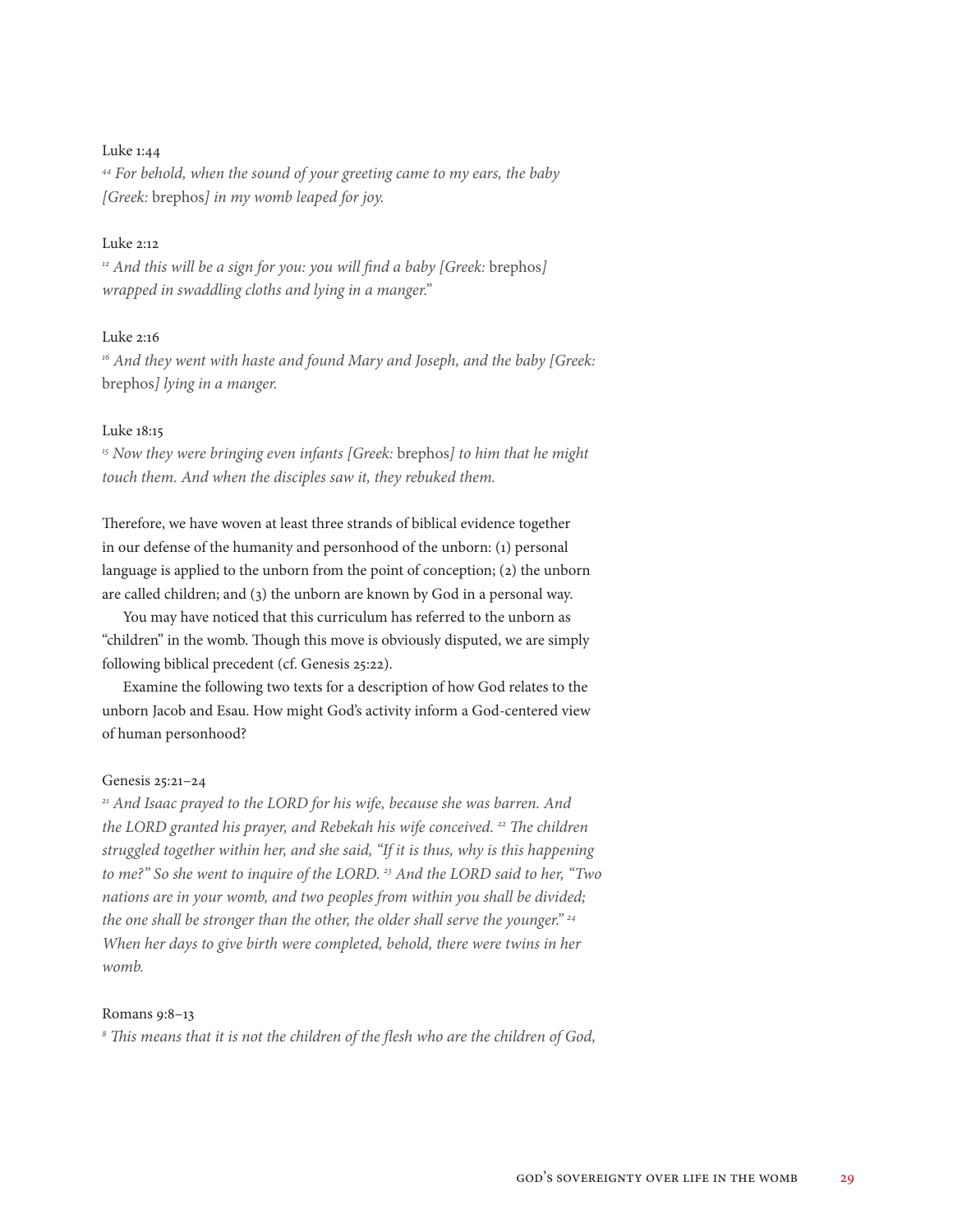*but the children of the promise are counted as offspring. 9 For this is what the promise said: "About this time next year I will return, and Sarah shall have a son." 10 And not only so, but also when Rebekah had conceived children by one man, our forefather Isaac, 11 though they were not yet born and had done nothing either good or bad—in order that God's purpose of election might continue, not because of works but because of him who calls— 12 she was told, "The older will serve the younger." 13 As it is written, "Jacob I loved, but Esau I hated."*

*The usual marks of "personhood" are here absent: physical development, speech, social relationships, ability to work, relative independence. In spite of this, however, in order to display all the more clearly the sovereign initiative in election, God chooses to establish the most crucial of all personal relationships—the one between a man and his Creator—prior to Jacob's birth.*

*. . . God's election of the weak and the dependent challenges us to reevaluate our culturally determined views of the unborn in the light of divine revelation. Even the unwanted child can be the object of an everlasting covenant love. God's electing love, not the shifting sands of cultural convention, should constitute the basis for defining human personhood.25*

It seems as if the world defines human personhood either in the subjective judgment of the mother (as we saw in the previous lesson) or in some arbitrary step in the process of human development, such as the presence of a certain level of brain activity or responsiveness. What if our definition of personhood, however, was not rooted in any intrinsic quality or capacity of man, but in the initiative of God? Would this lead to a God-centered rather than a man-centered definition of personhood?

3. Reflect on the definition of human personhood. Can human personhood be separated from life that is biologically human? In what should our definition of personhood be rooted?

<sup>25</sup> *Abortion and the Christian,* 47, 48.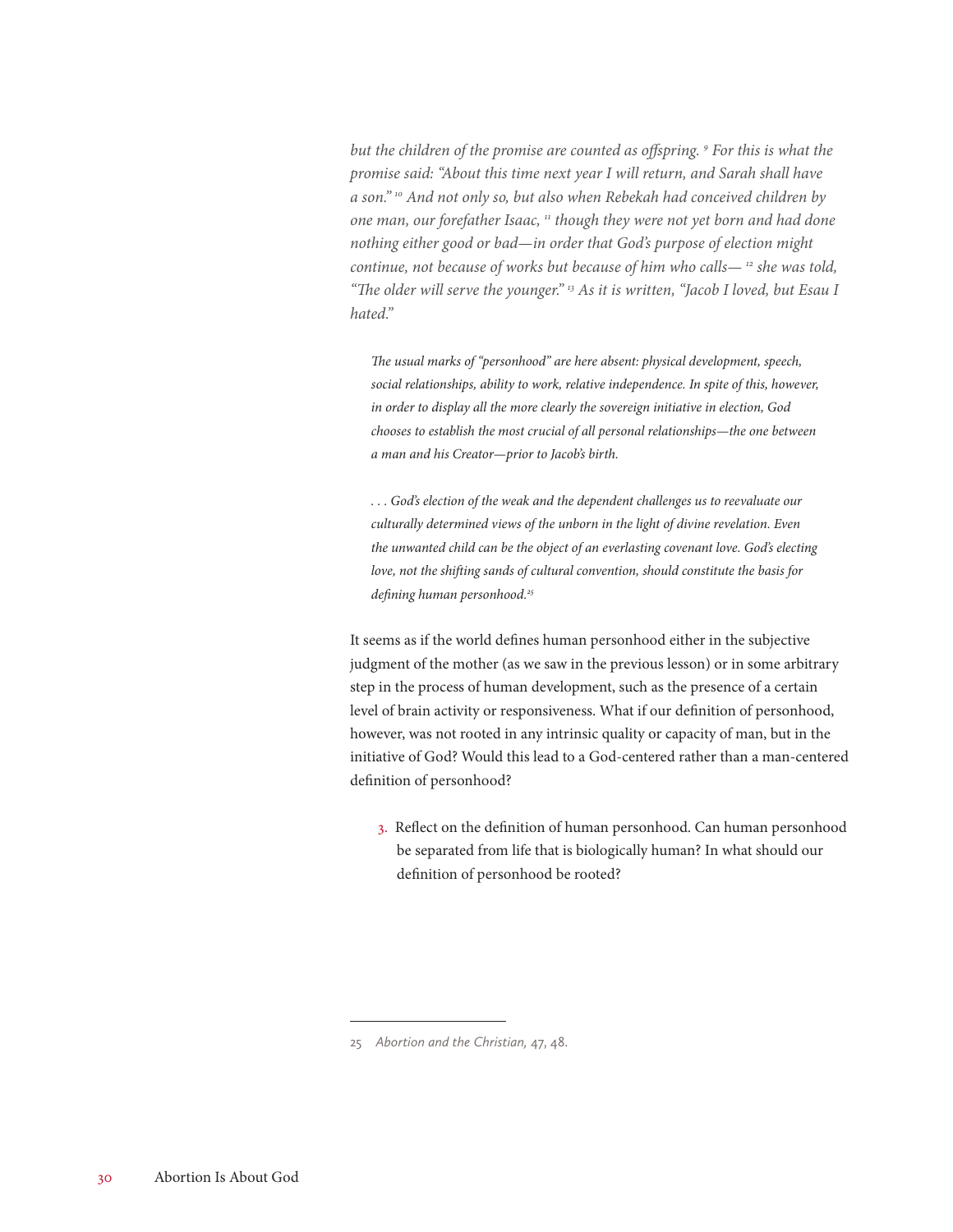Davis injects some provocative thoughts into our reflections here:

*Just as in the redemptive sphere God's sovereign work of regeneration logically precedes the response of faith and repentance, so in the natural sphere God's creative and providential work in the womb is the precondition for life itself. Personhood, whether "natural" or redeemed, is not a possibility intrinsic to man, but comes from God's sovereign initiative. "In him we live and move and have our being" (Acts 17:28)—both prenatally and postnatally. If it is true that "we love, because he first loved us" (1 John 4:19), it seems reasonable to say that we are persons because God first related to us in a personal way. Human personhood is rooted in the creative and providential care of God, which begins in the womb.26*

*A more adequate approach to understanding "personhood" defines it not in terms of the human being in isolation, or merely in terms of qualities immanent within the individual, but in terms of relationship to God. A "person" is a being to which God relates in a personal way; it is God's initiative in relationships that "personalizes" the creature. This definition includes our common usage, but it is also broad enough to include texts such as Jeremiah 1:5 and Psalm 139:13–16, which speak of unborn human life.27*

In conclusion, then, it is the responsibility and privilege not only to defend the humanity of the unborn, but to celebrate children as a *gift* and as a gift *from God*. Alcorn agrees:

*The biblical view of children is that they are a blessing and gift from the Lord (Psalm 127:3–5). Society is treating children more and more as liabilities.28*

Children and child-bearing are from the hand of God. God is the one who "opens the womb" of every mother and presides over the development of the unborn child. Children are to be celebrated and cherished, not discarded.

Christians have both a "negative" and a "positive" task in proclaiming the humanity of the unborn. While defending the unborn as God's creation and

28 *Pro-Life Answers to Pro-Choice Arguments*, 318

<sup>26</sup> *Abortion and the Christian,* 45.

<sup>27</sup> John Jefferson Davis, *Evangelical Ethics* (3rd ed.; Philipsburg, New Jersey: P&R Publishing, 2004), 162.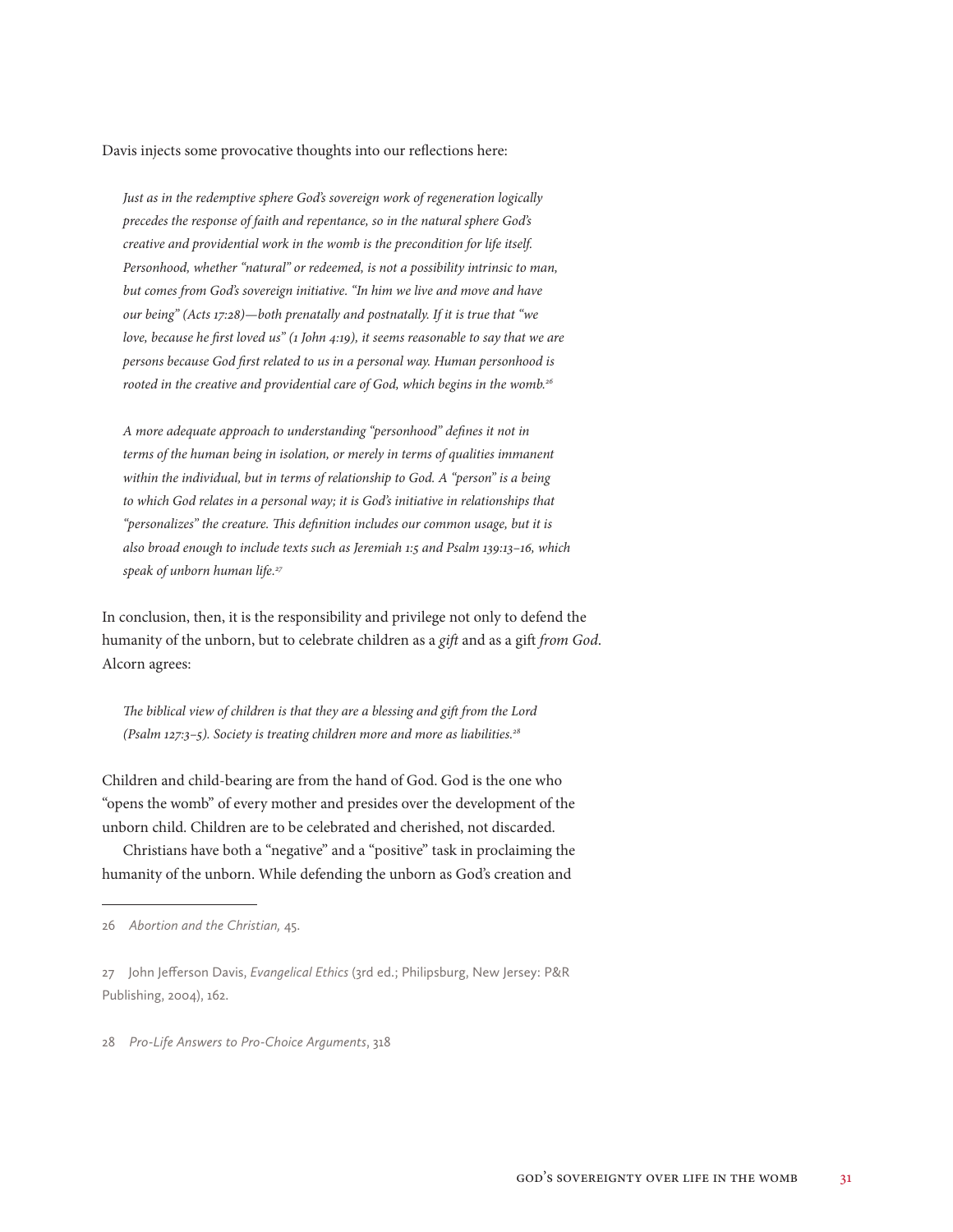therefore worthy of protection, we must also uphold the goodness of human life as granted, sustained, and nourished by the sovereign God.

#### **6** LISTENING TO A SERMON ABOUT ABORTION

Listen to the sermon **"God at Work in Every Womb"** by John Piper and take notes using the Sermon Outline sheet at the end of this lesson. The sermon may be found by performing a title search at the desiringGod website (www. desiringgod.org).

. . . . . . . . . . . . . .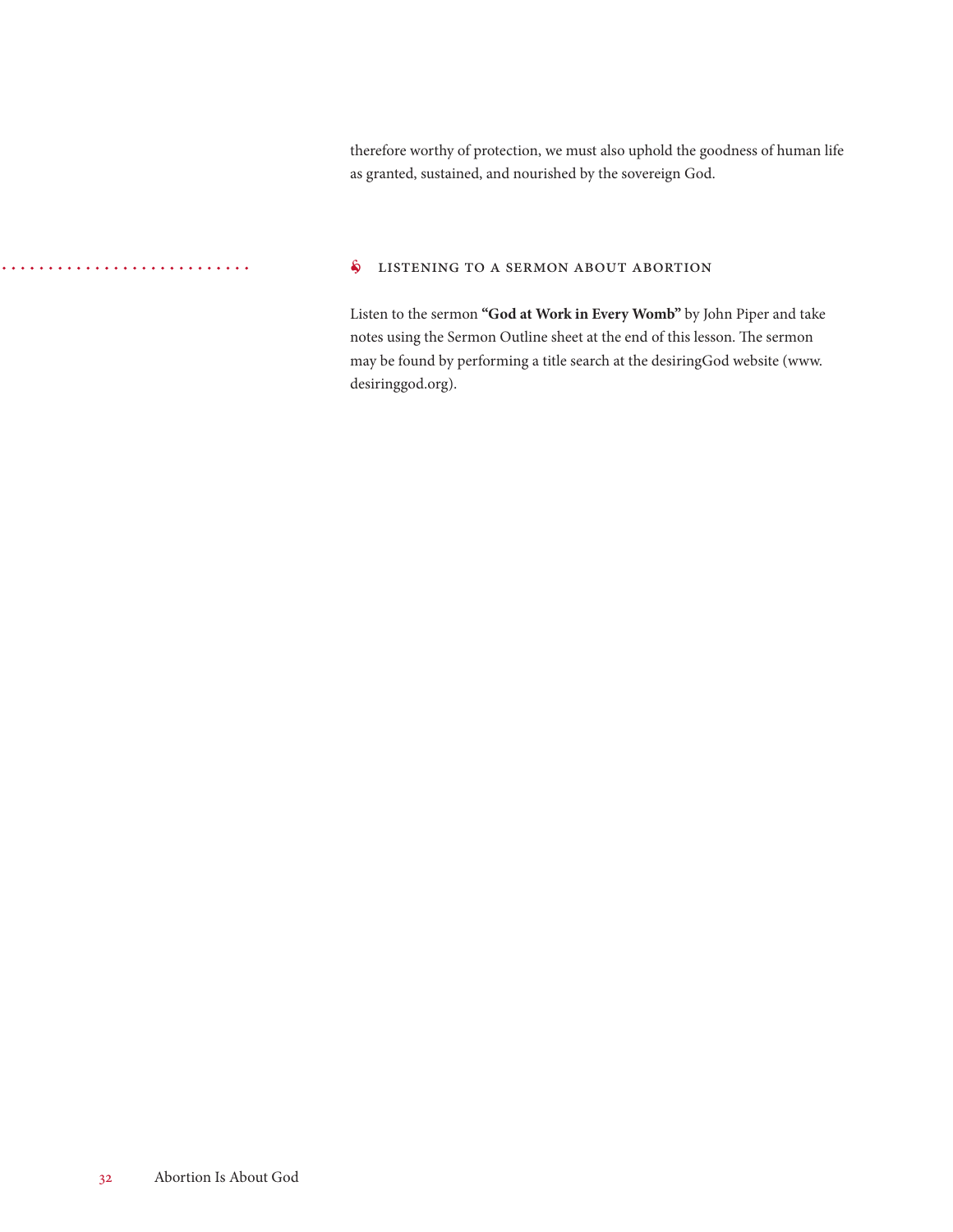#### **S** DISCUSSION QUESTIONS

Review the following two questions in preparation for class discussion. You might want to jot down some notes that will remind you of ideas to share with the group.

1. How might you now respond to Justice Blackmun's comments as quoted in the introduction?

2. How would you respond to Christians who argue that the Bible never explicitly settles the ques-tion of when human life or personhood begins?

#### $\oint$  YOUR OWN QUESTION

After answering the lesson questions and listening to the sermon assigned for this lesson, record one lingering question that you have and would like to ask in discussion.

#### **6** ADDITIONAL RESOURCES

- ▷ John Jefferson Davis, *Abortion and the Christian*, Chapter 4
- ▷ Randy Alcorn, *Pro-Life Answers to Pro-Choice Arguments,* Part One and Appendix B
- ▷ John Piper, "Abortion: You Desire and Do Not Have, So You Kill," an online sermon at the desiringGod website

 $\sum_{i=1}^n$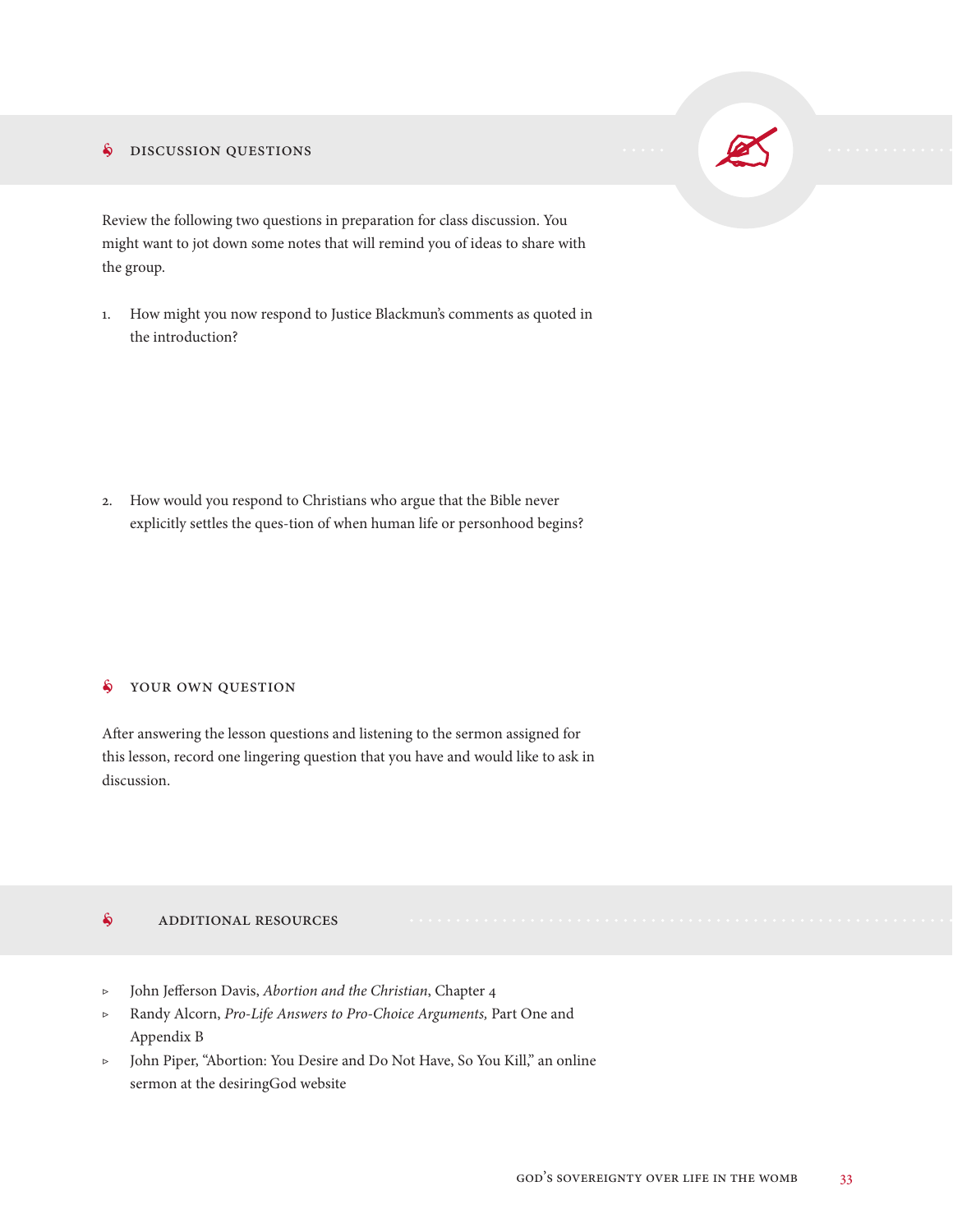### **God at Work in Every Womb**

#### **John Piper, 2001**

*Opening prayer. "Quiet" times in terms of abortion.*

A massive movement of compassion. *Jesus Christ: not a politician, but a Savior.* Luke 14:14; Psalm 82:3–4 *Job 31:13–15* Slavery. "To be a Christian is to come to know that . . . everything in life has to do with ." Observations on verse 15: 1. 2. 3.

The bottom-line reason why abortion is wrong: "Abortion is an assault on the person-forming work of \_\_\_\_\_\_\_\_\_\_\_\_."

4.

#### What you can do

 $1.$  5.  $2.6$  $3.$  7. 4.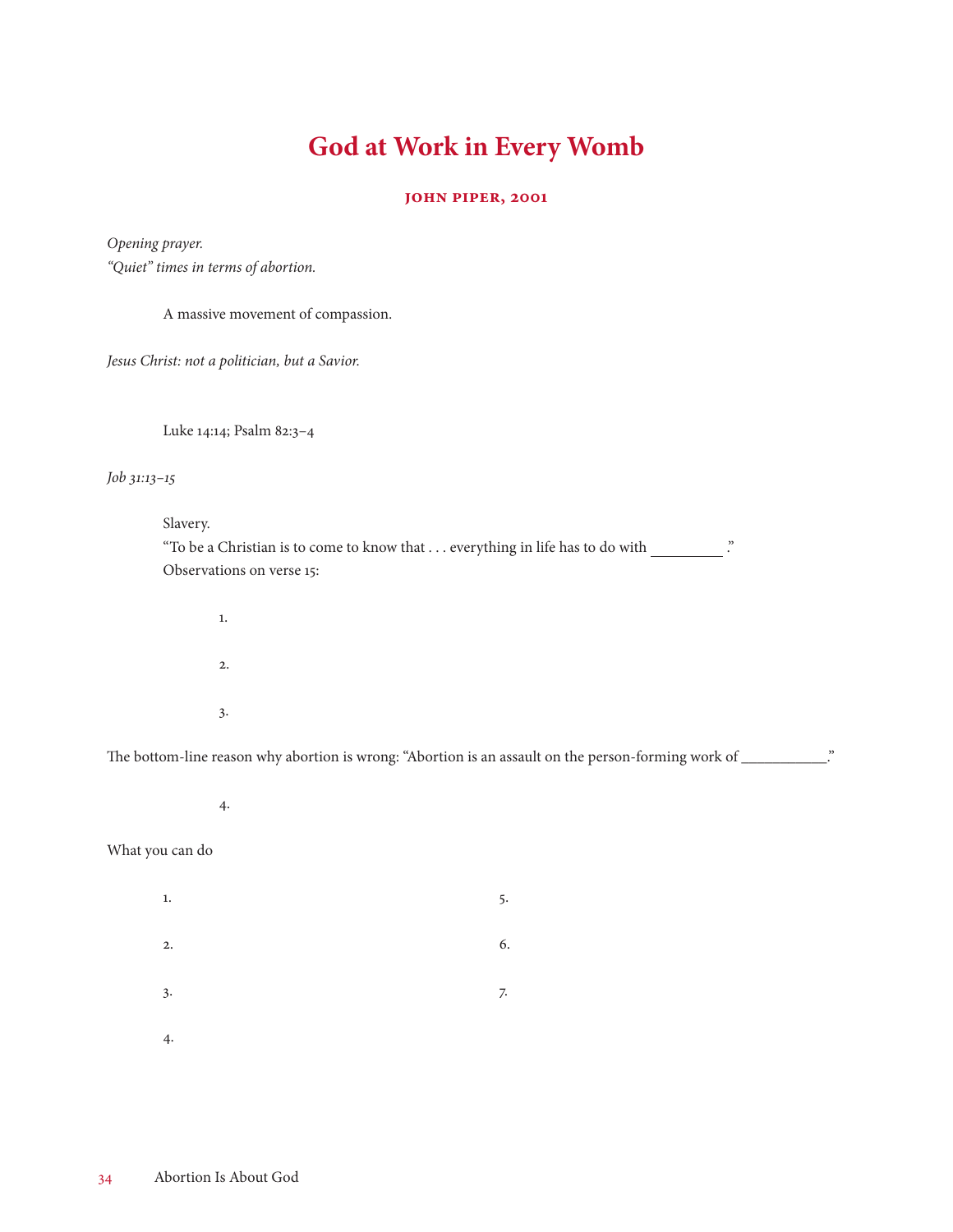# Abortion, Murder, and the Image of God

#### **INTRODUCTION**

Is the sixth commandment of Exodus 20:13, "You shall not murder," applicable to abortion? This question has been debated even within Christian circles. We agree with the conclusion of Randy Alcorn when he says,

*There is a small but influential circle of prochoice advocates who claim to base their beliefs on the Bible. They maintain that "nowhere does the Bible prohibit abortion." Yet the Bible clearly prohibits the killing of innocent people (Exodus 20:13). All that is necessary to prove a biblical prohibition of abortion is to demonstrate that the Bible considers the unborn to be human beings.29*

This lesson builds upon the previous lesson in which we argued that the Bible does consider the unborn to be human beings. We saw that the Bible makes no distinctions between unborn and born children, and, more significantly, that the Bible bears remarkable witness to the work of God in the womb. To abort a baby is to assault the person-forming work of God, to defy his sovereignty over life in the womb.

Therefore, this lesson will argue that abortion can legitimately be considered murder and therefore expressly forbidden by Scripture. Furthermore, we will look at how the early church interpreted the practice of abortion. We will conclude by asking whether there is even a more specific category of sin under which abortion might be denounced.

#### **LESSON OBJECTIVES**

After completing this lesson, the student should be able to:

- ▷ defend the assertion that abortion is murder.
- ▷ articulate how the early church interpreted the practice of abortion.
- ▷ draw parallels between abortion and another sin that the Bible strongly denounces.

<sup>29</sup> *Pro-Life Answers to Pro-Choice Arguments,* 313.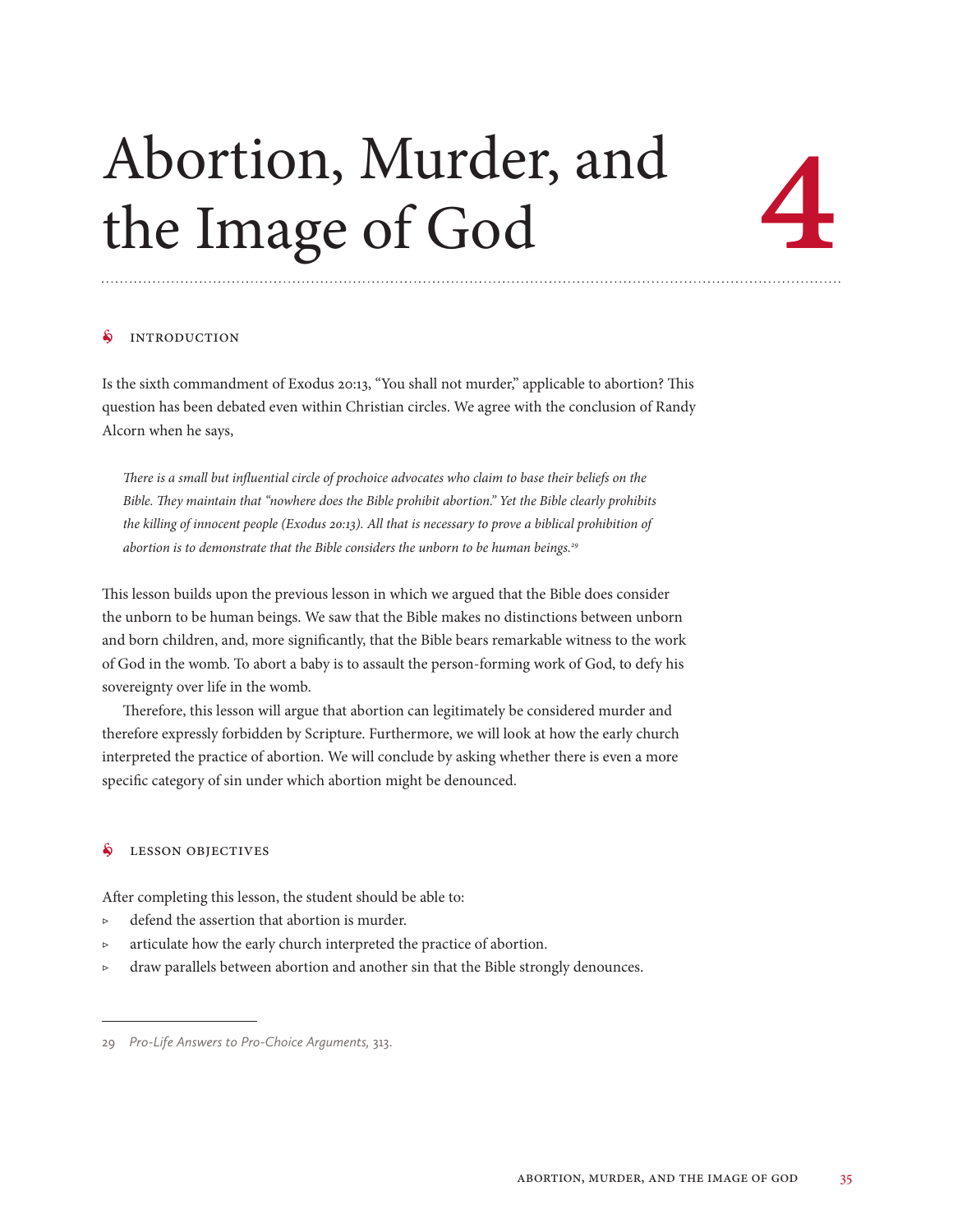#### ABORTION IS MURDER

Since equating abortion with murder is somewhat controversial, let us begin by clearly outlining in logical form our rationale for calling abortion murder.

- 1. Murder may be defined as the unwarranted and intentional killing of one human being by another.
- 2. A human embryo or fetus is an unborn human being.
- 3. Abortion is the unwarranted and intentional killing of a human embryo or fetus.
- 4. Therefore, abortion is murder.

Obviously, the second and third premise of this argument are controversial. We attempted to establish the truthfulness of the second premise in the previous lesson—Lesson 3. The third premise was addressed, at least indirectly, in Lesson 2. All the common arguments that are given for abortion are not, in our opinion, sufficient warrants for abortion. Emotional "health," economic hardship, inconvenience to the mother, and the like are not considerations with more moral weight than the life of the unborn. The only sufficient warrant for terminating a pregnancy would be cases in which the life of the mother is threatened and there is a reasonable possibility that the unborn child and the mother cannot both be saved. In those cases, doctors should act to save the life that can be saved. These cases, it should be noted, are rare and represent only a minimal percentage of abortions performed in America.

The fundamental reason that abortion and murder are wrong is that human beings are created in the image of God. Genesis 1:26–27 establish this foundational reality.

#### Genesis 1:26–27

*26 Then God said, "Let us make man in our image, after our likeness. And let them have dominion over the fish of the sea and over the birds of the heavens and over the livestock and over all the earth and over every creeping thing that creeps on the earth." 27 So God created man in his own image, in the image of God he created him; male and female he created them.*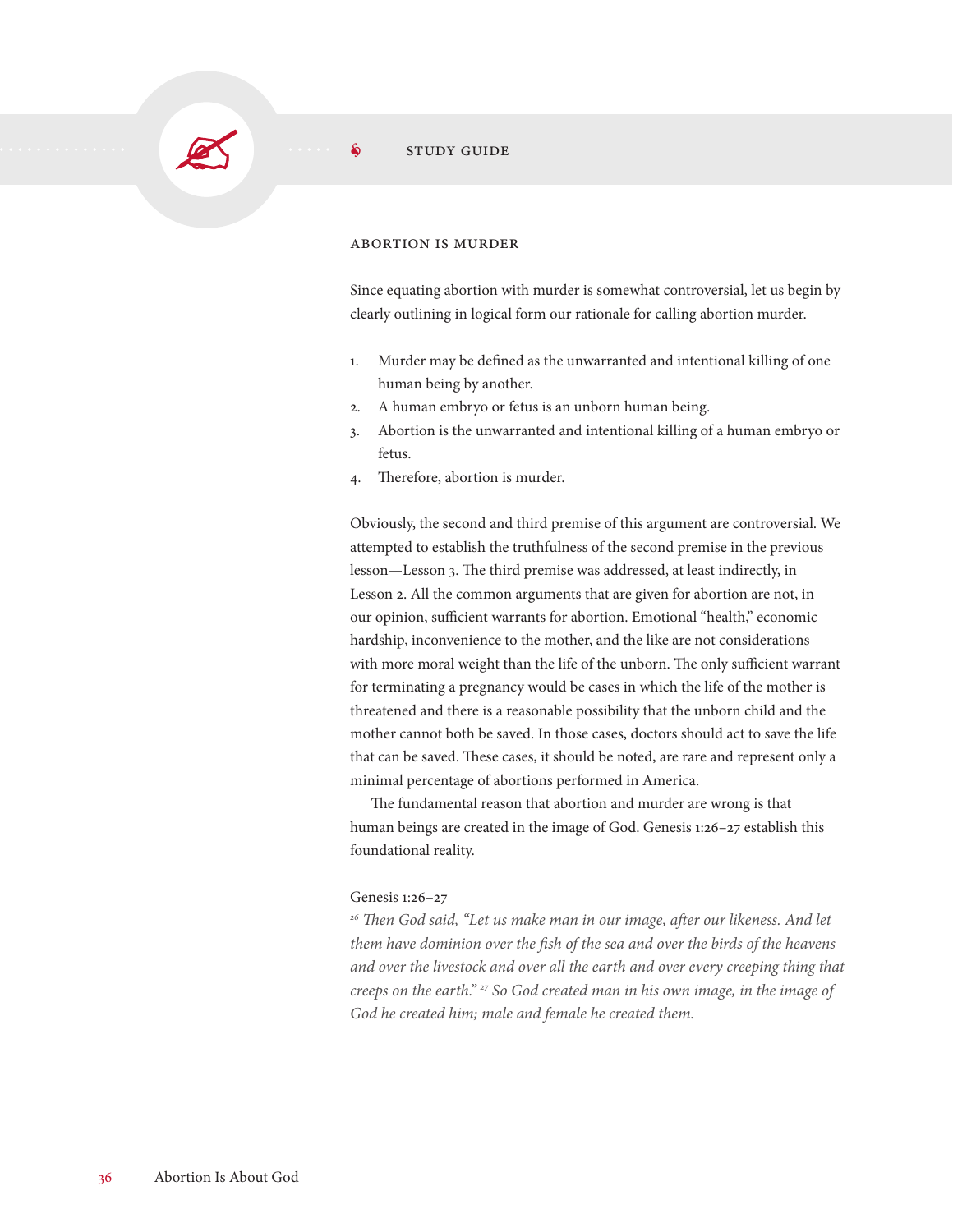It is important to state that bearing the image of God does not depend on the mental faculties of the human individual. The severely mentally retarded, for example, still bear the image of God even though their mental faculties might not be significantly different from a typical newborn.

*Thus there is no place for a suggestion like Joseph Fletcher's, for example, that humanness be defined in terms of such criteria as self-awareness, memory, a sense of futurity and time, and a certain minimum I.Q. That view misses the very essence of humanness, wherein man's conscious capacities find their true meaning, purpose, and value in that divine-human relationship established in creation, broken by sin, and redeemed through Jesus Christ.30*

The following passage makes explicit the connection between the image of God and the prohibition of murder.

#### Genesis 9:5–6

<sup>5</sup> And for your lifeblood I will require a reckoning: from every beast I will *require it and from man. From his fellow man I will require a reckoning for the life of man. 6 Whoever sheds the blood of man, by man shall his blood be shed, for God made man in his own image.*

*Shedding man's blood is a heinous offense for the very reason that an attack on the bodily integrity of man is an assault on the dignity and honor of the One who created him.31*

*This Scripture implies that an assault against human life is considered by God as an assault against Himself. To murder a person is to attack one who is the imagebearer of God. Homicide is regarded by God as an implicit attempt to murder God.32*

<sup>30</sup> *Abortion and the Christian*, 37.

<sup>31</sup> Ibid, 36.

<sup>32</sup> R. C. Sproul, Abortion: A Rational Look at an Emotional Issue (Colorado Springs: NavPress, 1990), 33.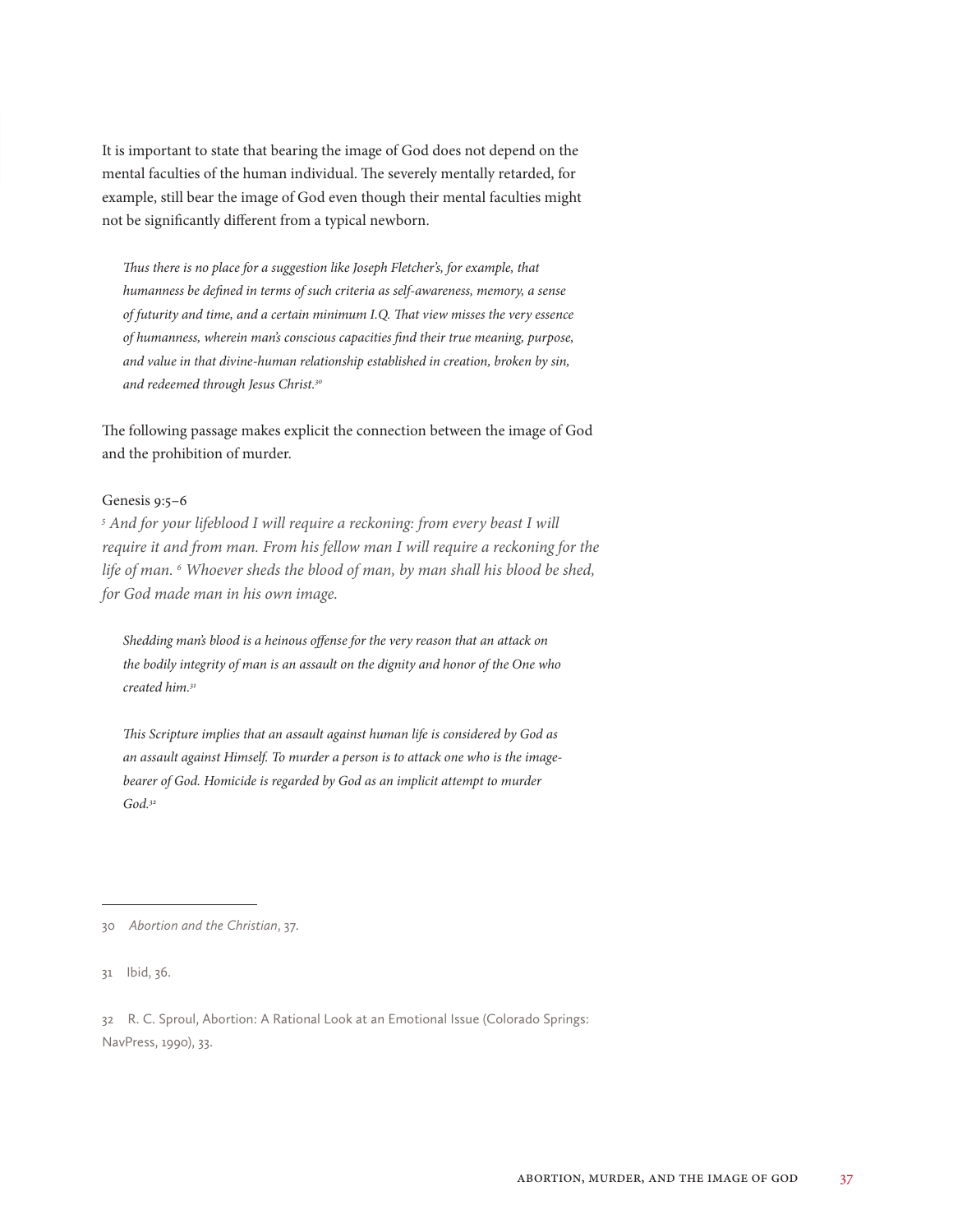1. Do you agree with Sproul's reasoning, cited above? How does the idea that abortion is murder relate to the glory of God?

Therefore, we would argue that abortion *is* prohibited in the Bible by the sixth commandment.

Exodus 20:13 *13 You shall not murder.*

Deuteronomy 5:17 *17 You shall not murder.*

Alcorn, citing Kline, explains why the Bible might not contain legislation specifically dealing with abortion:

*Meredith Kline observes, "The most significant thing about abortion legislation in Biblical law is that there is none. It was so unthinkable that an Israelite woman should desire an abortion that there was no need to mention this offense in the criminal code." All that was necessary to prohibit an abortion was the command, "You shall not murder" (Exodus 20:13). Every Israelite knew that the preborn child was indeed a child. Therefore, miscarriage was always viewed as the loss of a child and abortion as the killing of a child.33*

#### How Abortion Was Understood in the Early Church

The equation of murder and abortion is supported by the testimony of the early Christian church. Though not an authoritative source—as the Bible is—the testimony of the early church does have a contribution to make to our reflection on this issue.

<sup>33</sup> *Pro-Life Answers to Pro-Choice Arguments*, 315.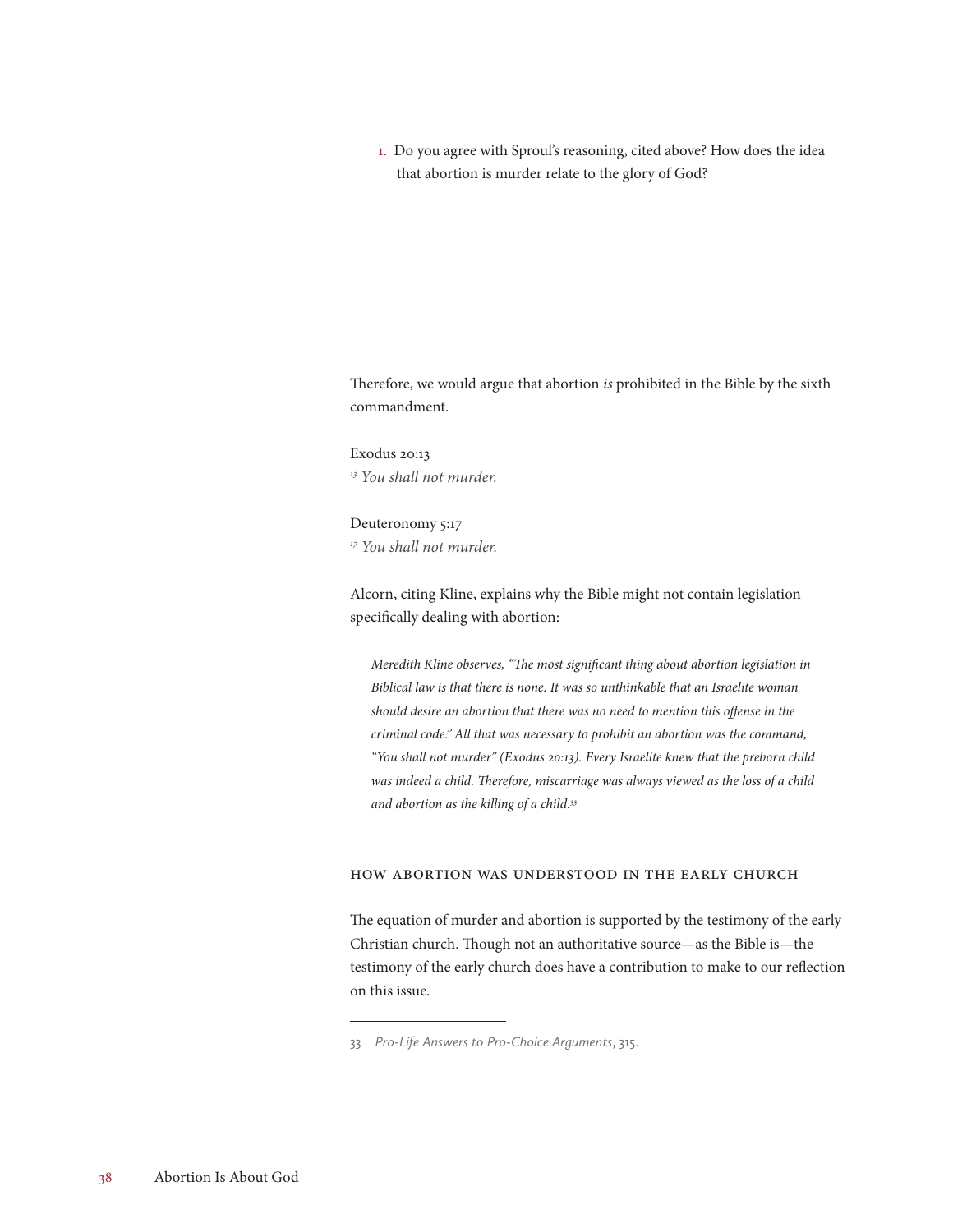*Writers of the first three Christian centuries laid the theological and literary foundation for all subsequent early Christian writing on abortion. We will see that three important themes emerged during these centuries: the fetus is the creation of God; abortion is murder; and the judgment of God falls on those guilty of abortion.34*

Two of the earliest Christian writings that addressed abortion are the Didache (also known as The Teaching of the Twelve Apostles) and the Epistle of Barnabas. Though scholars dispute exactly when these documents were written, it is possible that they were written as early as A.D. 50 and A.D. 70, respectively, which would put them before some of the books of the New Testament!

#### Didache 2:1–2

<sup>1</sup> The second commandment of the teaching is: <sup>2</sup> "You shall not murder; you *shall not commit adultery"; you shall not corrupt boys; you shall not be sexually promiscuous; "you shall not steal"; you shall not practice magic; you shall not engage in sorcery; you shall not abort a child or commit infanticide. . .* 

#### Epistle of Barnabas 19:5

*5 You must not waver with regard to your decisions. "You shall not take the Lord's name in vain." You shall love your neighbor more than your own life. You shall not abort a child nor, again, commit infanticide. You must not withhold your hand from your son or your daughter, but from their youth you shall teach them the fear of God.35*

#### 2. What is the significance of these two ancient documents as quoted above?

<sup>34</sup> Michael Gorman, *Abortion & the Early Church* (Downers Grove, Illinois: InterVarsity Press, 1982), 47.

<sup>35</sup> Both ancient texts are reproduced from *The Apostolic Fathers*, edited and revised by Michael W. Holmes (Grand Rapids, Michigan: Baker Books, 1999), on pages 253 and 321, respectively.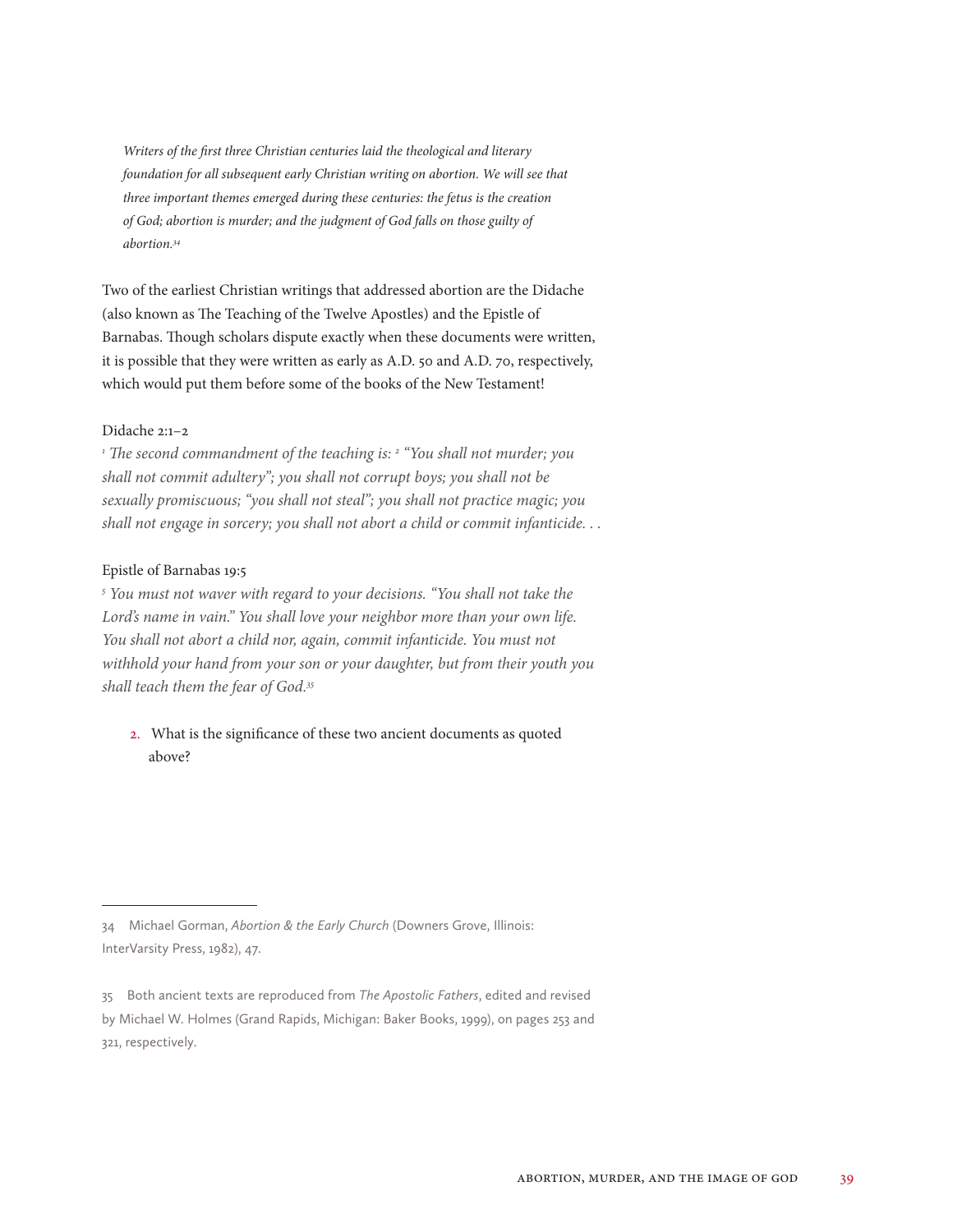*Tertullian, an attorney from Carthage converted to Christianity around the close of the second century, rebutted pagan charges that Christians practiced infanticide. Such charges were absurd, noted Tertullian. "For us, indeed, as homicide is forbidden, it is not lawful to destroy what is in the womb while the blood is still being formed into a man. To prevent being born is to accelerate homicide, nor does it make a difference whether you snatch away a soul which is born or destroy one being born. He who is man-to-be is man, as all fruit is now in the seed."36*

After a thorough survey of early Christian history, Michael Gorman concludes:

*The earliest Christian ethic, from Jesus to Constantine, can be described as a consistent pro-life ethic. It was in favor of human life regardless of age, nationality or social standing. It pleaded for the poor, the weak, women, children and the unborn.37*

#### Abortion as Child Sacrifice

Thus far this lesson has argued that abortion should be considered as a sin of murder. Abortion would therefore be prohibited by the Bible as such. Abortion would also fall under the biblical category and condemnation of the shedding of innocent blood. Piper explains:

*The phrase "innocent blood" occurs about 20 times in the Bible. The context is always one of condemning those who shed this blood or warning people not to shed it. Innocent blood includes the blood of children (Psalm 106:38). Jeremiah puts it in a context with refugees and widows and orphans: "Thus says the Lord: Do justice and righteousness, and deliver from the hand of the oppressor him who has been robbed. And do no wrong or violence to the alien, the fatherless, and the widow, nor shed innocent blood in this place." Surely the blood of the unborn is as innocent as any blood that flows in the world.38*

37 Gorman, *Abortion & the Early Church*, 90.

38 "Ten Reasons Why It Is Wrong to Take the Life of Unborn Children," an online article at the desiringGod website.

<sup>36</sup> Davis, *Evangelical Ethics*, 139–140.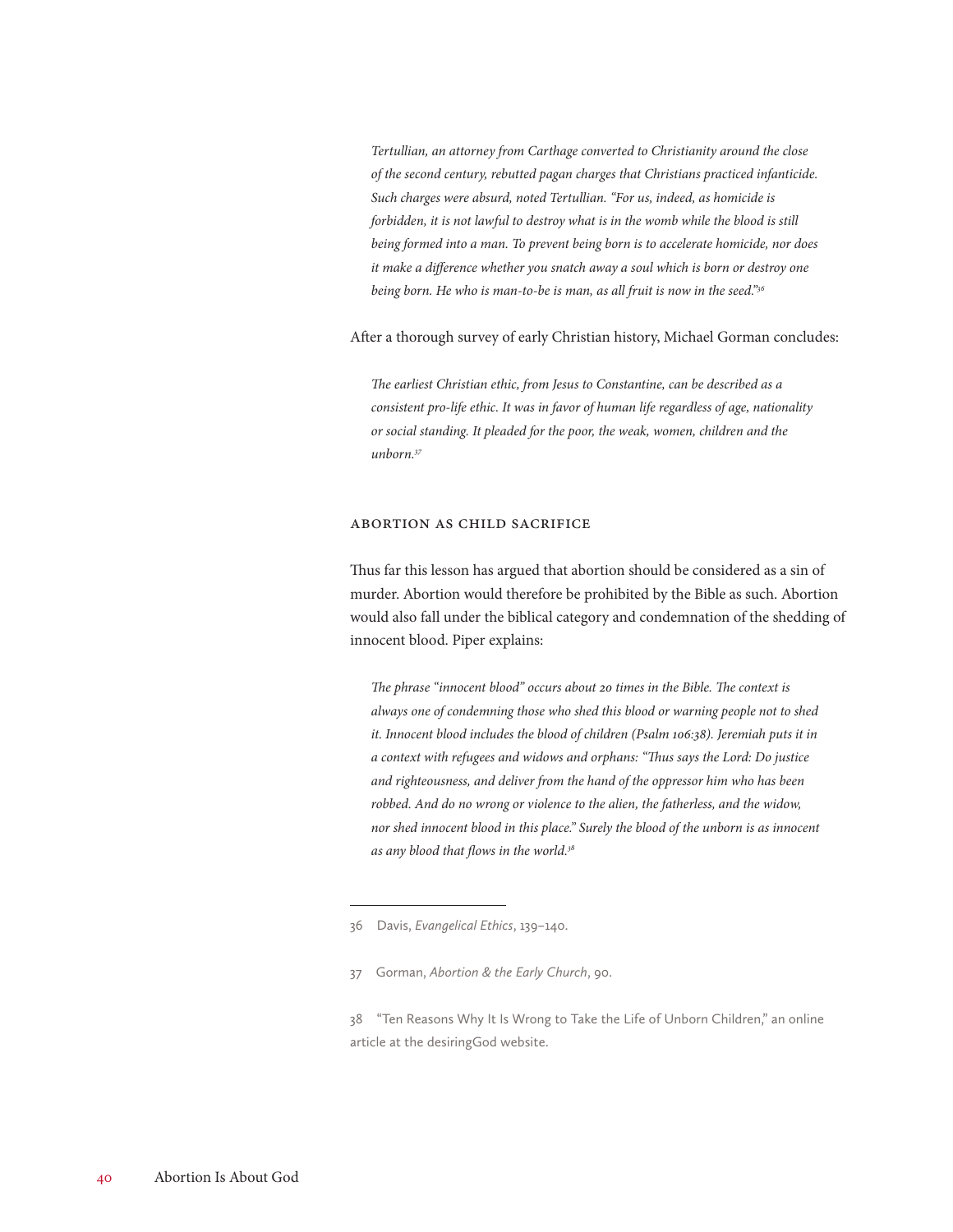Piper makes reference to Psalm 106:38 in the citation above. We reproduce this verse and its surrounding context for you below. And now we are ready to make the further, provocative claim that abortion should also be associated with the sin of child sacrifice—a sacrifice to demons!

#### Psalm 106:34–42

*34 They did not destroy the peoples, as the LORD commanded them, 35 but they mixed with the nations and learned to do as they did. 36 They served their idols, which became a snare to them. 37 They sacrificed their sons and their*  daughters to the demons;<sup>38</sup> they poured out innocent blood, the blood of their *sons and daughters, whom they sacrificed to the idols of Canaan, and the land was polluted with blood. 39 Thus they became unclean by their acts, and played the whore in their deeds. 40 Then the anger of the LORD was kindled against his people, and he abhorred his heritage; 41 he gave them into the hand of the nations, so that those who hated them ruled over them. 42 Their enemies oppressed them, and they were brought into subjection under their power.*

#### Alcorn further develops this association of abortion with child sacrifice:

*Child sacrifice is condemned throughout Scripture. Only the most degraded societies tolerated such evil, and the worst of these defended and celebrated it as if it were a virtue. Ancient dumping grounds have been found filled with the bones of hundreds of dismembered infants. This is strikingly similar to discoveries of thousands of dead babies discarded by modern abortion clinics. One scholar of the ancient Near East refers to infant sacrifice as "the Canaanite counterpart to abortion." Unlike the pagan sacrifices, however, with abortion, child-killing need no longer be postponed till birth.*

*Scripture condemns the shedding of innocent blood (Deuteronomy 19:10; Proverbs 6:17; Isaiah 1:15; Jeremiah 22:17). While the killing of all innocent human beings is detestable, the Bible regards the killing of children as particularly heinous (Leviticus 18:21; 20:1–5; Deuteronomy 12:31). The prophets of Israel were outraged at the sacrifice of children by some of the Jews. They warned that it would result in the devastating judgment of God on their society (Jeremiah 7:30–34; Ezekiel 16:20–21, 36–38; 20:31; compare 2 Kings 21:2–6 and Jeremiah 15:3–4).39*

And Piper again draws parallels between the two sins, highlighting the satanic

<sup>39</sup> *Pro-Life Answers to Pro-Choice Arguments*, 315.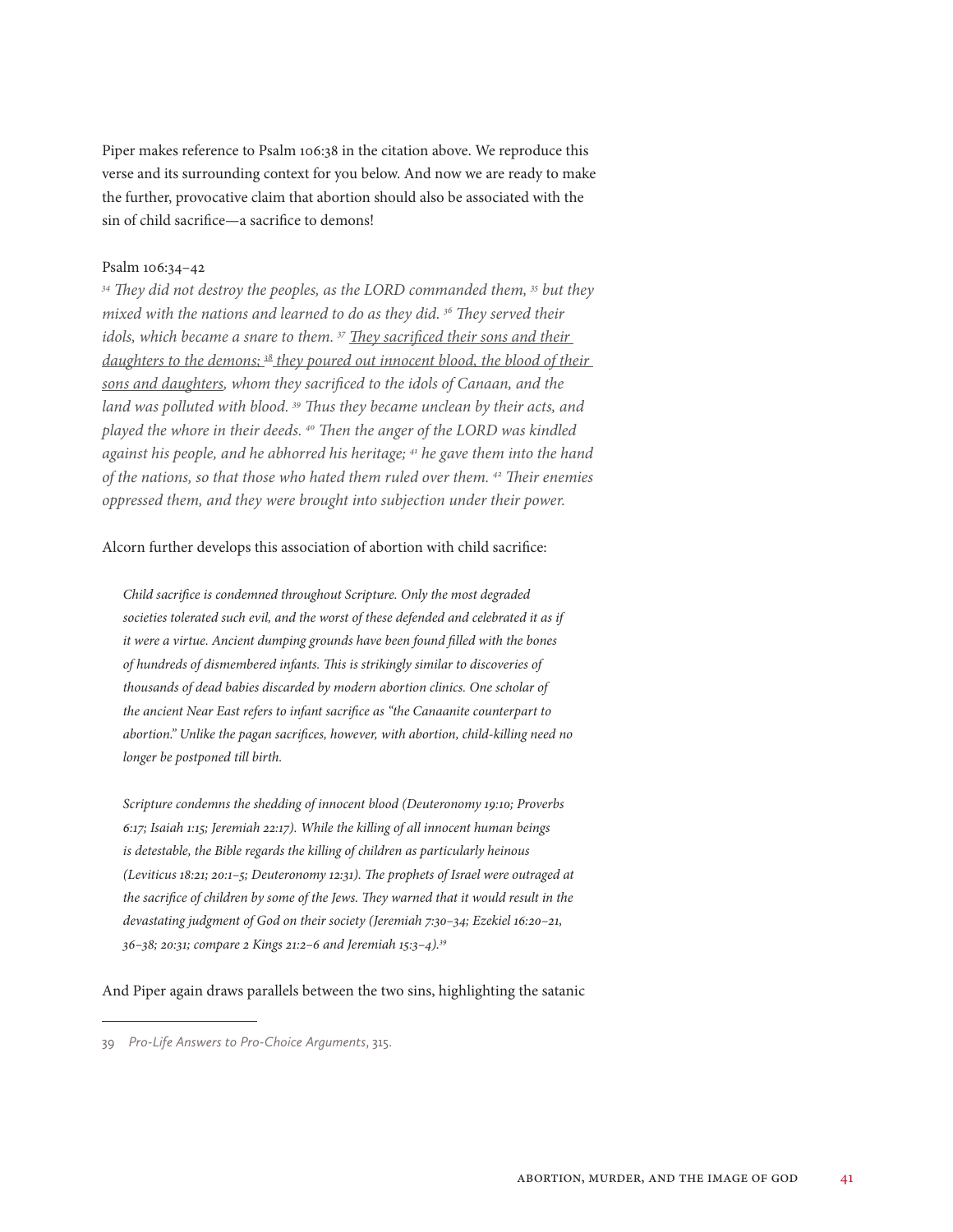#### nature of abortion:

*Two years ago, a group of Catholics and Protestants produced a document called "That They Might Have Life." In it, they said this about abortion:*

*The blindness of so many to this moral atrocity has many sources but is finally to be traced to the seductive ways of evil advanced by Satan. Jesus says, "He was a murderer from the beginning, and has nothing to do with the truth, because there is no truth in him. When he lies, he speaks according to his own nature, for he is a liar and the father of lies" (John 8:44).*

*I think that is right. Which means that the sacrifice of our sons and daughters today is in a very true and profound sense a sacrifice to demons.40*

3. What might be the purpose of associating the sins of abortion and demonic child sacrifice? Do you think this is a valid association? Why or why not?

The connection between the murder of innocent human beings and the glory of God will again be made in the sermon for this lesson. The primary text that will be preached is Psalm 8. Review it before listening to the sermon.

#### Psalm 8:1–9

<sup>1</sup> O LORD, our Lord, how majestic is your name in all the earth! You have *set your glory above the heavens. 2 Out of the mouth of babes and infants, you have established strength because of your foes, to still the enemy and the avenger. 3 When I look at your heavens, the work of your fingers, the moon and the stars, which you have set in place, 4 what is man that you are mindful* 

<sup>40</sup> "Abortion: The Innocent Blood of Our Sons and Daughters," an online sermon at the desiringGod website.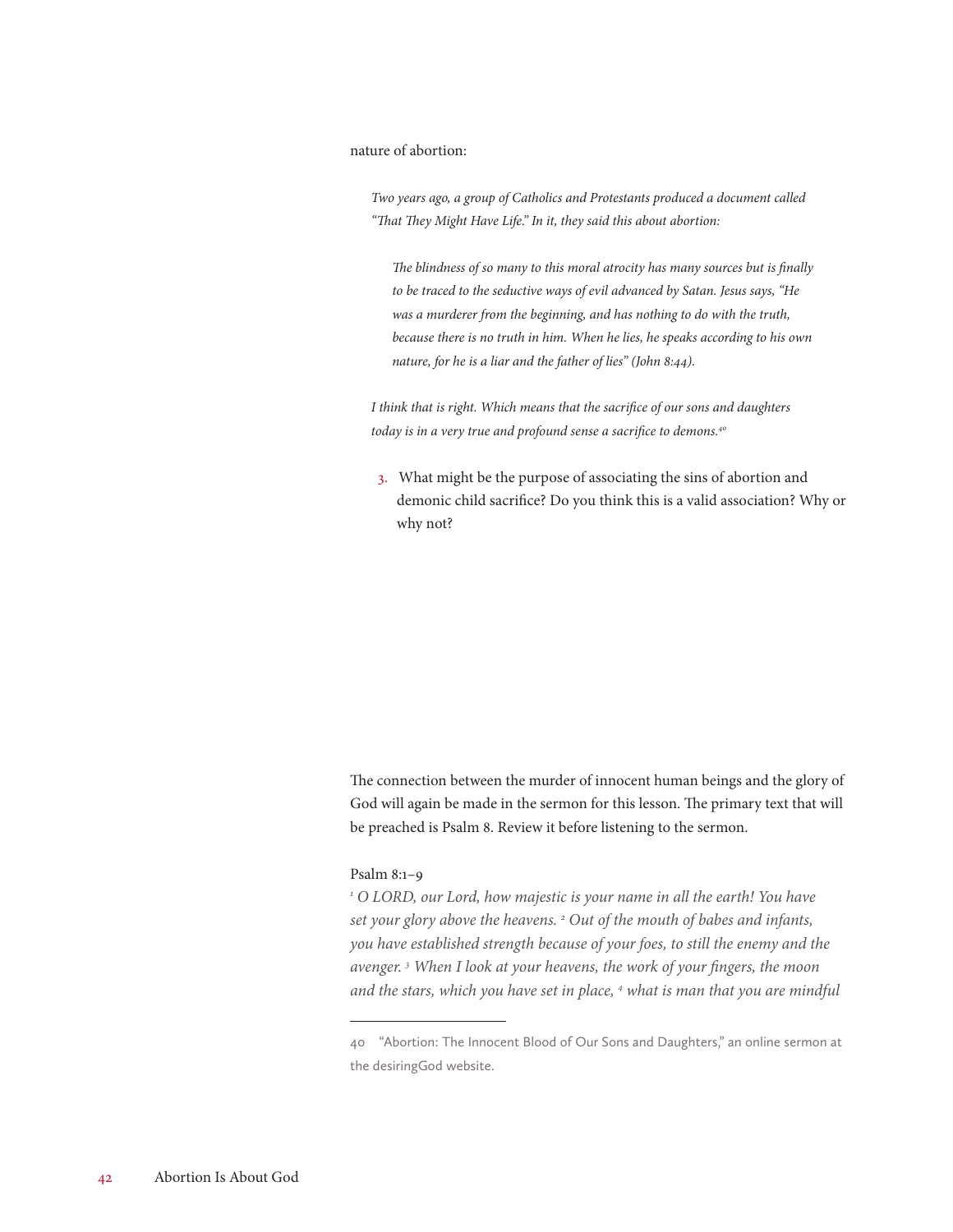*of him, and the son of man that you care for him? 5 Yet you have made him a little lower than the heavenly beings and crowned him with glory and honor. 6 You have given him dominion over the works of your hands; you have put all*  things under his feet, <sup>7</sup> all sheep and oxen, and also the beasts of the field, <sup>8</sup> the *birds of the heavens, and the fish of the sea, whatever passes along the paths of the seas. 9 O LORD, our Lord, how majestic is your name in all the earth!*

Christians, in addition to speaking out against abortion as murder, should proclaim that the weakness and vulnerability of the unborn should excite our compassion rather than our contempt.

*Contrary to the view that an "unviable" infant is less valuable than a "viable" one, the Bible depicts human weakness, dependency, and helplessness as what most fully manifest the love of God for the wretched of the earth.41*

#### **S** LISTENING TO A SERMON ABOUT ABORTION

Listen to the sermon **"What Is Man? Reflections on Abortion and Racial Reconciliation"** by John Piper and take notes using the Sermon Outline sheet at the end of this lesson. The sermon may be found by performing a title search at the desiringGod website (www.desiringgod.org).

<sup>41</sup> *Abortion and the Christian*, 39.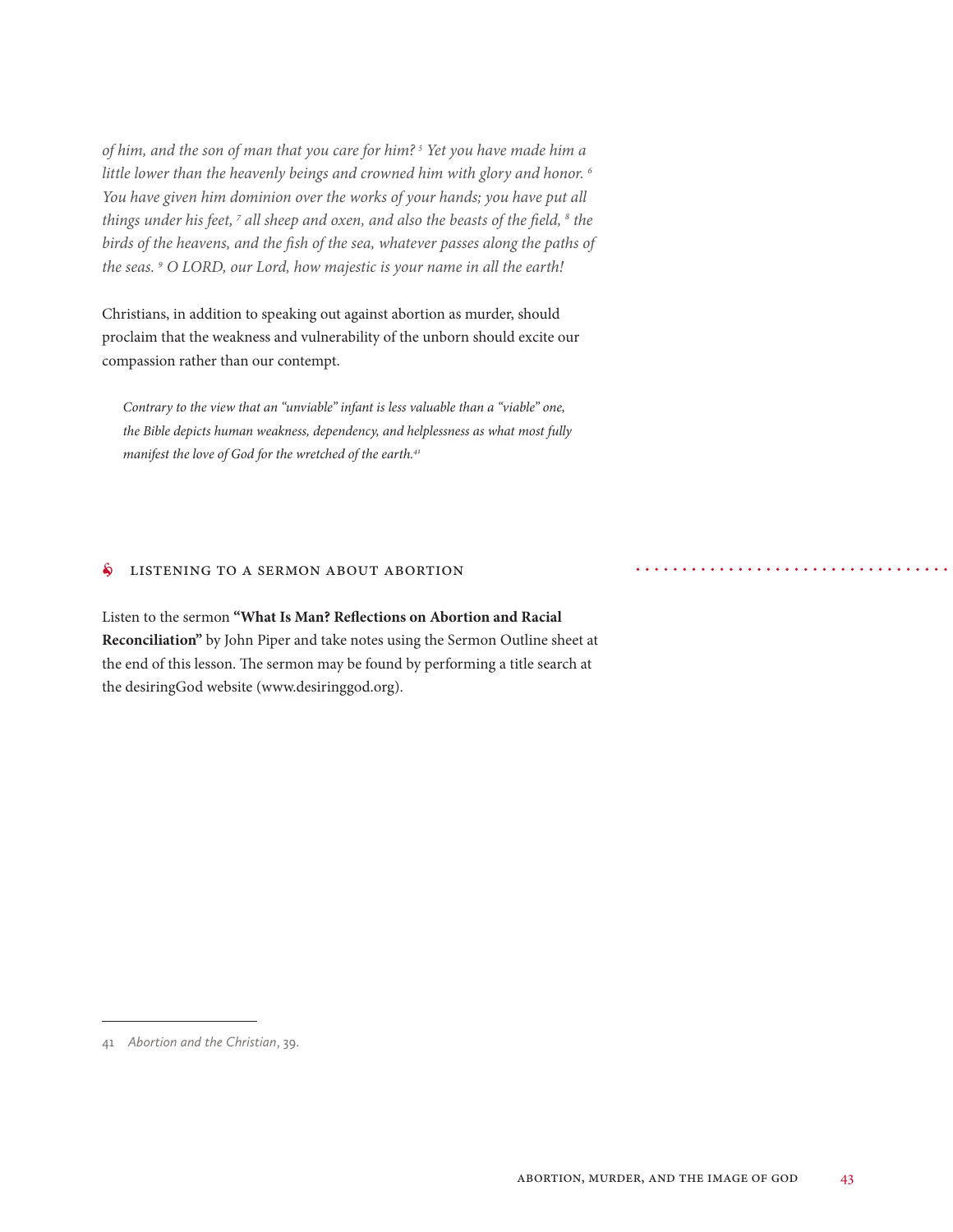

#### **S** DISCUSSION QUESTIONS

Review the following two questions in preparation for class discussion. You might want to jot down some notes that will remind you of ideas to share with the group.

1. Can Bible-believing Christians differ on certain aspects of the abortion debate? If so, then what aspects are those? If not, why not?

2. How should Christians proclaim God's willingness to forgive the sin of abortion without minimizing the evil and horror of abortion?

#### $\oint$  YOUR OWN QUESTION

After answering the lesson questions and listening to the sermon assigned for this lesson, record one lingering question that you have and would like to ask in discussion.

#### **S** ADDITIONAL RESOURCES

- ▷ John Piper, "Father, Forgive for We Know What We Are Doing," an online sermon at the desiringGod website
- ▷ John Piper, "Abortion: The Innocent Blood of Our Sons and Daughters," an online sermon at the desiringGod website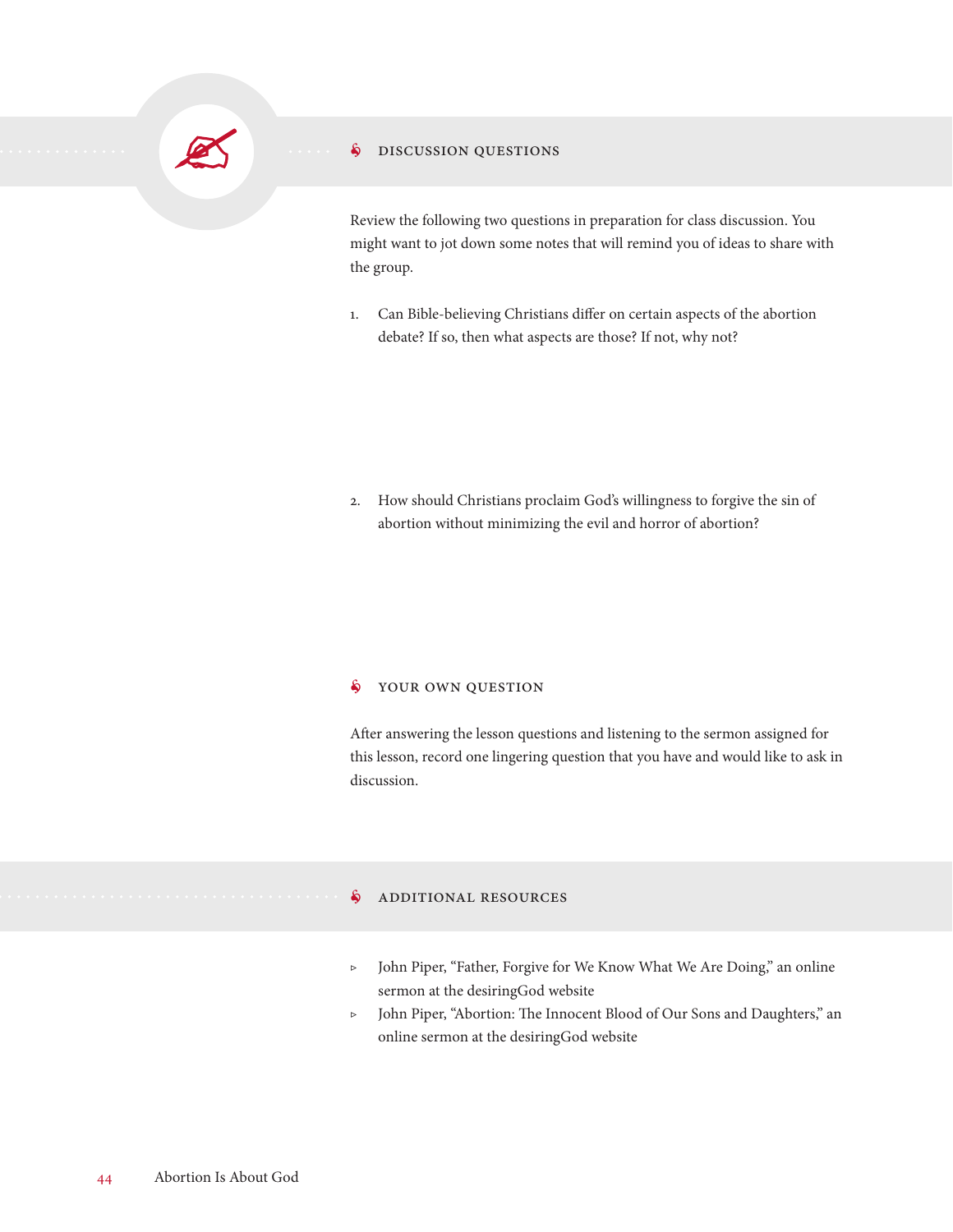### **What Is Man? Reflections on Abortion and Racial Reconciliation**

#### **John Piper, 1994**

*Psalm 8:1–9*

*Two massive realities in our world brought together:*

Chronological reason.

Theological reason.

*A vision of God and man from Psalm 8:*

|                      |                 | A truth to be drawn from a biblical vision of God: "You cannot worship and glorify the majesty of | while |
|----------------------|-----------------|---------------------------------------------------------------------------------------------------|-------|
| treating his supreme | with contempt." |                                                                                                   |       |

Verse 1 and Verse 9

Verses 3–6

Illustration: a computer, a scientist, and God.

Question: "Why are you against abortion?"

| Answer: "Because no amount of inconvenience could ever justify treating the supreme |  |
|-------------------------------------------------------------------------------------|--|
| with murderous contempt."                                                           |  |

Verse 2

| 1. |  |           |
|----|--|-----------|
| 2. |  |           |
| 3. |  |           |
|    |  | Job 31:15 |

Closing admonition: "Do not be a part of the of God by holding in contempt the supreme of God at any stage of his or her development . . . ."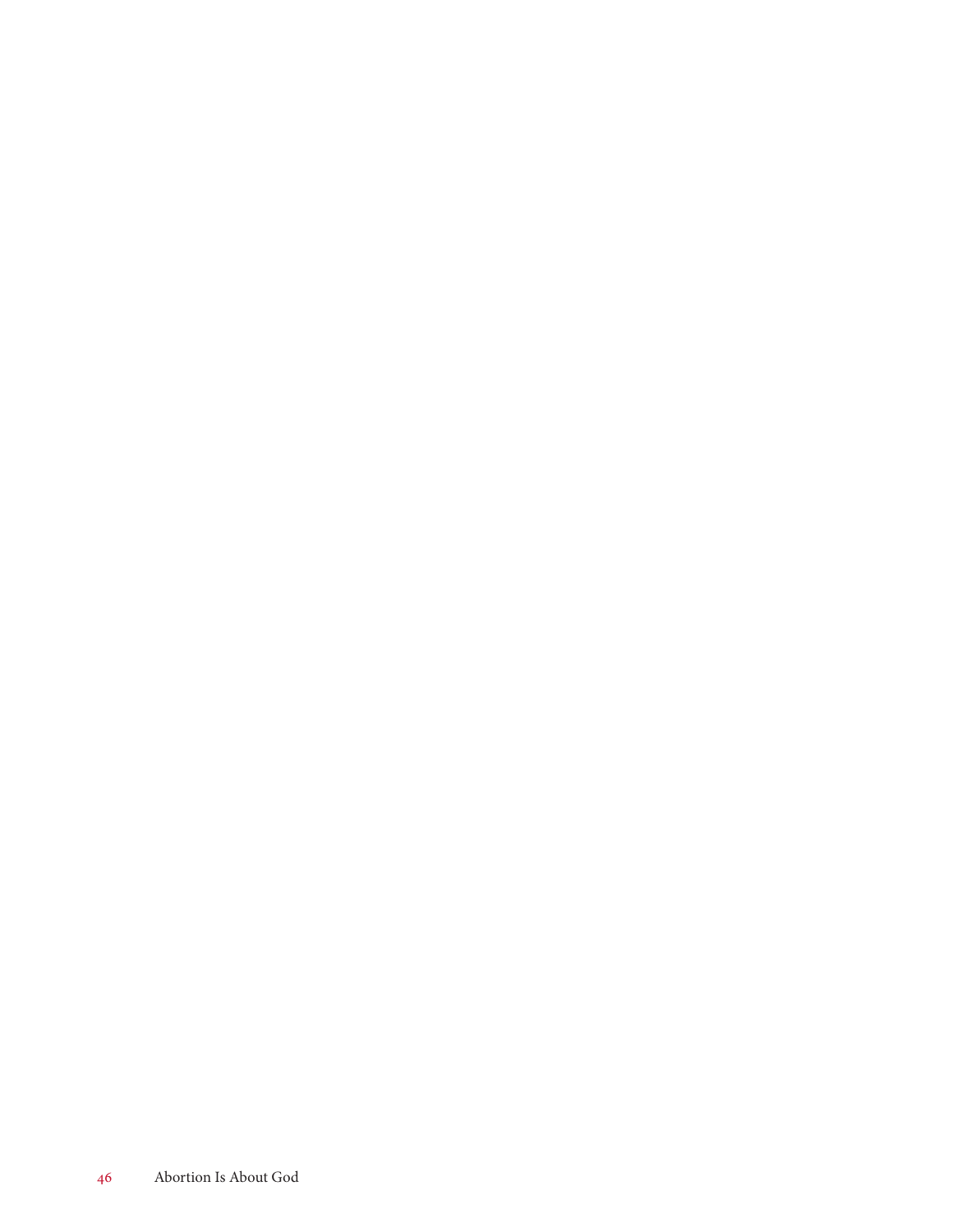## Sin Gives Birth to Abortion

# 5

#### $\S$  INTRODUCTION

The main objective of this curriculum is to reframe the abortion issue within a biblical perspective that is God-centered and Christ-exalting. Many Christians agree that abortion is sin. Not many Christians, however, speak of abortion as primarily and ultimately an injustice against God. Every sin, in fact, is primarily and ultimately a sin against God. That is why David, who had sinned terribly against both Bathsheba and her husband Uriah could truly confess, "Against you [O God], you only, have I sinned and done what is evil in your sight, so that you may be justified in your words and blameless in your judgment" (Psalm 51:4).

In previous lessons, we have seen the ways in which abortion is sin: abortion challenges the supremacy of God who alone decides what is right and wrong; abortion defies the sovereignty of God over human life in the womb; and abortion treats those created in the image of God with murderous contempt.

In this lesson, we will examine the many possible sinful motives from which the sinful act of abortion could spring. This exercise will further expose the sinfulness of abortion and further demonstrate the need to comprehend that abortion is about God.

#### **S** LESSON OBJECTIVES

After completing this lesson, the student should be able to:

- ▷ explain the ways in which sexual immorality, greed, selfishness, and fear can result in abortion.
- ▷ explain the ways in which sexism and racism are related to abortion.
- ▷ express the conviction that abortion is about God.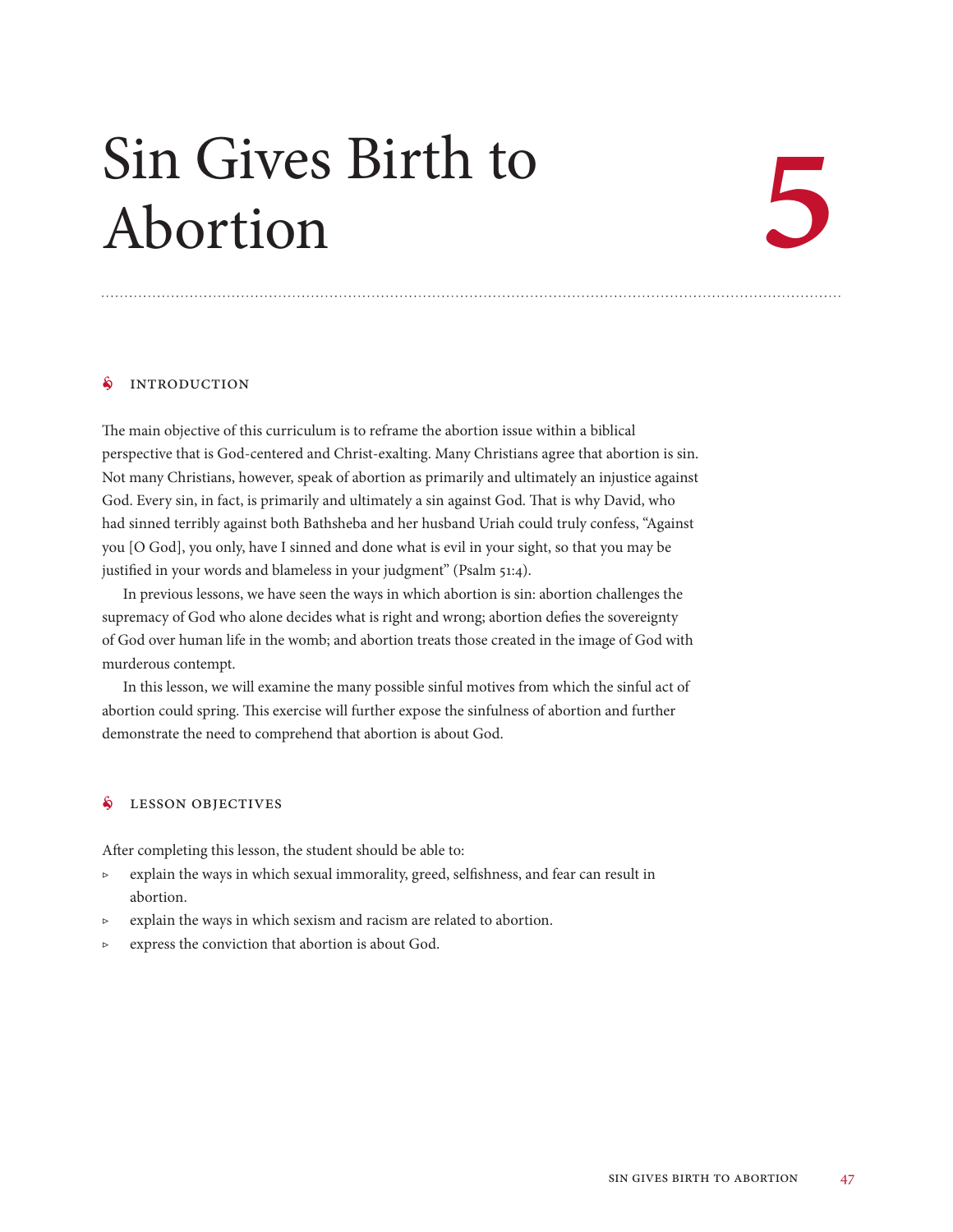

#### $\frac{1}{2}$  STUDY GUIDE

#### Sexual Immorality and Greed Give Birth to Abortion

It is probably accurate to say that every pregnancy terminated in abortion was commenced by an act of sexual intercourse. Most of those acts of sexual intercourse were consensual and many of those acts occurred outside the context of marriage. Therefore, most abortions have their origin in sexual immorality. And sexual immorality violates the will of God.

#### 1 Thessalonians 4:3–5

<sup>3</sup> For this is the will of God, your sanctification: that you abstain from sexual immorality; <sup>4</sup> that each one of you know how to control his own body in *holiness and honor, 5 not in the passion of lust like the Gentiles who do not know God . . . .*

One reason that abortion dishonors God is because it is often the fruit of sexual immorality. Advocates for abortion celebrate the "sexual freedom" and "equal rights for women" that abortion achieves. Abortion is offered to women as the means to the same supposedly consequence-free life of unbridled sex that men seem to enjoy. Piper uncovers the twisted logic of this reasoning:

*And "equal rights for women"—equal with whom? Equal with the irresponsible dad. Dad has sex and bears no responsibility for the baby. Mom should be equally able to have sex and bear no responsibility for the baby. Young people are looking at this and saying: Something is wrong with this picture. Maybe our lives are as broken as they are because our parents have twisted their hearts and minds so deeply to justify equality in irresponsibility.42*

In the Bible, the sin of sexual immorality is often linked with greed. Sexual immorality, greed, and idolatry are an unholy triad of sins that characterize a pagan way of life that does not acknowledge God.

#### 1 Corinthians 6:9–10

<sup>9</sup> Or do you not know that the unrighteous will not inherit the kingdom of

<sup>42</sup> "Let the Python Eat Its Tail. Amen." an online article at the desiringGod website.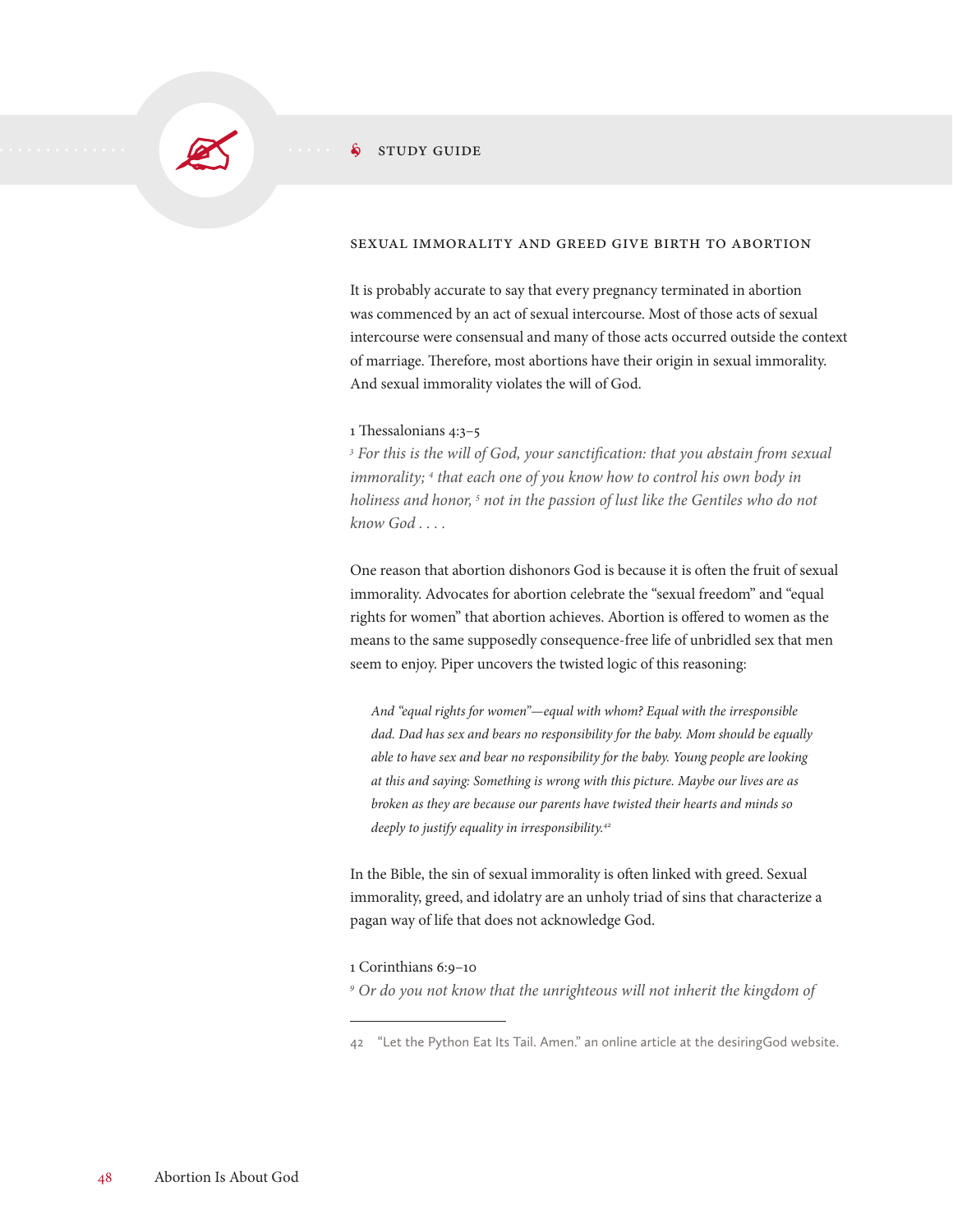God? Do not be deceived: neither the sexually immoral, nor idolaters, nor *adulterers, nor men who practice homosexuality, 10 nor thieves, nor the greedy, nor drunkards, nor revilers, nor swindlers will inherit the kingdom of God.*

#### Ephesians 4:17–19

*17 Now this I say and testify in the Lord, that you must no longer walk as the Gentiles do, in the futility of their minds. 18 They are darkened in their understanding, alienated from the life of God because of the ignorance that is in them, due to their hardness of heart. 19 They have become callous and have given themselves up to sensuality, greedy to practice every kind of impurity.*

#### 2 Peter 2:14–19

*14 They have eyes full of adultery, insatiable for sin. They entice unsteady souls. They have hearts trained in greed. Accursed children! 15 Forsaking the right way, they have gone astray. They have followed the way of Balaam, the son of Beor, who loved gain from wrongdoing, 16 but was rebuked for his own transgression; a speechless donkey spoke with human voice and restrained the prophet's madness. 17 These are waterless springs and mists driven by a storm. For them the gloom of utter darkness has been reserved. 18 For, speaking loud boasts of folly, they entice by sensual passions of the flesh those who are barely escaping from those who live in error. 19 They promise them freedom, but they themselves are slaves of corruption. For whatever overcomes a person, to that he is enslaved.*

1. Underline all references to sexual immorality and greed made in the passages above. In what ways might greed give rise to abortions?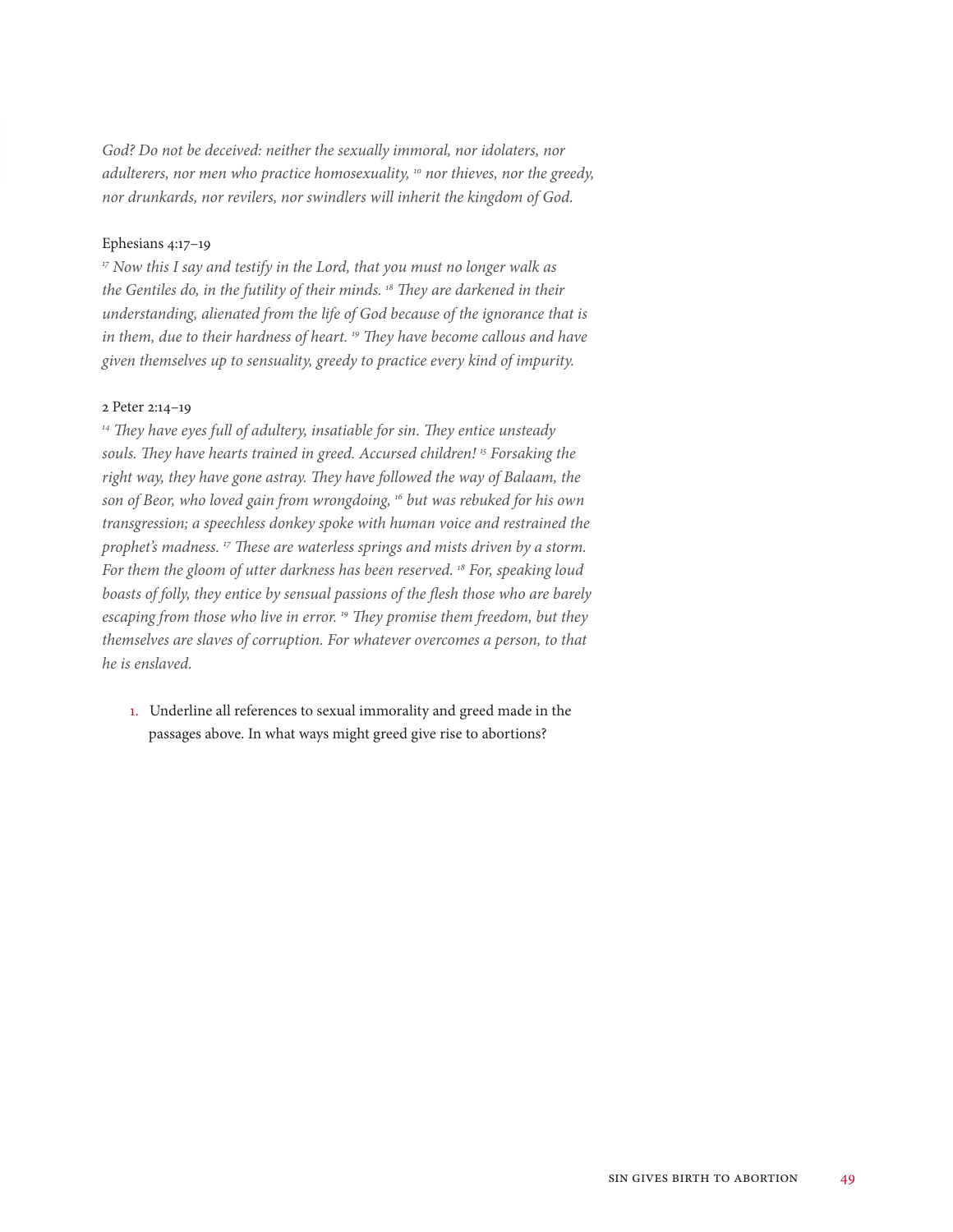*If sexual immorality and covetousness—these two massive powers in our culture were conquered, abortion would almost entirely vanish. It isn't sex by itself that makes abortion. It is sex plus covetousness: desiring things that God does not will for us to have because we are not willing to find our satisfaction in him. Illicit sex and unencumbered freedom without children: for these we covet, and abortion is the result.43*

#### Fear and Selfishness Give Birth to Abortion

Other sinful motives, though, can result in abortion. One such motive is fear. Mothers are sometimes fearful of the trials and pain of pregnancy, delivery, and childrearing. Fathers often flee a woman they have impregnated out of fear or urge the expecting mother to have an abortion.

Fear is especially a factor when parents discover that their child has a handicap or deformity of some kind. When the parents don't trust God to provide for all of their needs, they will choose an abortion. The Christian church needs to point out a more excellent way. Even if parents are overwhelmed and anxious about the prospect of raising a handicap child, giving their baby up for adoption is always an option. Piper explains:

*There are long lists of parents willing to take and love children with Down's Syndrome. […] And the reason there are tie-ups in adopting some mixed race and minority children is not because there are not enough willing pro-life parents. It is owing to complicated legal limitations and parental rights and agency policies. The resources are there to fold all children into families who want them.44*

It is possible, though, that a married woman who is financially secure and unafraid might still choose to have an abortion. In her case, abortion might not arise from sexual immorality, greed, or fear. She might simply view the baby as an inconvenience. She might be selfish.

*We kill marriages and we kill unborn babies because they cut across our desires; they stand in the way of our unencumbered self-enhancement. And we live in* 

<sup>43</sup> John Piper, "The Darkness of Abortion and the Light of Truth," an online sermon at the desiringGod website.

<sup>44</sup> "Kingdom Compassion and the Killing of Children," an online sermon at the desiringGod website.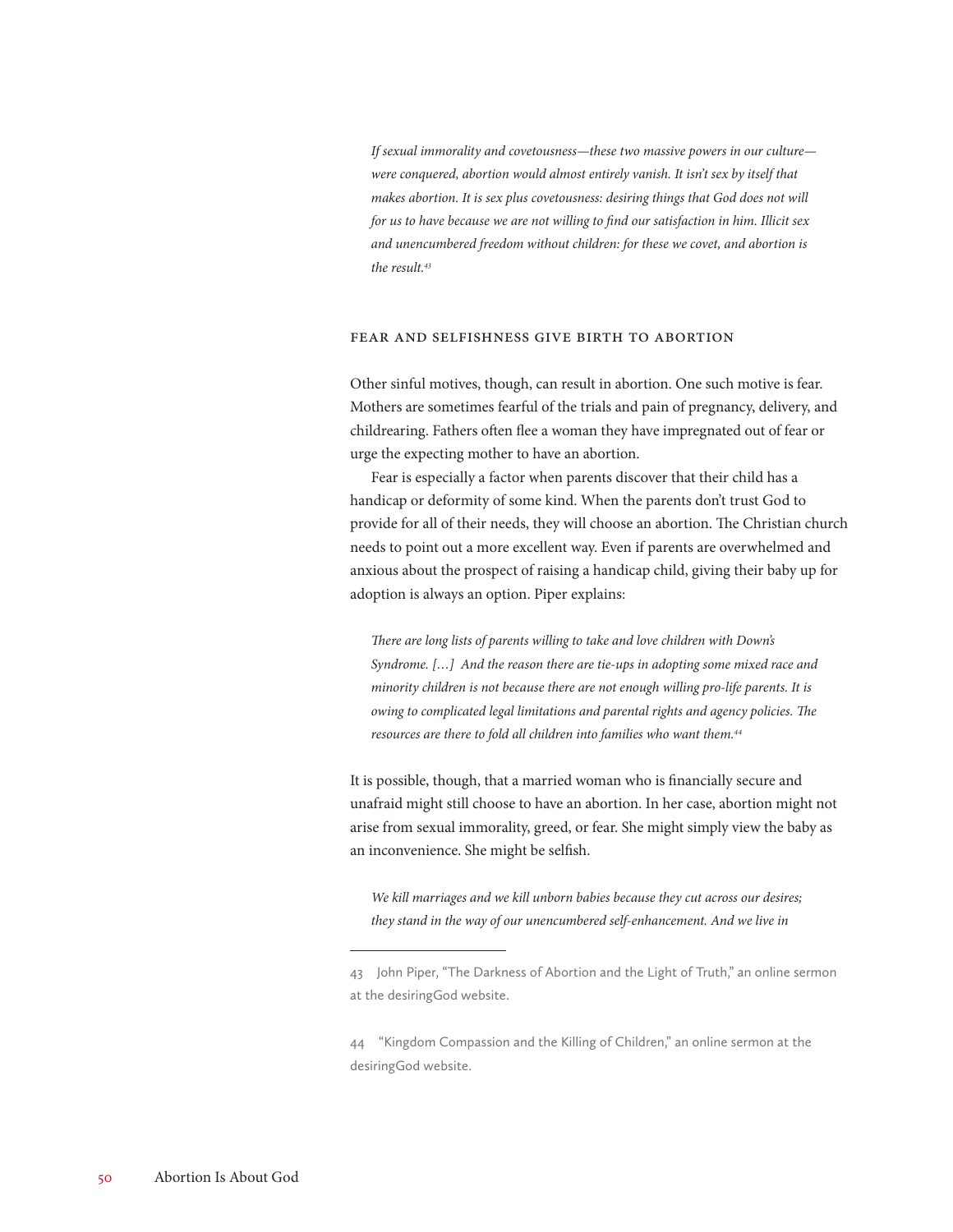*a culture where self-enhancement and self-advancement is god. And if selfenhancement is god, then the One who is at work in the womb shaping a person in his own image is not God and the assault on his work is not sacrilegious, but obedience to the god of self.45*

Sexual immorality, greed, and selfishness—all three are sins on which the abortion industry runs both today and historically. Marvin Olasky, in a thorough study of the history of abortion in the United States before *Roe v. Wade,* concludes that abortion was prevalent in much of our history, though never widely accepted.

*Abortion was never part of the American mainstream . . . . It was a recourse of those adrift on particular sidestreams: victims of seduction, prostitutes, and spiritists.. . . in America there has always been some abortion among women seduced by men, money, or the religion of self.46*

A passage which will be explained in the sermon for this lesson is James 4:1–4. Study this passage on your own in preparation for listening to the sermon.

#### James 4:1–4

<sup>1</sup> What causes quarrels and what causes fights among you? Is it not this, that *your passions are at war within you? 2 You desire and do not have, so you murder. You covet and cannot obtain, so you fight and quarrel. You do not have, because you do not ask. 3 You ask and do not receive, because you ask wrongly, to spend it on your passions. 4 You adulterous people! Do you not know that friendship with the world is enmity with God? Therefore whoever wishes to be a friend of the world makes himself an enemy of God.*

2. What are some of your preliminary observations and questions on this text?

<sup>45</sup> John Piper, "Abortion: You Desire and Do Not Have, So You Kill," an online sermon at the desiringGod website.

<sup>46</sup> Marvin Olasky, *Abortion Rites: A Social History of Abortion in America* (Wheaton, Illinois: Crossway Books, 1992; Washington, D.C.: Regnery Publishing, 1995), 289, 304. Citations are to the Regnery edition.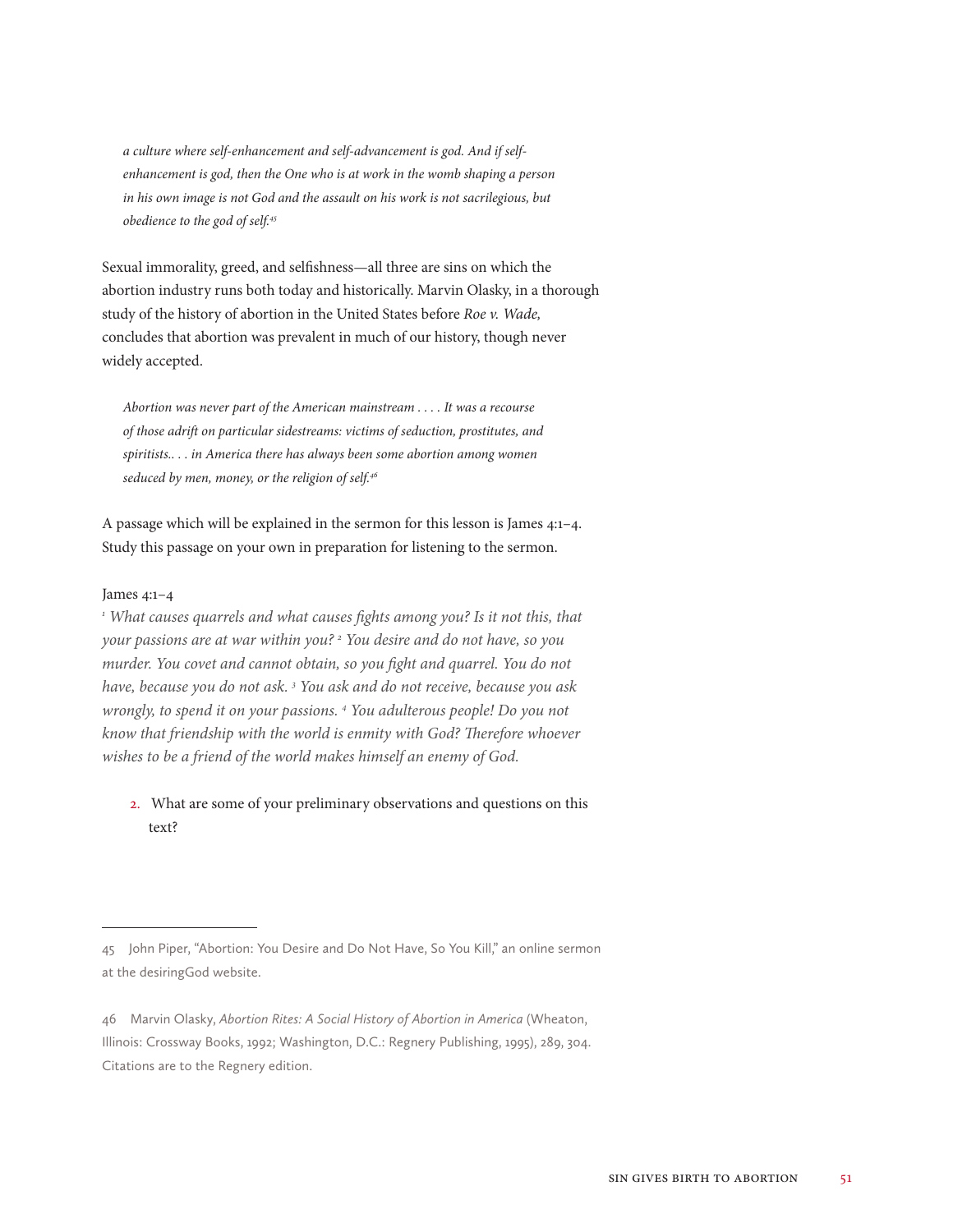#### Sexism and Racism Give Birth to Abortion

To conclude our limited survey of sinful motives that can lead to abortion we will consider the sins of sexism and racism.

Millions of abortions around the world are the outworking of racism and sexism. *By "outworking" I mean that these abortions have roots in racism and sexism, and the fruit is what racists and sexists would want—namely, fewer blacks (as in the United States) and fewer girls (as in India and China).47*

#### Consider the following statistics:

*Take sexism first. This is most prominent in India and China where preference for sons over daughters is deeply rooted in the structure of social life. One glimpse from the state of Maharashtra:*

*In one hospital, from June 1976 to June 1977, 700 individuals sought prenatal sex determination. Of these fetuses, 250 were determined to be male and 450 were female. While all of the male fetuses were kept to term, 430 of the 450 female fetuses were aborted. (Miller 1985)*

Laws have been passed in India and China to restrict sex-selection abortions, but *the practice goes on as sex-determination becomes easier and earlier.*

*China's strictly enforced quotas on the number of children a married couple may have . . . make it even more apparent why [sex-selection abortion] and female infanticide have become so prevalent. . . . Indeed, there are an increasing number of villages in both India and China about whom the following claim, uttered by a Chinese peasant, can be made: "Last year we had only one girl born in the village everybody else had boys" (Kristof 1993, 1). When these villagers are questioned about the possibility that their sons will not be able to find wives in twenty year's*  [sic] time, the villagers do not appear worried. Their immediate concern is to have sons who can help out in the fields, take care of them in their old age, and who will *continue the family line.48*

48 Ibid.

<sup>47</sup> John Piper, "Abortion, Race, Gender, and Christ," an online sermon at the desiringGod website.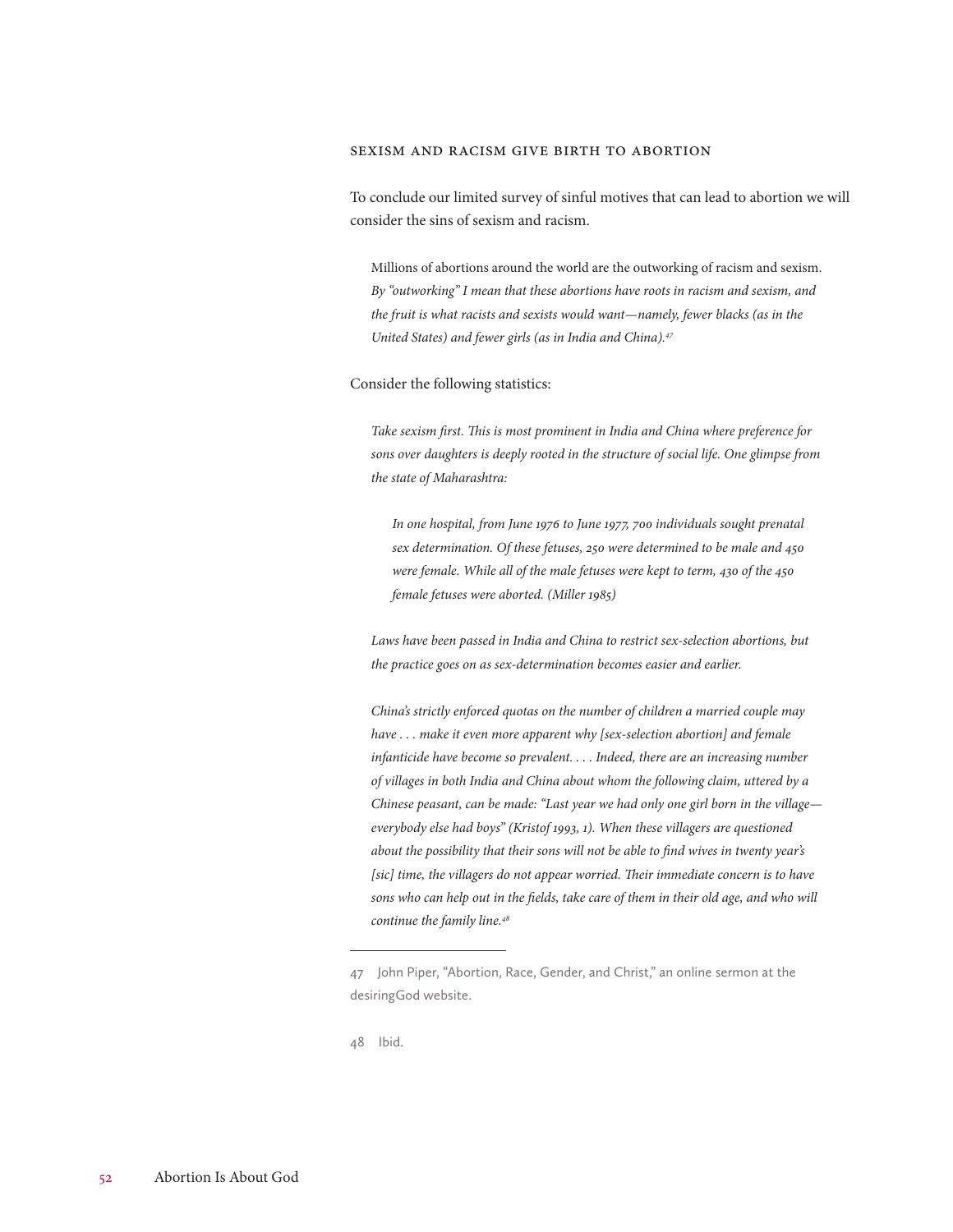#### Piper adds an important qualification at this point:

*My point here is not that these motives for aborting baby girls are worse than the motives for abortion in Western countries. My point is simply to say that in the practice of abortion different kinds of evil mount up and multiply. And as they do, the position of the pro-choice person becomes less and less defensible. Pro-choice feminists, for example, who oppose sex-selection abortion (since it almost always goes against the girls) find themselves struggling not to call this mass of tissue a little girl. When the evil of sexism unites with the evil of abortion they tend to expose more clearly the evil of both.49*

The evil of racism can also unite to the evil of abortion.

*Abortion, by the numbers, is a racist institution. That's not to say that all or even most of those who support abortion are racists. Nor does it imply that there are not racists among those who oppose abortion. This statement has nothing to do with agendas or intent. It has everything to do with the simple undeniable reality that in the United States, abortion kills black children at roughly three times the rate of non-Hispanic, white children. The Reverend Clenard H. Childress calls this phenomenon "black genocide" and has built a national ministry around its exposure. Alveda C. King, daughter of slain civil-rights leader A.D. King and niece of Martin Luther King, Jr., quotes her uncle often when outlining her opposition of abortion. She writes:*

*[Martin Luther King, Jr.] once said, "The Negro cannot win as long as he is willing to sacrifice the lives of his children for comfort and safety." How can the "Dream" survive if we murder the children? Every aborted baby is like a slave in the womb of his or her mother. The mother decides his or her fate.*

*Lest you feel these claims are an exaggeration, consider the numbers. Among black women, the current abortion ratio is 420. That means there are 420 abortions for every 1,000 live births. Statistically, 30% of black pregnancies end in abortion (excluding miscarriages). Among white women, the abortion ratio is 121—which means less than 11% of white pregnancies end in abortion. The abortion ratio among Hispanic women is 178, or 15% of pregnancies. Even though whites make up* 

<sup>49</sup> John Piper, "Abortion, Race, Gender, and Christ," an online sermon at the desiringGod website.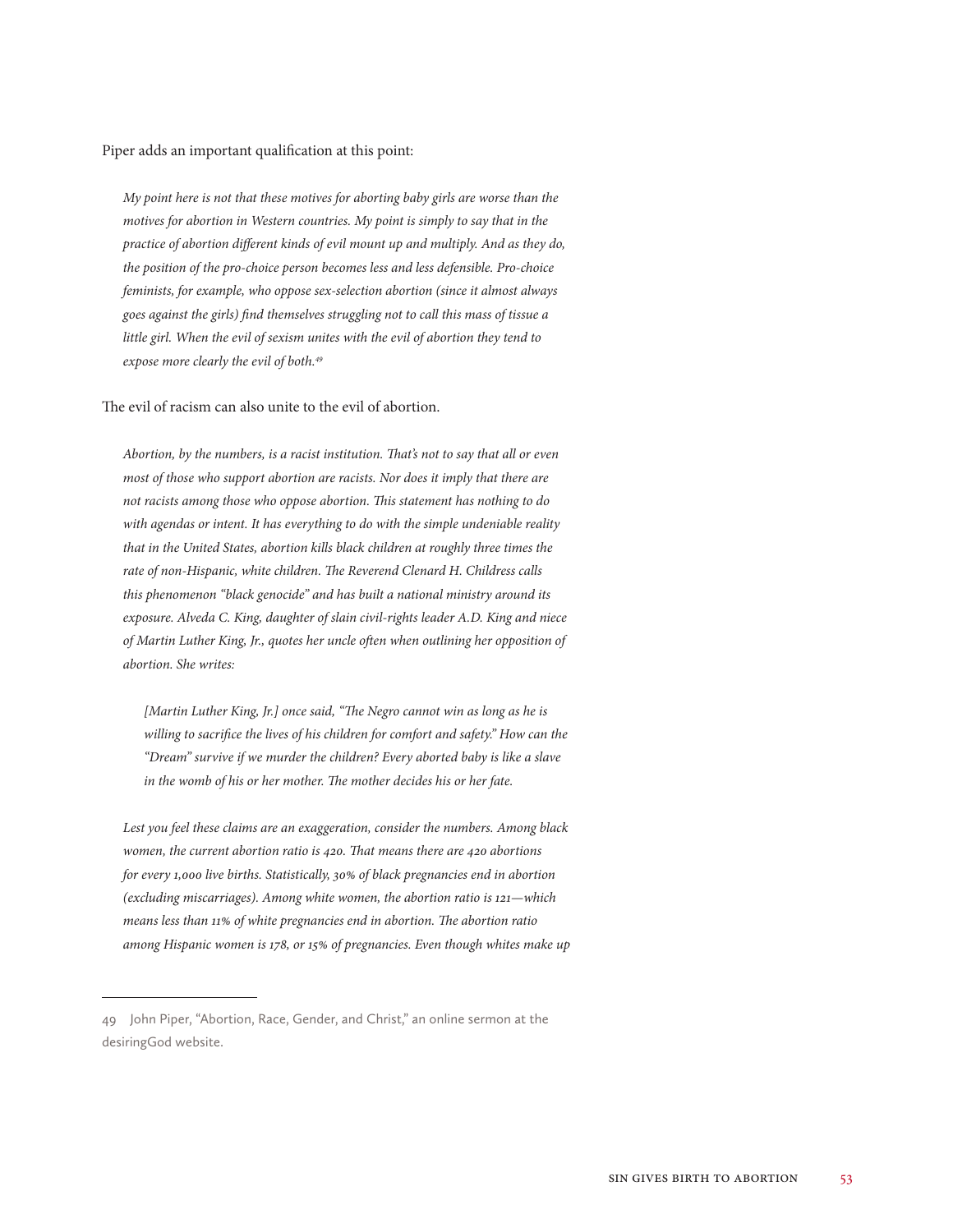*63.7% of America's population, white women account for only 37% of its abortions.50*

*What shall we make of this? Some people call it genocide. I prefer to use the very balanced and sobering words of Randy Alcorn. Here is what he says,*

*I do not believe that most people who support abortion rights are racists, any more than I believe there are no racists among pro-lifers. I am simply suggesting that regardless of motives, a closer look at both the history and present strategies of the pro-choice movement suggests that abortion for the minorities may not serve the cause of equality as much as the cause of supremacy for the healthy, wealthy and white.51*

The connection between racism and infanticide can be seen in the following biblical account:

#### Exodus 1:15–22

*15 Then the king of Egypt said to the Hebrew midwives, one of whom was named Shiphrah and the other Puah, 16 "When you serve as midwife to the Hebrew women and see them on the birthstool, if it is a son, you shall kill him, but if it is a daughter, she shall live." 17 But the midwives feared God and did not do as the king of Egypt commanded them, but let the male children live. 18 So the king of Egypt called the midwives and said to them, "Why have you done this, and let the male children live?" 19 The midwives said to Pharaoh, "Because the Hebrew women are not like the Egyptian women, for they are vigorous and give birth before the midwife comes to them." 20 So God dealt well with the midwives. And the people multiplied and grew very strong. 21 And because the mid-wives feared God, he gave them families. 22 Then Pharaoh commanded all his people, "Every son that is born to the Hebrews you shall cast into the Nile, but you shall let every daughter live."*

<sup>50</sup> Abort73.com. (2016). Abortion and Race. Retrieved July 16, 2017, from http:// abort73.com/abortion/abortion\_and\_race/

<sup>51</sup> John Piper, "Abortion, Race, Gender, and Christ," an online sermon at the desiringGod website.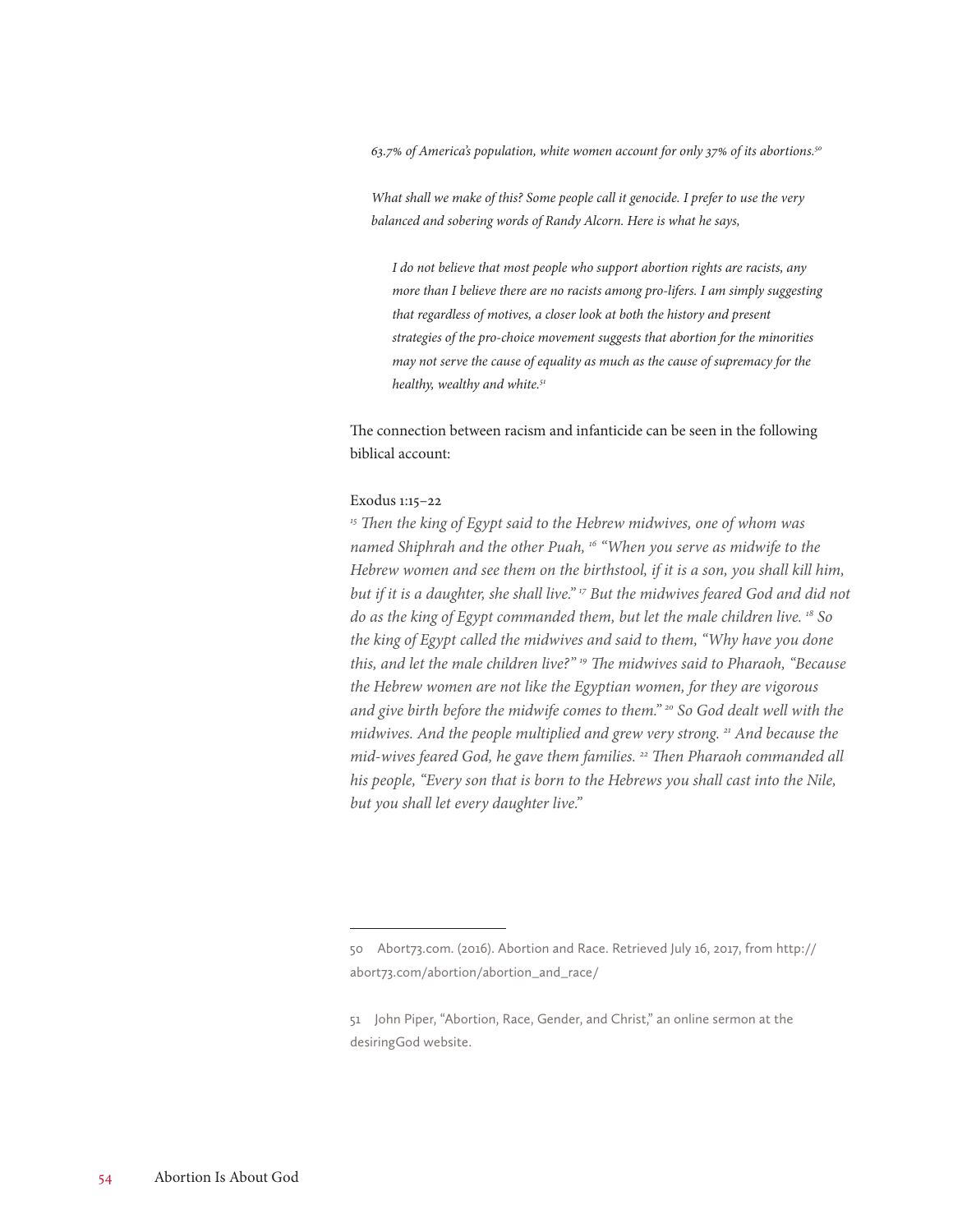3. What similarities do you see between this passage and the reality of abortion in our world?

*My aim is that those who abhor racism will abhor abortion—"Abhor what is evil; hold fast to what is good" (Romans 12:9). My aim is that abortion would be as culturally taboo as racism is. My aim is to hasten the day when being publicly pro-choice will be as reprehensible as being publicly racist. My aim is to hasten the day when declaring yourself pro-choice would be like declaring yourself a white supremacist.52*

#### **S** LISTENING TO A SERMON ABOUT ABORTION

Listen to the sermon **"Where Does Child-Killing Come From?"** by John Piper and take notes using the Sermon Outline sheet at the end of this lesson. The sermon may be found by performing a title search at the desiringGod website (www.desiringgod.org).

<sup>52</sup> John Piper, "When Is Abortion Racism?" an online sermon at the desiringGod website.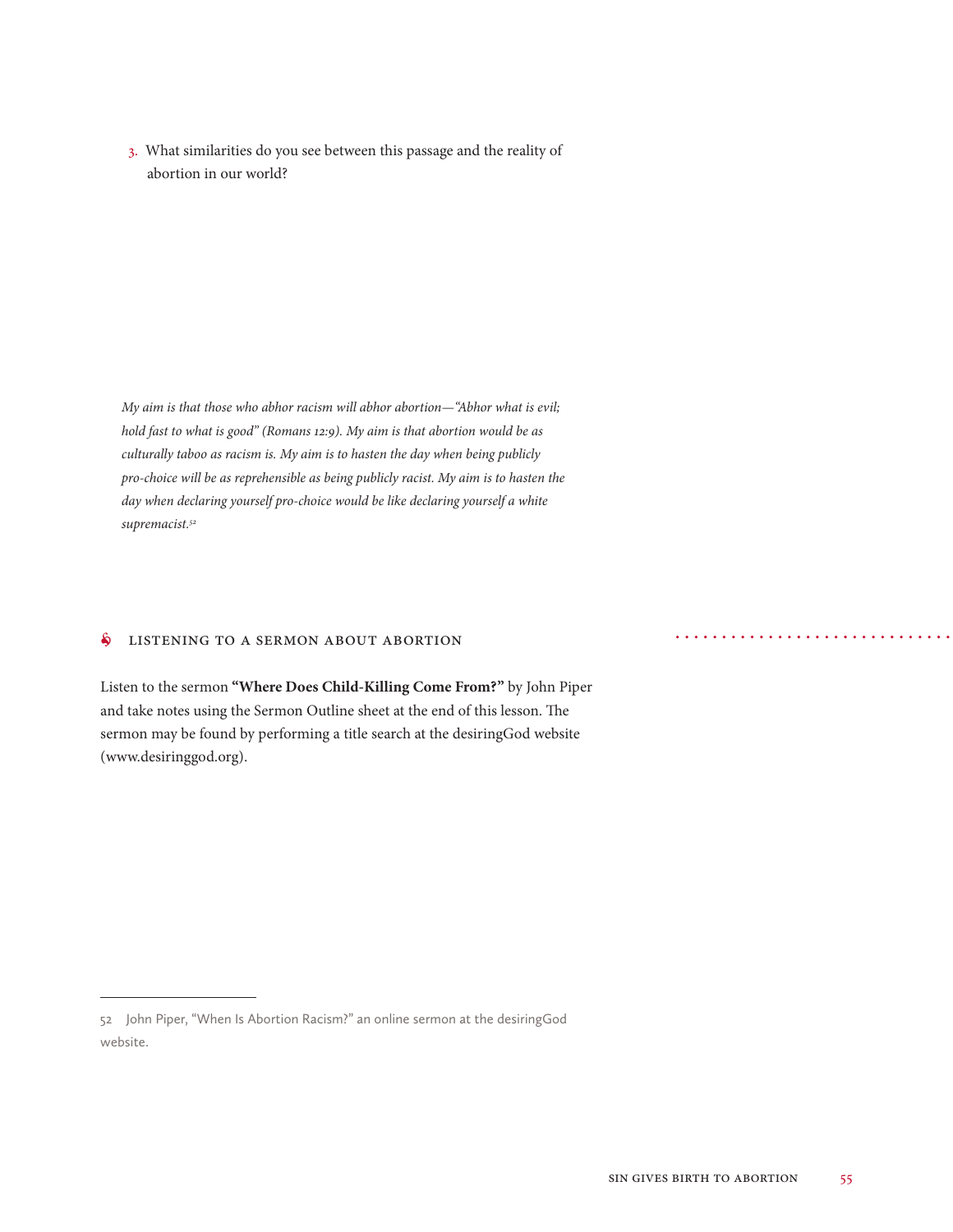#### **S** DISCUSSION QUESTIONS

Review the following two questions in preparation for class discussion. You might want to jot down some notes that will remind you of ideas to share with the group.

1. Can you think of any other sinful motives that sometimes result in abortion that are not mentioned in this lesson?

2. What are the dangers of not viewing abortion as about God?

#### $\oint$  YOUR OWN QUESTION

After answering the lesson questions and listening to the sermon assigned for this lesson, record one lingering question that you have and would like to ask in discussion.

#### **§** ADDITIONAL RESOURCES

- ▷ John Ensor, "Pray for the Third Wave," an online article at the desiringGod website
- ▷ www.blackgenocide.org
- ▷ John Piper, "Abortion, Race, Gender, and Christ," an online sermon at the desiringGod website
- ▷ John Piper, "When Is Abortion Racism?" an online sermon at the desiringGod website.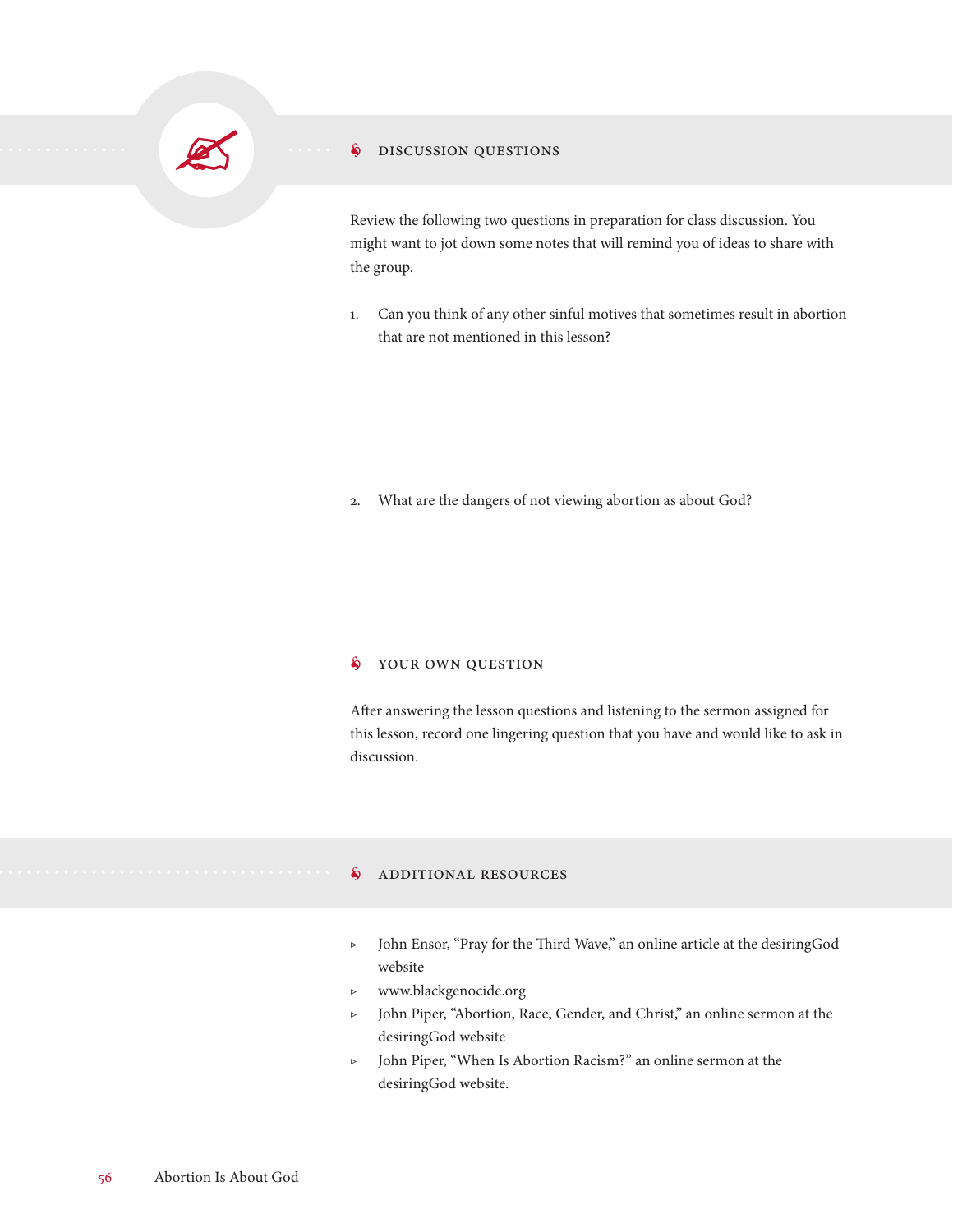## **Where Does Child-Killing Come From?**

#### **John Piper, 1998**

*Opening prayer. Abortion is about God!*

> Piper's main point: "Abortion has to do with \_\_\_\_\_\_\_\_\_\_\_. And therefore, it's not a trivial thing. And we trivialize it to deal with it out of connection with ...  $\dddot{ }$

*Abortion's connections with God:*

1. "Abortion is about God because the child in the womb is by God and in the image of God."

Genesis 9:6

What does it mean to be created in the image of God?

2. "Abortion is about God because God is the only person who can the sin of child-killing."

Romans 3:23–25

3. "Abortion is about God because the root cause of abortion is a failure to be in God as our supreme love."

James 4:1–6

Desires threatened by an unborn child.

Spiritual adultery.

4. "Abortion is about God because the political and cultural events that will make abortion unthinkable and illegal are in the of God."

Daniel 4:31–32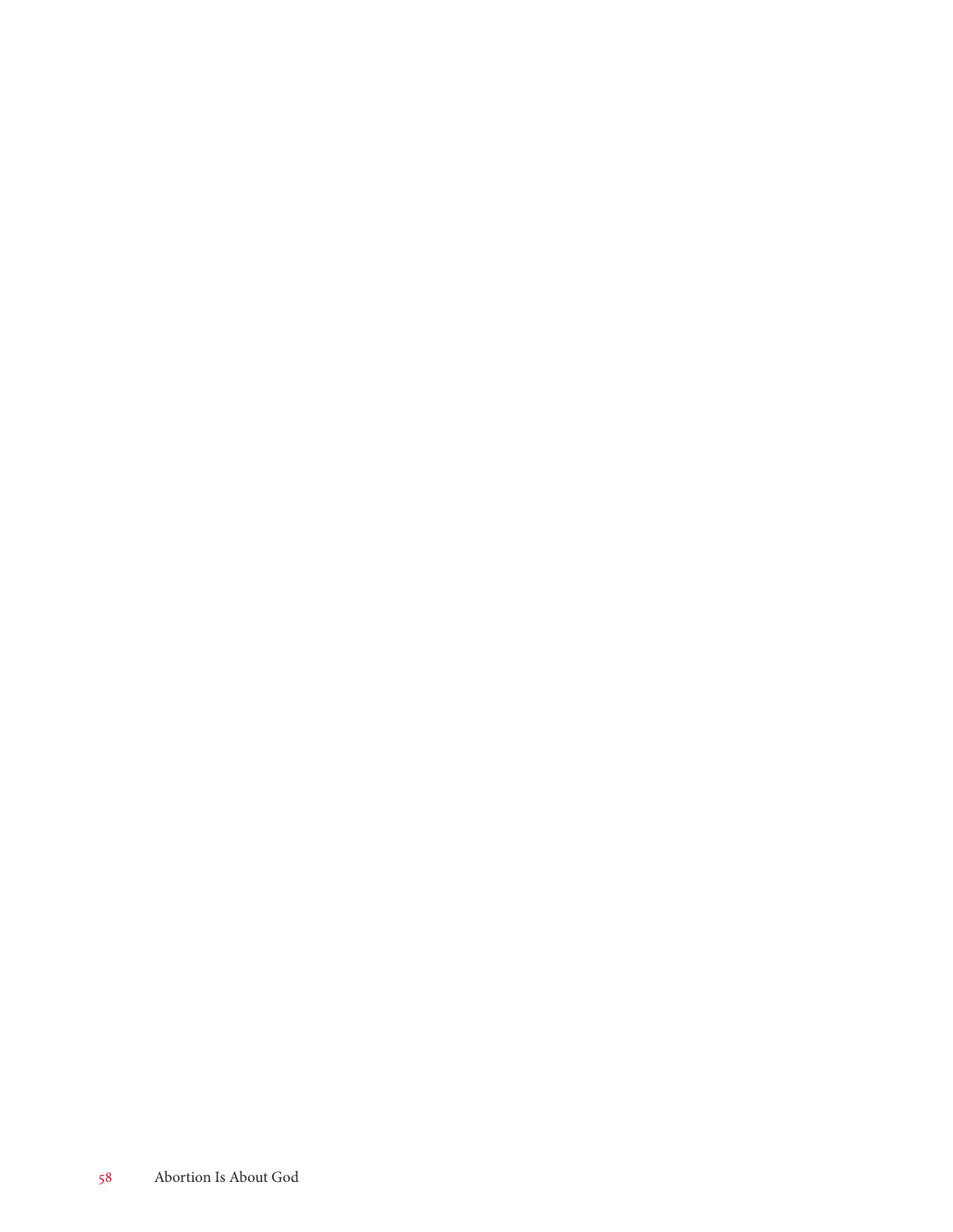# Imitating God in the<br>Pro-Life Cause Pro-Life Cause



#### **INTRODUCTION**

In our call for Christians to imitate God in the pro-life cause we need to be absolutely clear up front that our imitation of God in no way establishes our relationship with him. Neither will our imitation of God be perfect in this life. Christians, like all humans, are sinners and in need of the forgiveness freely offered in the gospel. John Piper explains this in a sermon on Ephesians 5:

*A Christian call to pro-life action is a call to the children of light to be what you are in Christ. This is utterly crucial to grasp if you want to act as a Christian.* 

*…In verse 1 of chapter 5: "Be imitators of God as beloved children." It does not say, "Be imitators of God in order to get adopted." It begins with your standing in Christ as "loved children." "To as many as received Christ to them God gave authority to be children of God" (John 1:12). So the Christian call to imitate God in the world is not a call to earn a standing with him, but a call to be what you are chips off the old block, loved children of God. Loved children love to be like their father.53*

It is our belief that the pro-life cause has sometimes been damaged by Christians who are not imitating the fullness of God's character in their response to abortion. It is not enough to reflect God's righteous anger toward abortion; we must also show the world God's mercy, compassion, and patient persistence. In this way, we will bring glory to God.

#### • Lesson Objectives

After completing this lesson, the student should be able to:

- state why and how Christians ought to defend the weak and helpless.
- ▷ list ways in which Christians can imitate God in the pro-life cause.
- $\triangleright$  explain why speaking the truth is more important than winning arguments.

<sup>53</sup> John Piper, "Exposing the Dark Work of Abortion," an online sermon at the desiringGod website.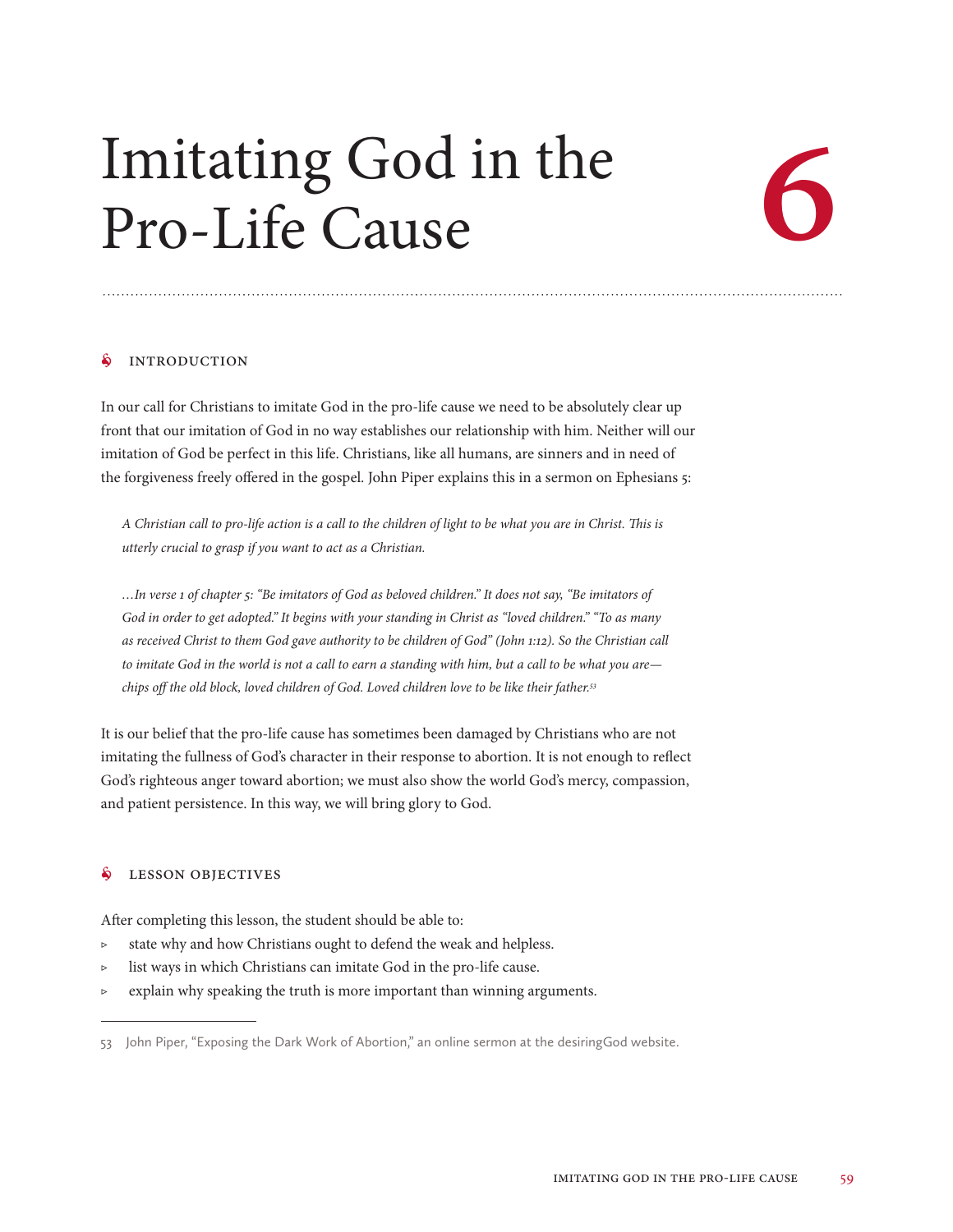#### $\hat{\mathbf{s}}$  study guide

#### Imitating the Father of the Fatherless

Throughout Scripture we read of God's concern for the sojourner, the widow, and the orphan—those members of Israelite society who were the most helpless and victimized. God commands his people to remember that they too were helpless and victimized in Egypt. Therefore, they ought to protect and provide for the weak among them. They were to channel the compassion and care they had received to those who needed it the most. The following collection of passages expresses this concern.

#### Psalm 82:3–4

<sup>3</sup> Give justice to the weak and the fatherless; maintain the right of the afflicted *and the destitute. 4 Rescue the weak and the needy; deliver them from the hand of the wicked.*

#### Isaiah 58:6–7

*6 Is not this the fast that I choose: to loose the bonds of wickedness, to undo the straps of the yoke, to let the oppressed go free, and to break every yoke? 7 Is it not to share your bread with the hungry and bring the homeless poor into your house; when you see the naked, to cover him, and not to hide yourself from your own flesh?*

#### Deuteronomy 24:17–22

*17 You shall not pervert the justice due to the sojourner or to the fatherless, or take a widow's garment in pledge, 18 but you shall remember that you were a slave in Egypt and the LORD your God redeemed you from there; therefore I command you to do this. 19 When you reap your harvest in your field and forget a sheaf in the field, you shall not go back to get it. It shall be for the sojourner, the fatherless, and the widow, that the LORD your God may bless you in all the work of your hands. 20 When you beat your olive trees, you shall not go over them again. It shall be for the sojourner, the fatherless, and the widow. 21 When you gather the grapes of your vineyard, you shall not strip it afterward. It shall be for the sojourner, the fatherless, and the widow.*  <sup>22</sup> You shall remember that you were a slave in the land of Egypt; therefore I *command you to do this.*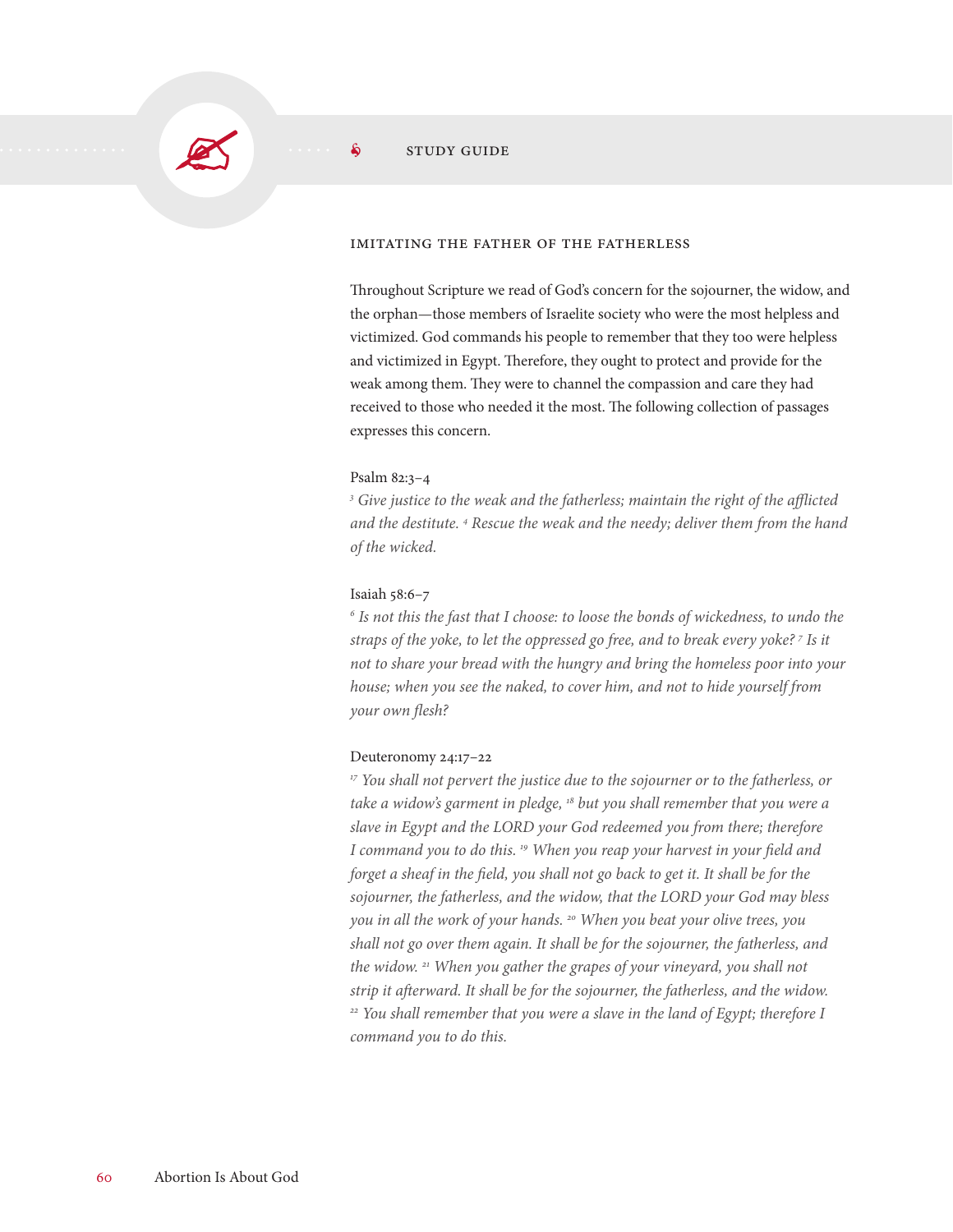#### Exodus 22:21–24

*21 You shall not wrong a sojourner or oppress him, for you were sojourners in the land of Egypt. 22 You shall not mistreat any widow or fatherless child. 23 If you do mistreat them, and they cry out to me, I will surely hear their cry, 24 and my wrath will burn, and I will kill you with the sword, and your wives shall become widows and your children fatherless.*

#### Psalm 94:6–7, 21–23

<sup>6</sup> They kill the widow and the sojourner, and murder the fatherless; <sup>7</sup> and they *say, "The LORD does not see; the God of Jacob does not perceive." . . . 21 They band together against the life of the righteous and condemn the innocent to death. 22 But the LORD has become my stronghold, and my God the rock of my refuge. 23 He will bring back on them their iniquity and wipe them out for their wickedness; the LORD our God will wipe them out.*

#### Isaiah 1:16–17

*16 Wash yourselves; make yourselves clean; remove the evil of your deeds from before my eyes; cease to do evil, 17 learn to do good; seek justice, correct oppression; bring justice to the fatherless, plead the widow's cause.*

#### Jeremiah 22:3

<sup>3</sup> Thus says the LORD: Do justice and righteousness, and deliver from the hand *of the oppressor him who has been robbed. And do no wrong or violence to the resident alien, the fatherless, and the widow, nor shed innocent blood in this place.*

#### Zechariah 7:9–10

<sup>9</sup> Thus says the LORD of hosts, Render true judgments, show kindness and *mercy to one another, 10 do not oppress the widow, the fatherless, the sojourner, or the poor, and let none of you devise evil against another in your heart."*

In standing with the sojourner, the poor, the widow, the afflicted, and the orphan, the nation of Israel would simply be imitating their God.

#### Psalm 68:4–5

*4 Sing to God, sing praises to his name; lift up a song to him who rides through the deserts; his name is the LORD; exult before him! 5 Father of the fatherless and protector of widows is God in his holy habitation.*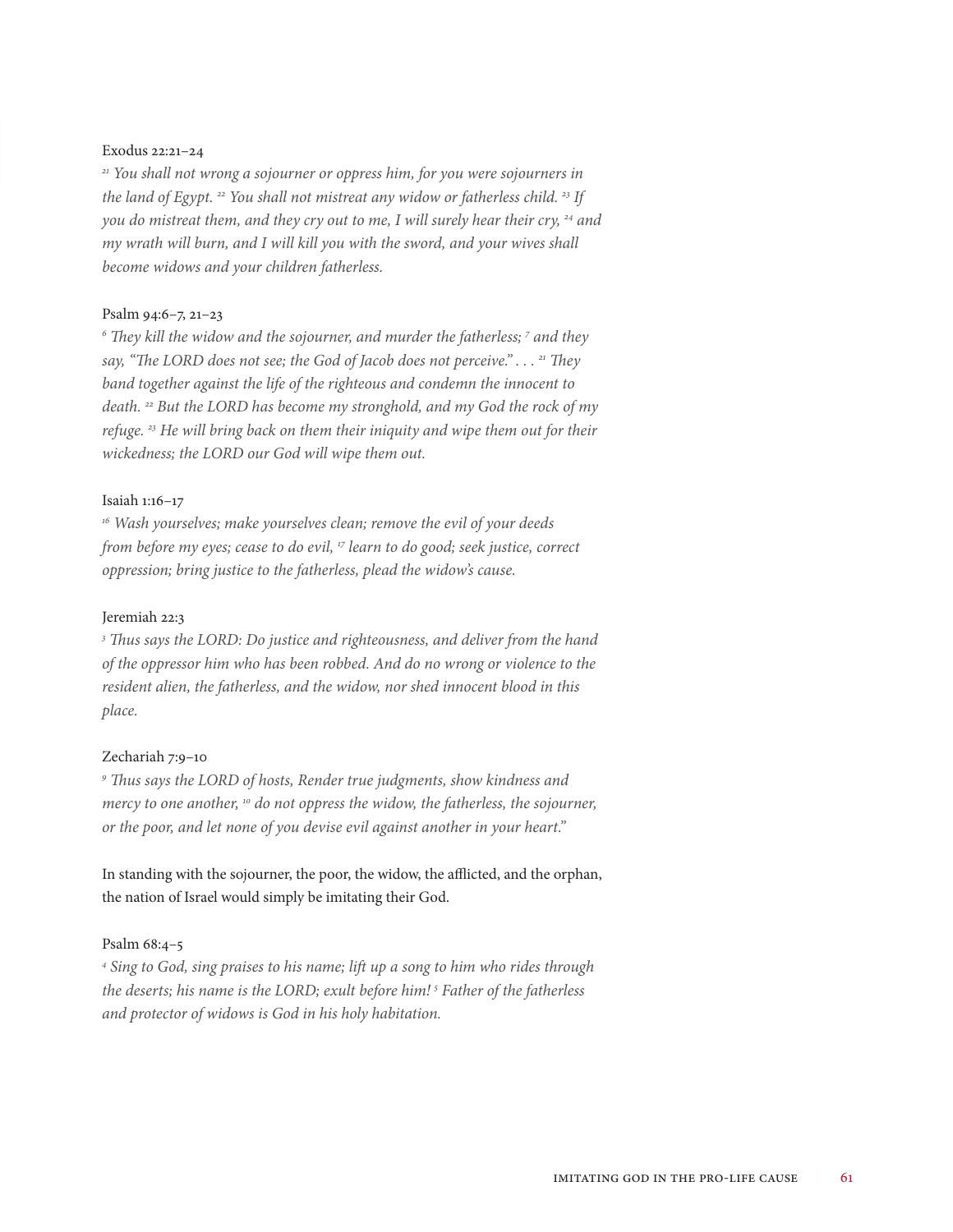#### Psalm 146:5–9

<sup>5</sup> Blessed is he whose help is the God of Jacob, whose hope is in the LORD *his God, 6 who made heaven and earth, the sea, and all that is in them, who keeps faith forever; 7 who executes justice for the oppressed, who gives food to the hungry. The LORD sets the prisoners free; 8 the LORD opens the eyes of the blind. The LORD lifts up those who are bowed down; the LORD loves the righteous. 9 The LORD watches over the sojourners; he upholds the widow and the fatherless, but the way of the wicked he brings to ruin.*

#### Hosea 14:3

*3 . . . In you [O LORD] the orphan finds mercy.*

#### Psalm 10:12–14

*12 Arise, O LORD; O God, lift up your hand; forget not the afflicted. 13 Why does the wicked renounce God and say in his heart, "You will not call to account"? 14 But you do see, for you note mischief and vexation, that you may take it into your hands; to you the helpless commits himself; you have been the helper of the fatherless.*

#### Deuteronomy 10:17–19

<sup>17</sup> For the LORD your God is God of gods and Lord of lords, the great, the *mighty, and the awesome God, who is not partial and takes no bribe. 18 He executes justice for the fatherless and the widow, and loves the sojourner, giving him food and clothing. 19 Love the sojourner, therefore, for you were sojourners in the land of Egypt.*

The logic of imitation is especially clear in Deuteronomy 10:18–19 (cf. Deuteronomy 24:17–18). God loves the weak and helpless, therefore his people should love them as well.

1. Underline all the phrases in the thirteen passages above that express either God's commands concerning the weak and helpless or God's own compassion toward them. How might these passages apply to the abortion issue?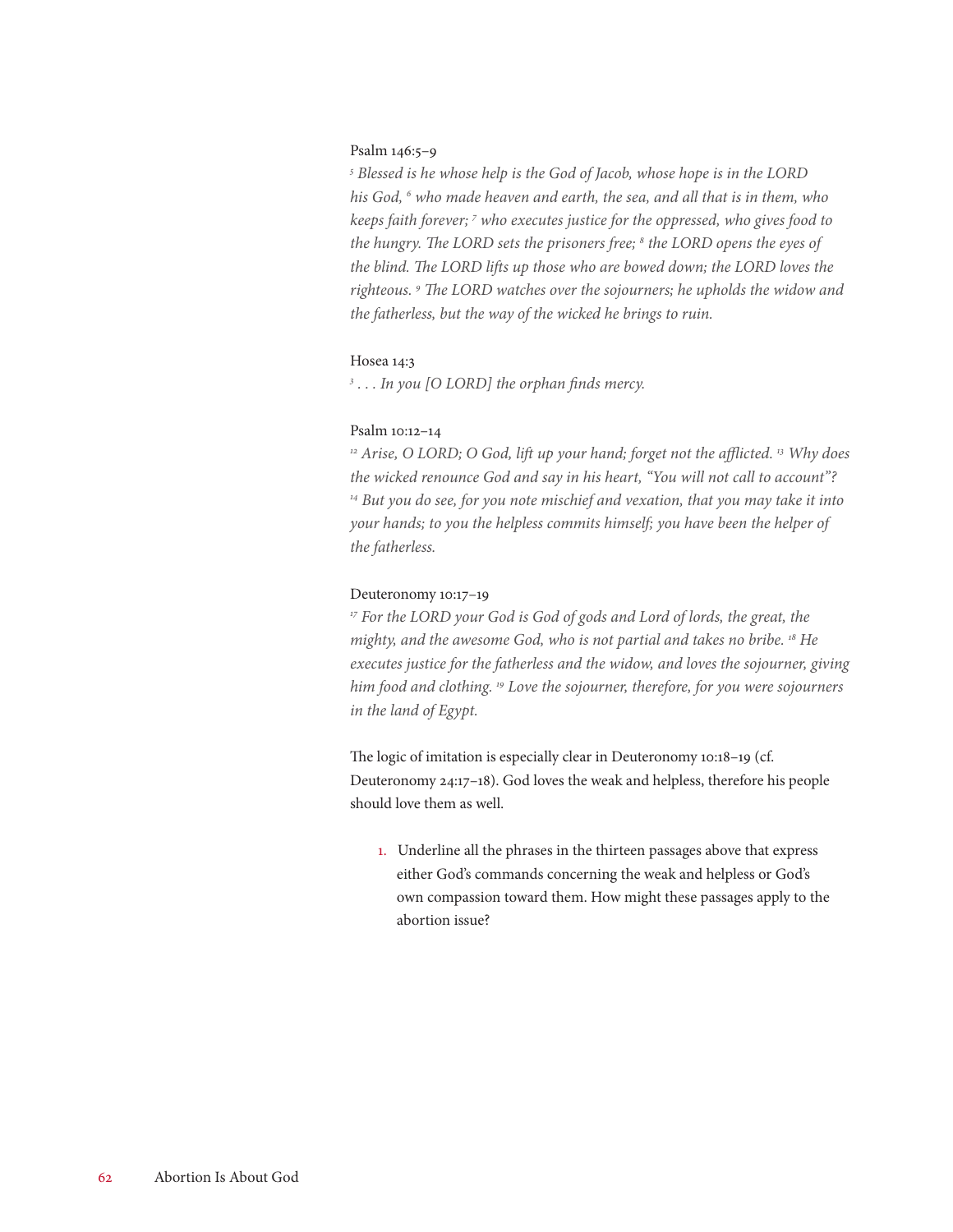*God's concern for the fatherless challenges both the de facto abandonment of paternal responsibility by many American fathers, and by implication the widespread abandonment of maternal responsibility toward the unborn. Abortion may well be the ultimate rejection of parental responsibility and compassion for one's own offspring.54*

The expression of God's concern for the weak and helpless is not restricted to the Old Testament. The following New Testament passage, which will receive exposition in the sermon for this lesson, bears witness to God's continuing concern for widows and orphans.

#### James 1:26–27

*26 If anyone thinks he is religious and does not bridle his tongue but deceives his heart, this person's religion is worthless. 27 Religion that is pure and undefiled before God, the Father, is this: to visit orphans and widows in their affliction, and to keep oneself unstained from the world.*

Notice that pure and undefiled religion consists both in "visiting" the weak and maintaining personal purity.

*My point here is that, in relation to our sin-riddled culture, we should pursue both avoidance and engagement; both purity of heart and merciful involvement, both personal holiness and public justice. In short, we should with the mind of Christ be both culture-denying and cultural transforming. The transformed mind steeped in scripture will discern when and how.55*

What does it mean to "visit" orphans and widows? This word has a rich, biblical background that again suggests our imitation of God.

#### Exodus 4:30–31

*30 Aaron spoke all the words that the LORD had spoken to Moses and did the signs in the sight of the people. 31 And the people believed; and when they heard that the LORD had visited the people of Israel and that he had seen their affliction, they bowed their heads and worshiped.*

<sup>54</sup> *Abortion and the Christian*, 39.

<sup>55</sup> John Piper, "Christ, Culture, and Abortion," an online sermon at the desiringGod website.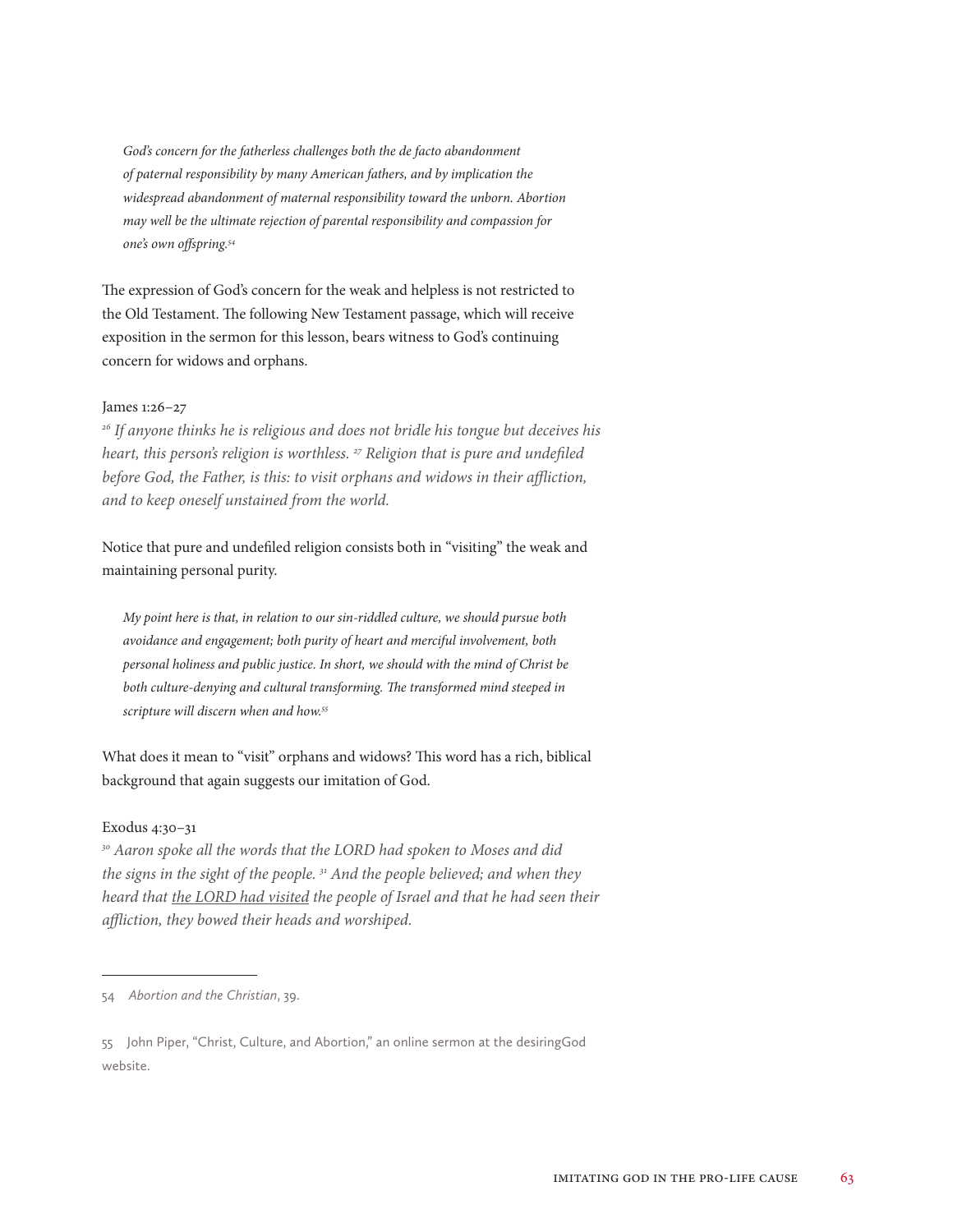#### Luke 1:68–69

*68 Blessed be the Lord God of Israel, for he has visited and redeemed his people 69 and has raised up a horn of salvation for us in the house of his servant David . . .*

#### Acts 15:13–14

<sup>13</sup> After they finished speaking, James replied, "Brothers, listen to me. <sup>14</sup> Simeon *has related how God first visited the Gentiles, to take from them a people for his name . . . ."*

#### Imitating the God of Mercy and Light

After learning of the atrocities committed during the Holocaust, the world vowed "never again." Never again would the world allow such a slaughter of the innocent. It seems as if the world has quickly broken that vow for abortion worldwide kills about seven times the number killed during the Holocaust every year! We cannot plead ignorance. We know the wickedness that is in our midst. We cannot simply turn away.

#### Proverbs 24:10–12

<sup>10</sup> If you faint in the day of adversity, your strength is small. <sup>11</sup> Rescue those *who are being taken away to death; hold back those who are stumbling to the slaughter. 12 If you say, "Behold, we did not know this," does not he who weighs the heart perceive it? Does not he who keeps watch over your soul know it, and will he not repay man according to his work?*

Notice that the text in Proverbs reproduced above does not specify who those are who are being taken away to death. It does not tell us who those are who are stumbling to the slaughter. The generality of this passage implies that our rescue of the weak cannot be limited to any specific group. We rather have the sacred duty of saving all the weak in a day of adversity. If we do not, our strength is small and, as James suggests, our faith is dead.

#### James 2:14–17

*14 What good is it, my brothers, if someone says he has faith but does not have works? Can that faith save him? 15 If a brother or sister is poorly clothed and lacking in daily food, 16 and one of you says to them, "Go in peace, be warmed and filled," without giving them the things needed for the body, what good is that? 17 So also faith by itself, if it does not have works, is dead.*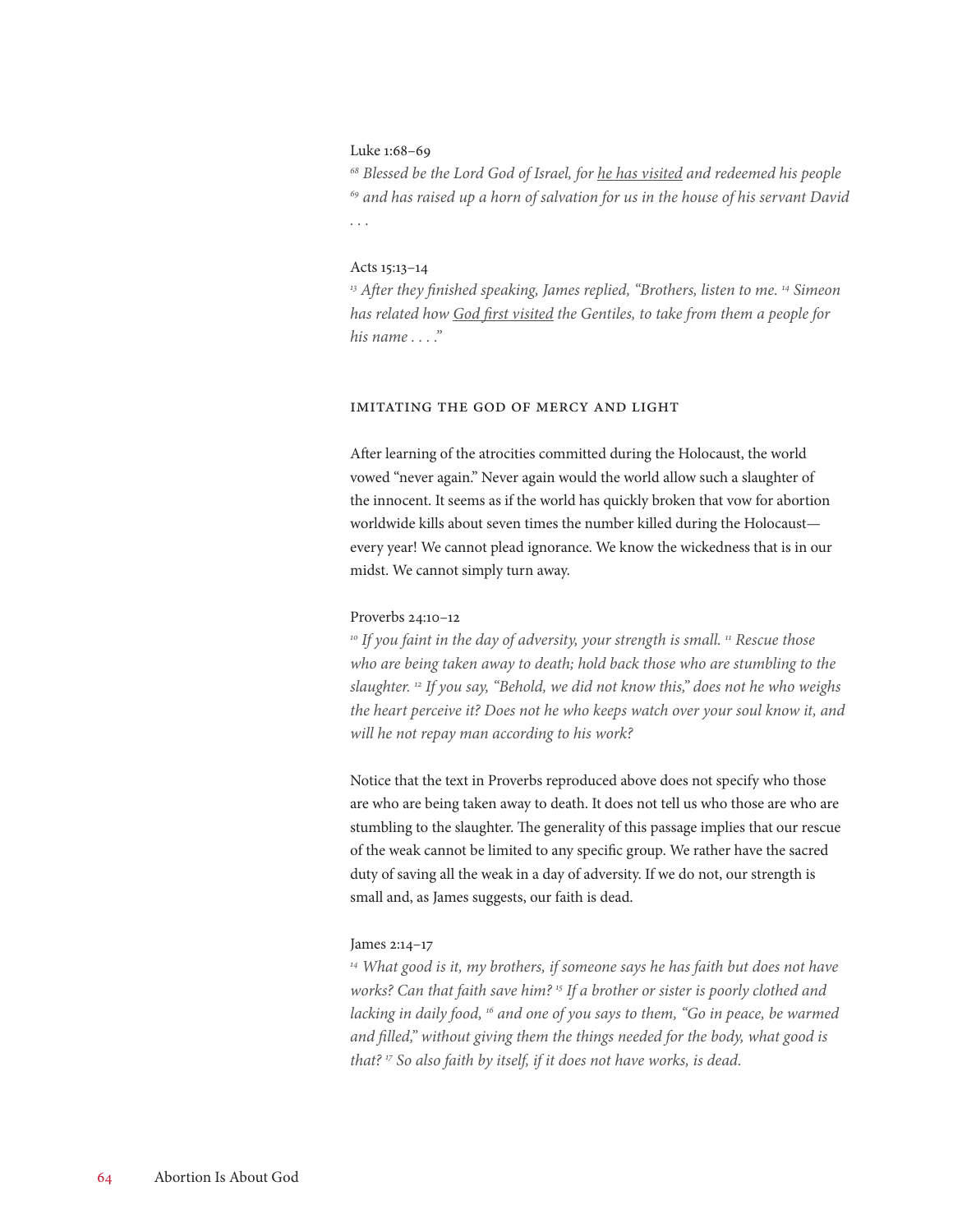Jesus told a parable about those who passed by a victimized man who was in need of help. It is the well-known parable of the Good Samaritan. We recommend that you refresh your memory by reading the entire parable in Luke 10:25–37. Here are some of the key verses:

#### Luke 10:29–30, 36–37

*29 But he, desiring to justify himself, said to Jesus, "And who is my neighbor?" 30 Jesus replied, "A man was going down from Jerusalem to Jericho, and he fell among robbers . . . 36 Which of these three, do you think, proved to be a neighbor to the man who fell among the robbers?" 37 He said, "The one who showed him mercy." And Jesus said to him, "You go, and do likewise."*

When the lawyer asks "Who is my neighbor?" we might expect Jesus to answer, "The man who fell among the robbers is your neighbor." But Jesus does not respond in this way. He turns the question back to the lawyer with a twist. "Who proved to be a neighbor to this man?" Piper applies this parable to the issue of abortion:

*Jesus tells a story that changes the question from* What kind of person is my neighbor? *to* What kind of person am I? *He changes the question from* What status of people are worthy of my love? *to* How can I become the kind of person whose compassion disregards status?

*. . . So the point I believe I should make about abortion is this: When all the arguments are said and done about the status of pre-born human life and whether the unborn qualify for our compassion along with mommy and daddy and grandma and granddaddy—when we are done trying to establish, "Is this my neighbor?"—the decisive issue of love remains: What kind of person am I? Does compassion rise in my heart for both mommy and daddy and grandma and granddaddy and this unborn baby? Or do I just get another coke and change the channel?56*

2. Restate Piper's application of the parable in your own words. How does Jesus' teaching in Luke 10:25–37 inform our response to abortion?

<sup>56</sup> John Piper, "Love Your Unborn Neighbor," an online sermon at the desiringGod website.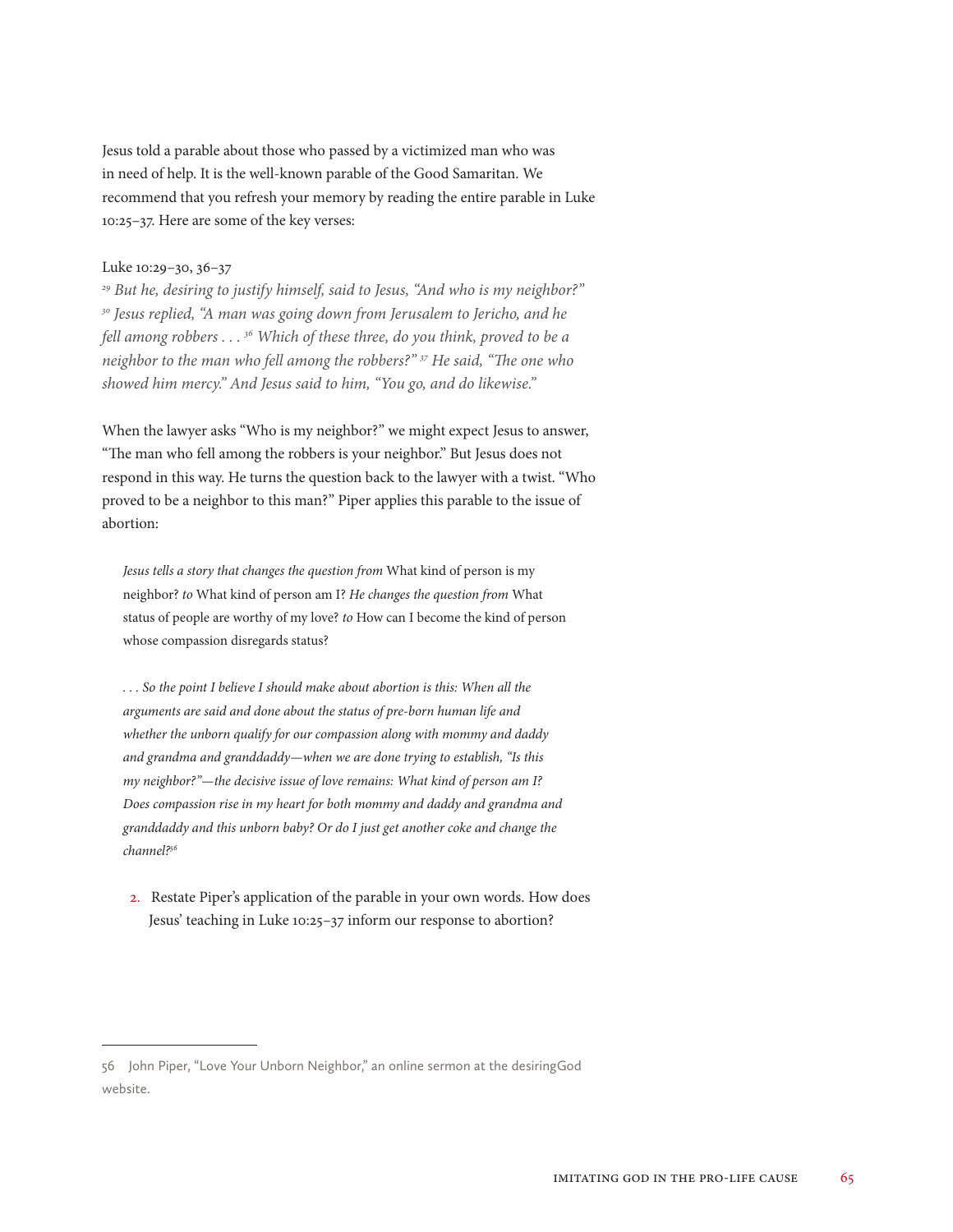Our God is a God of mercy and our God is a God of light in whom there is no darkness. In walking as children of the light, the shining of our light will have at least two effects.

#### Matthew 5:14–16

*14 You are the light of the world. A city set on a hill cannot be hidden. 15 Nor do people light a lamp and put it under a basket, but on a stand, and it gives light to all in the house. 16 In the same way, let your light shine before others, so that they may see your good works and give glory to your Father who is in heaven.*

#### Ephesians 5:6–13

*6 Let no one deceive you with empty words, for because of these things the wrath of God comes upon the sons of disobedience. 7 Therefore do not become partners with them; 8 for at one time you were darkness, but now you are light in the Lord. Walk as children of light 9 (for the fruit of light is found in all that is good and right and true), 10 and try to discern what is pleasing to the Lord.*  <sup>11</sup> Take no part in the unfruitful works of darkness, but instead expose them.<sup>12</sup> *For it is shameful even to speak of the things that they do in secret. 13 But when anything is exposed by the light, it becomes visible . . .*

#### John Piper explains:

*Abortion is one of the darkest works of the human race—it is child sacrifice. And the only way it can survive is for darkness to survive. Wherever the light of truth and love comes, darkness flies away. Therefore it is one of the great callings of the followers of Jesus to let their light shine in both ways: to do good deeds and to expose darkness. The aim is partly negative: reveal the error hidden in the darkness, but mainly positive: to bring people to love the light and be made light in the Lord Jesus.*

*This gives us some clear guidance in the Christian church. Let there be both the light of good deeds—like all the manifold ministries of crisis pregnancy centers and adoption and sidewalk counseling and education and political engagement. And let there be the light of loving analysis and critique and exposure—in reading and thinking and conversing and writing. And of course the two cannot be separated. The doing of truth in loving acts of sacrifice for the sake of life will in the end expose the darkness as much as all talking and writing.57*

<sup>57</sup> John Piper, "The Darkness of Abortion and the Light of Truth," an online sermon at the desiringGod website.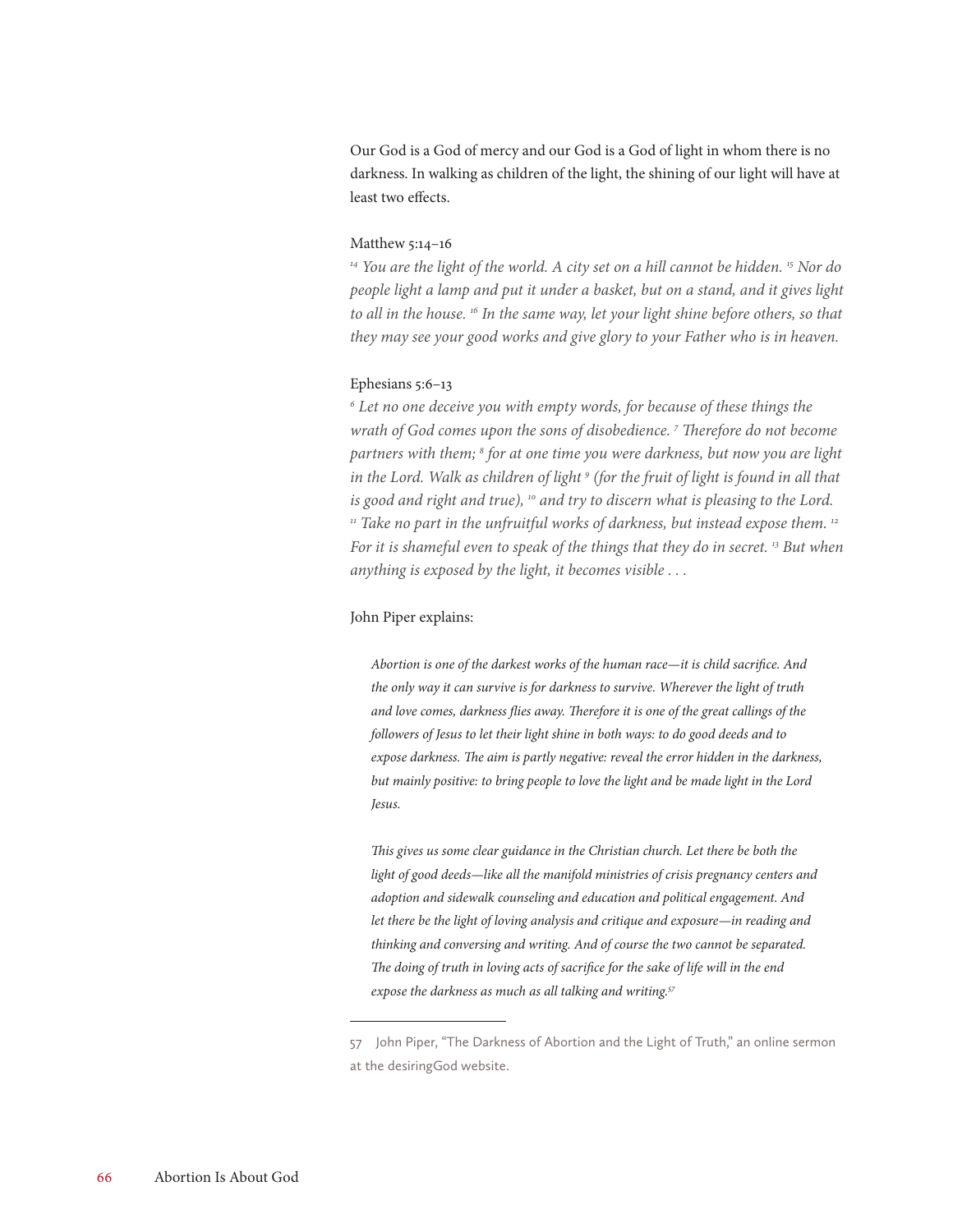#### Words of Truth and Deeds of Love in the Pro-Life Cause

Once we recognize that abortion is about God, an offense to his glory, then we should be motivated to speak out with even greater clarity and boldness. Consider the example of the apostles Peter and John.

#### Acts 4:13–20

<sup>13</sup> Now when they saw the boldness of Peter and John, and perceived that they *were uneducated, common men, they were astonished. And they recognized that they had been with Jesus. 14 But seeing the man who was healed standing beside them, they had nothing to say in opposition. 15 But when they had commanded them to leave the council, they conferred with one another, 16 saying, "What shall we do with these men? For that a notable sign has been performed through them is evident to all the inhabitants of Jerusalem, and we cannot deny it. 17 But in order that it may spread no further among the people, let us warn them to speak no more to anyone in this name." 18 So they called them and charged them not to speak or teach at all in the name of Jesus. 19 But Peter and John answered them, "Whether it is right in the sight of God to listen to you rather than to God, you must judge, 20 for we cannot but speak of what we have seen and heard."*

There are at least two things to receive from this passage. First of all, some Christians are tempted to remain silent on the abortion issue because they think they lack the sophistication or skill to address the issue. The passage tells us, however, that Peter and John were "uneducated" and "common men" (Acts 4:13). John Piper encourages us not to think that advanced education is necessary for speaking the truth:

*. . . There is nothing in advanced education that makes a person a courageous and clear spokesman for the truth. I believe in education. I believe some of our brightest young people should make scholarship a career for the glory of God. But let us get the idea out of our head that scholarship makes a man or a woman bold, courageous, straightforward, and clear. There is no positive correlation between advanced education and courageous clarity.58*

The first lesson to draw from Acts 4:13–20 is, as Piper says, that "you don't have to

<sup>58</sup> John Piper, "Abortion: Shall We Listen to Men or God?" an online sermon at the desiringGod website.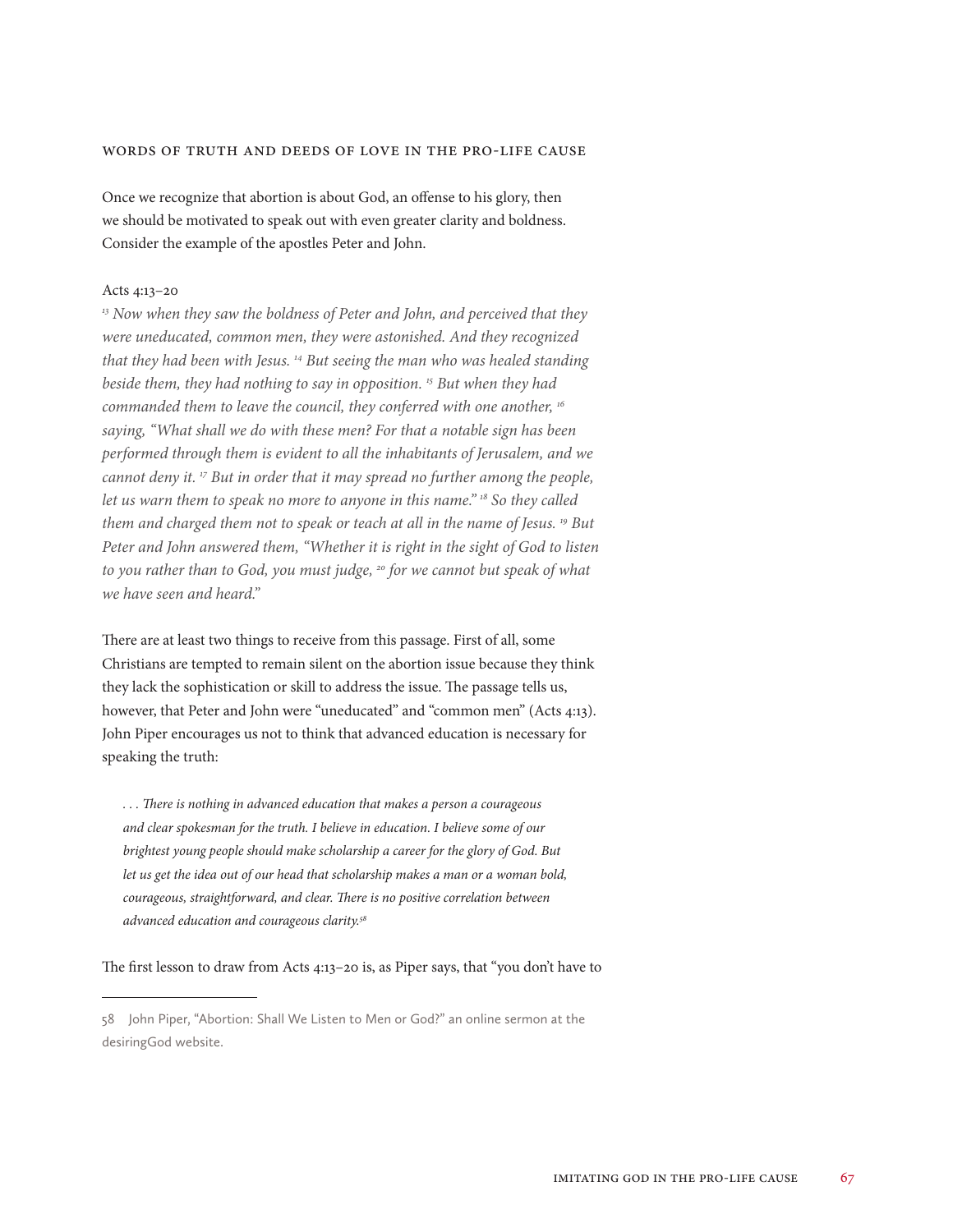be formally edu-cated or unusually skilled in order to be bold and forthright and clear in what you say for Christ in public. What you need is real fellowship with Jesus." He then draws a second lesson from this passage:

*One of the great obstacles to our speaking out in public about the truth as we see it with Jesus is that we think we have to win. Or we think we have to operate with the assumptions of secular leaders. But Peter shows us that this is emphatically not what we have to do. Our calling is not to win or to borrow the assumptions of the world. Our calling is to stand up and tell it like it is in the eyes of God.*

*Imagine how the rulers might have responded to Peter and John when they said, "You decide if we should listen to you or God." "Who do think you are! Telling us the choice is between what we say and what GOD says! How do you know WE don't speak for God?"*

*All Peter says is, "We must speak what we have seen and heard." He is a witness. Now don't get me wrong. Some people are especially gifted and called to enter more extended debate and to try to find some common ground and labor to persuade. But the point here is simpler: all Christians should stand up and tell it like they see it. Let the chips fall where they will. Don't worry if the public doesn't even agree with your most basic assumptions. Your job is not to win. Your job is not to control this society. Your job is to say what God wants said.59*

Speaking truth about abortion will obviously involve an articulation of why abortion is evil and why God is against it. But speaking truth about abortion will also involve a proclamation of the gospel. As we heard in the sermon for the previous lesson, abortion is about God because God is the only person who can forgive the sin of child-killing or any sin at all. God will forgive the woman who has had ten abortions or the doctor who has performed tens of thousands of abortions.

Recall the testimony of the apostle Paul (formerly Saul):

#### 1 Timothy 1:15–16

<sup>15</sup> The saying is trustworthy and deserving of full acceptance, that Christ *Jesus came into the world to save sinners, of whom I am the foremost. 16 But I received mercy for this reason, that in me, as the foremost, Jesus Christ might* 

<sup>59</sup> John Piper, "Abortion: Shall We Listen to Men or God?" an online sermon at the desiringGod website.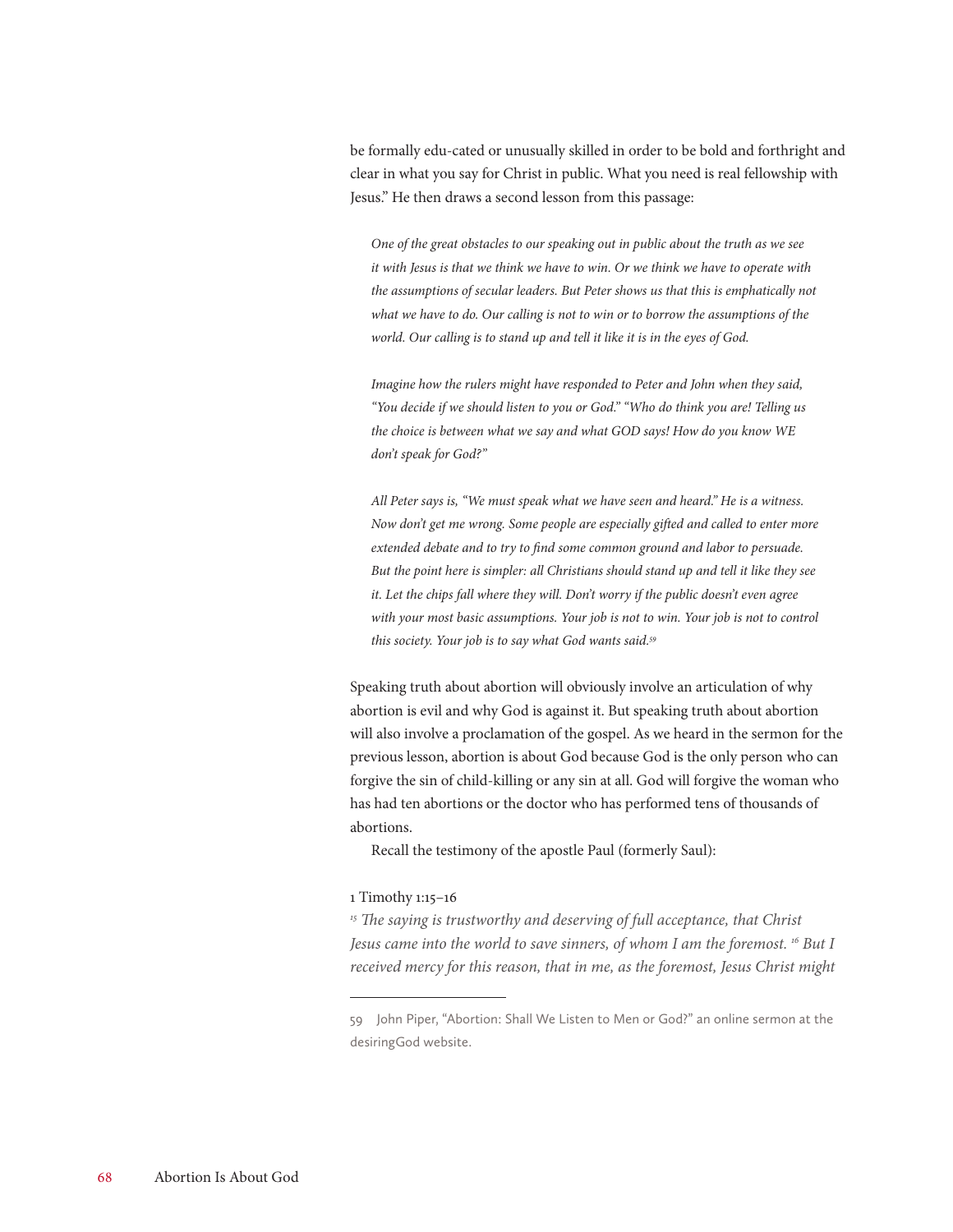*display his perfect patience as an example to those who were to believe in him for eternal life.*

3. How might 1 Timothy 1:15–16 bring comfort and hope to those who have had, encouraged, or performed abortions?

We end this lesson with a call to action. Imitate God in the pro-life cause! Christians will need to imitate and reflect the mercy, compassion, zeal, righteous anger, and *persistence* of God.

*Abortion will not go away; it will long outlast* Roe v. Wade*. The changing of laws is important, but laws do not automatically change minds or hearts. States that prohibit abortion will be next to states with liberal abortion laws, which will become havens for abortion clinics. Abortion pills and do-it-yourself abortion kits may become increasingly popular. Those who look to the Supreme Court to grant us an abortion-free America will be disillusioned. Many lives can be saved through judicial reform and legislative action, and for that we should rejoice. But our work will not be done until our Lord returns. The jobs of personal intervention, education, and political action will continue for decades to come, requiring great perseverance.60*

In considering ways to speak words of truth and perform deeds of love, we urge you to review Appendix A. There you will find a list of 50 ways to help unborn babies and their mothers. No Christian must be involved in all 50 ways. What is important is getting involved in *some* way. Piper explains:

<sup>60</sup> *Pro-Life Answers to Pro-Choice Arguments,* 302.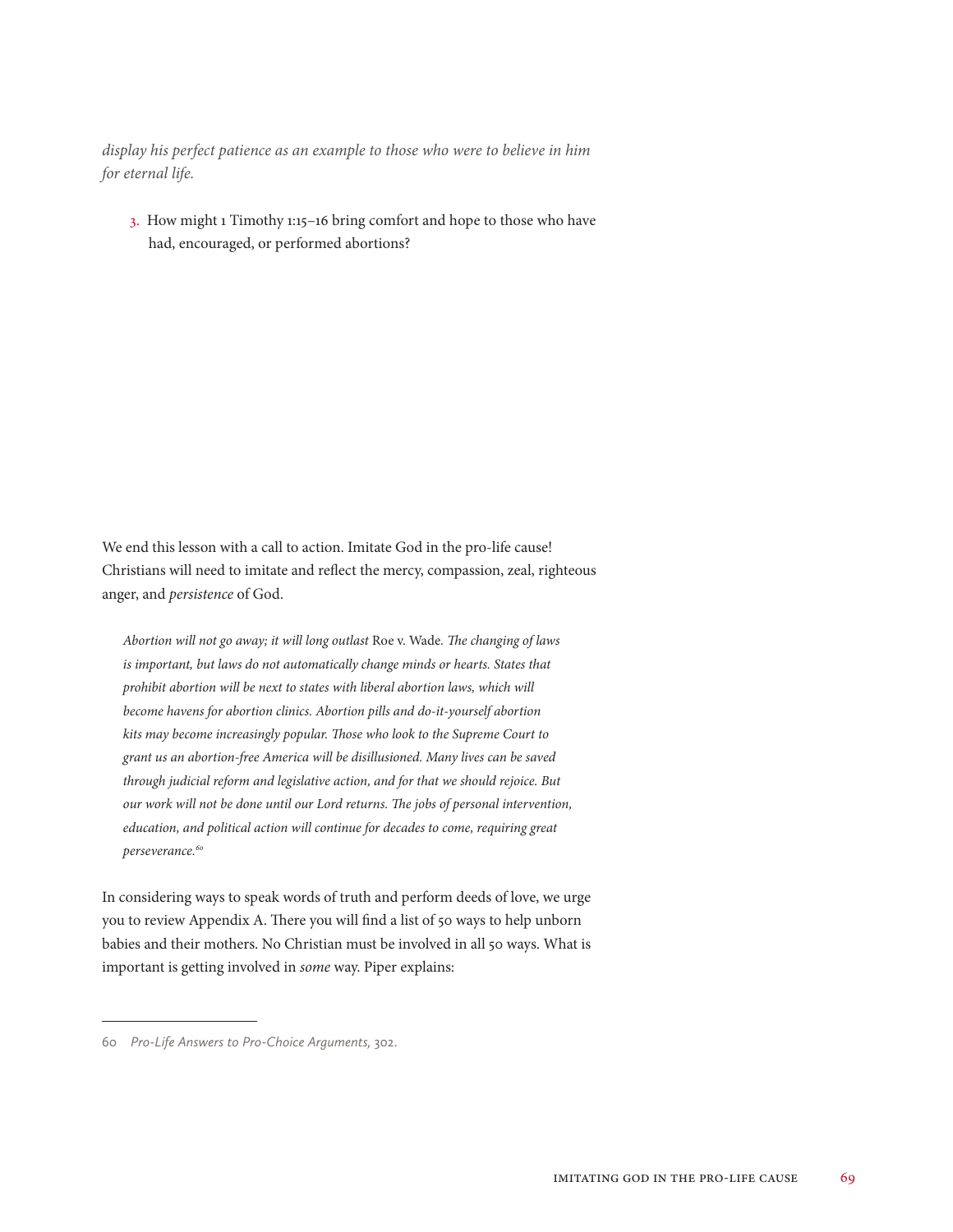Let me begin by saying . . . that in the diversity of the body of Christ some *Christians should be focusing pro-life energy on the enactment of legislation that will protect the unborn. Other Christians should focus pro-life energy on educational strategies that promote the wisdom of sexual chastity before marriage and heterosexual faithfulness in marriage. Other Christians should focus pro-life energy on crisis pregnancy ministries—counseling, housing, health care. Other Christians should focus pro-life energies on adoption services—counseling, foster care, new parent connections. Other Christians should focus their pro-life energy on post-abortion ministries of counseling and care. Other Christians should focus their pro-life energy on sidewalk counseling or other forms of peaceful, public demonstration. Some Christians should specialize in extraordinary prayer, some should specialize in thinking and writing, and some should spe-cialize in public action.61*

Spread a passion for the supremacy of God over all human life—born and unborn—for the joy of all peoples through Jesus Christ.

#### **6** LISTENING TO A SERMON ABOUT ABORTION

Listen to the sermon **"Visiting Orphans in a World of AIDS and Abortion"** by John Piper and take notes using the Sermon Outline sheet at the end of this lesson. The sermon may be found by performing a title search at the desiringGod website (www.desiringgod.org).

<sup>61</sup> John Piper, "Kingdom Compassion and the Killing of Children," an online sermon at the desiringGod website.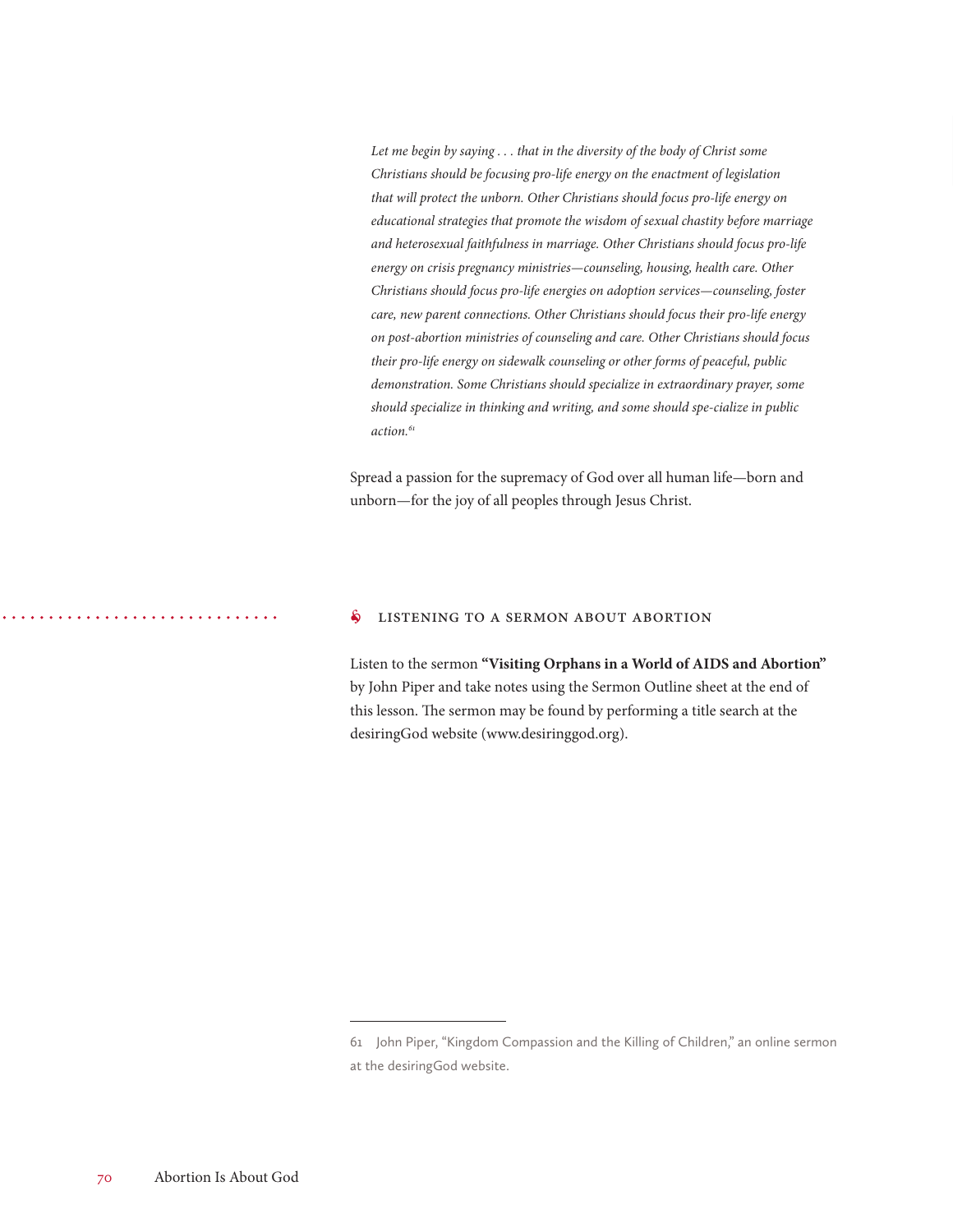#### **S** DISCUSSION QUESTIONS



Review the following two questions in preparation for class discussion. You might want to jot down some notes that will remind you of ideas to share with the group.

1. In your opinion, what are things that Christians are doing well in the pro-life cause? What things might Christians do better?

2. After studying through this lesson and reading Appendix A, what is one way in which you will imitate God in the pro-life cause?

#### $\oint$  YOUR OWN QUESTION

After answering the lesson questions and listening to the sermon assigned for this lesson, record one lingering question that you have and would like to ask in discussion.

#### **S** ADDITIONAL RESOURCES

- ▷ John Ensor, *Answering the Call* (Colorado Springs: Focus on the Family, 2003)
- ▷ Randy Alcorn, *Why Pro-Life?* (Sisters, Oregon: Multnomah Publishers, 2004)
- ▷ http://heartbeatinternational.org
- ▷ www.nrlc.org (National Right to Life website)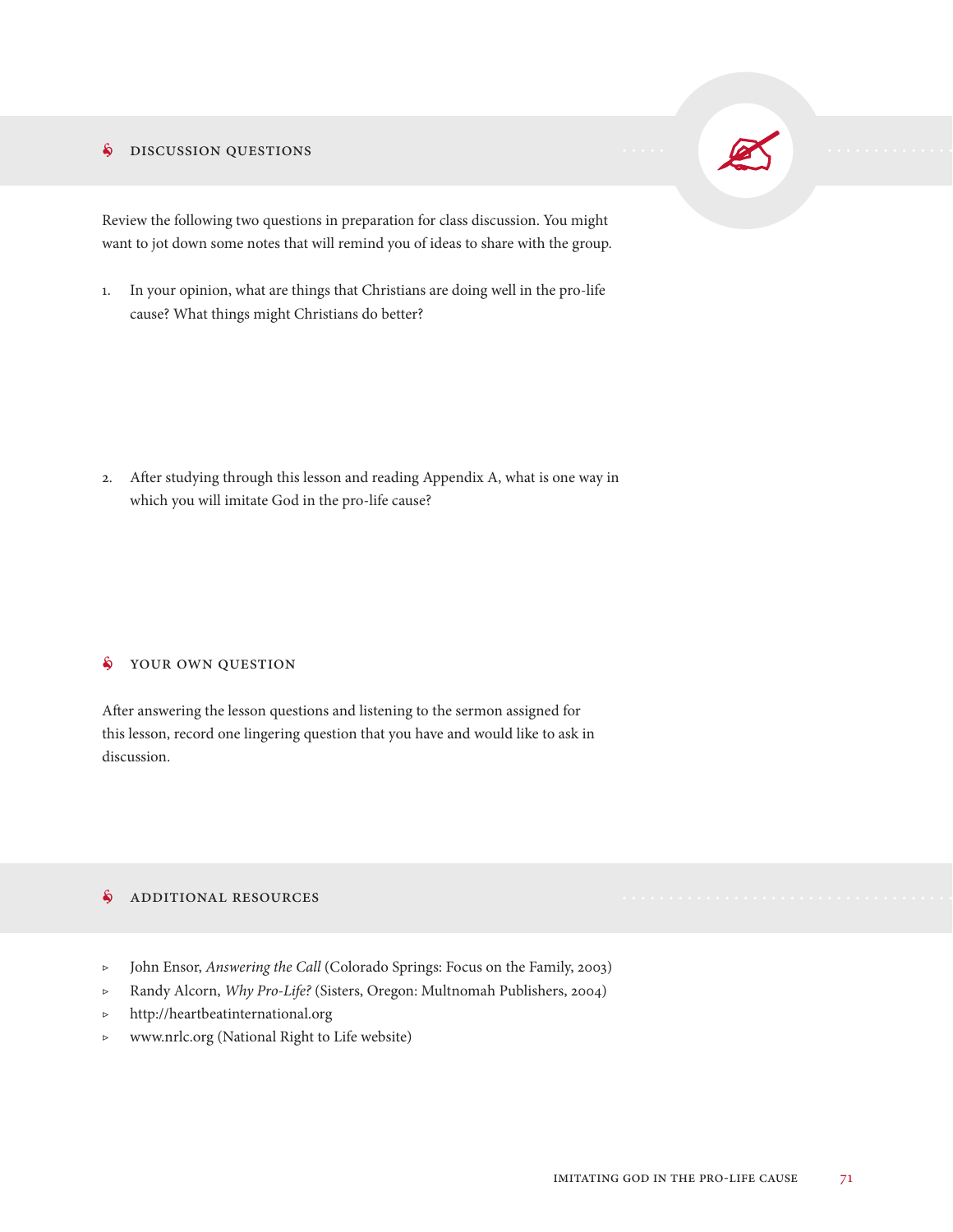## **Visiting Orphans in a World of AIDS and Abortion**

#### **john piper, 1999**

*Opening prayer. Hypocrisy in Romans and James. James 1:27*

Social justice *and* personal piety.

God's special concern for orphans.

Orphans and abortion.

Six reasons why abortion is killing children:

 1. 2. 3. 4. 5. 6.

"I'm very eager for us to be a pro-life church in the sense of having hearts that get around this whole issue politically, socially, demonstrably towards women and towards unborn children, towards born children in adoption and other ways, but I'm real eager that we not become a pro-life church but a pro-life church . . . . "

Orphans, abortion, and AIDS.

A call to "visit" orphans.

A word about widows.

A word of encouragement to those in the pro-life cause.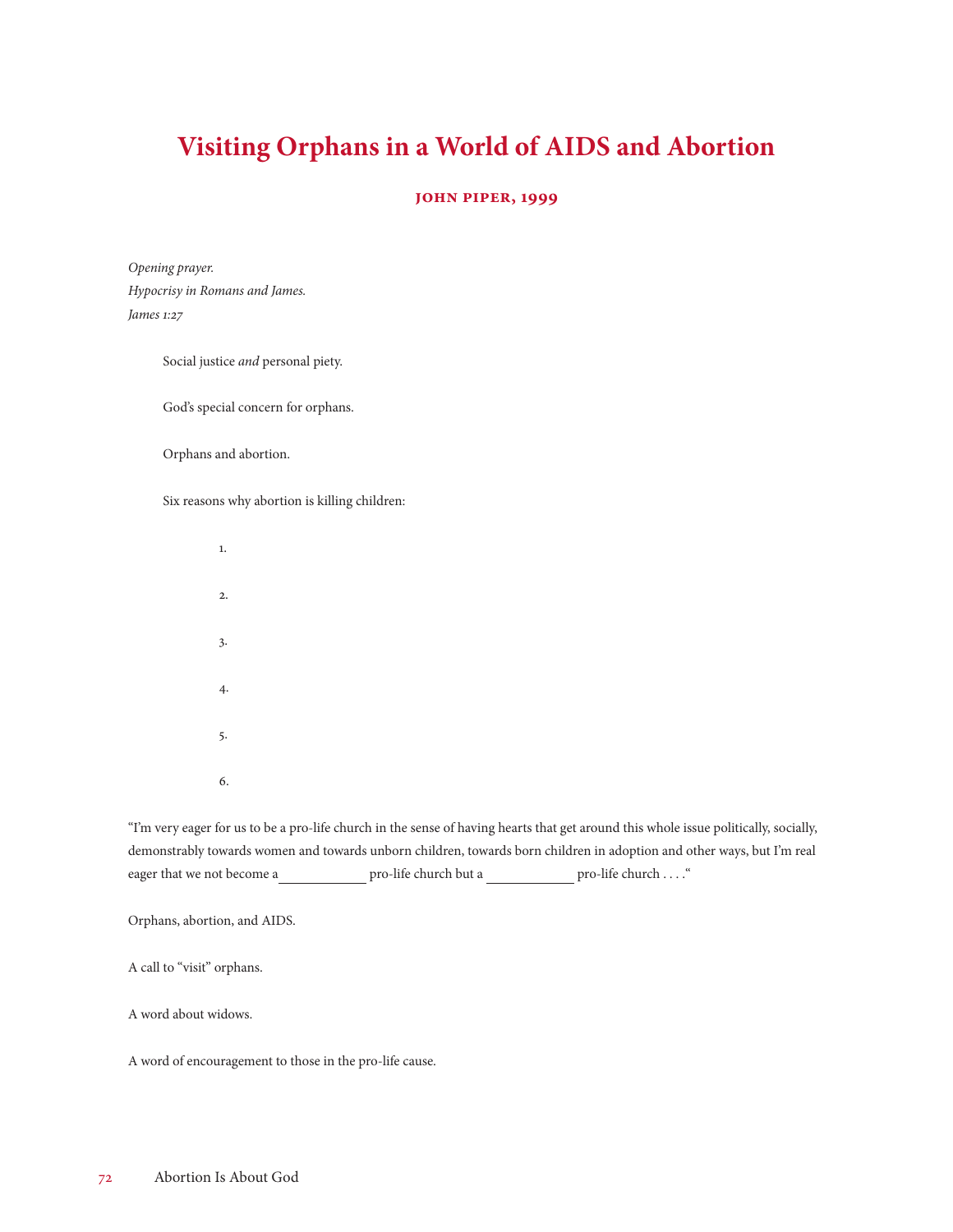# Appendix A



## *Fifty Ways to Help Unborn Babies and Their Mothers*

The following list is reproduced from Randy Alcorn's book *Pro-Life Answers to Pro-Choice Questions*, where it appears as Appendix F (pages 343–350). It has been abbreviated and modified slightly from its original form.

#### **Direct Personal Involvement**

- 1. Open your home to a pregnant girl.
- 2. Open your home to an "unwanted" child for foster care or adoption.
- 3. Volunteer time with organizations helping pregnant women, newborns, etc.
- 4. Establish a pregnancy counseling and abortion alternative service.
- 5. Donate materials to pregnancy centers and other prolife groups.
- 6. Teach your children and other young people how to say no to premarital sex.

#### **Educating Yourself and Others**

- 7. Become thoroughly informed about the abortion issue.
- 8. Talk to your friends, neighbors, and coworkers about the abortion issue.
- 9. Volunteer your services as a prolife speaker for schools and church groups.
- 10. Promote discussion of abortion in Internet chat rooms, on blogs, and on the radio.
- 11. Students: Write papers, make speeches, and start a campus prolife group.
- 12. Display attractive prolife posters and information at your office or shop.

#### **Literature, Visuals, and Advertising**

- 13. Order and distribute prolife literature.
- 14. Donate prolife books and magazine subscriptions to public and school libraries.
- 15. Use a premade prolife slide presentation, assemble your own, or buy a video tape and offer to show it in schools, churches, to your neighbors and government representatives.
- 16. Wear prolife symbols or use prolife bumper stickers or lawn signs.
- 17. Place newspaper ads, bench ads, and billboard posters.

#### **Letter Writing**

- 18. Write letters to the editor.
- 19. Compile and widely distribute a list of names, addresses, and phone numbers of politicians, newspapers, television stations, hospitals, and others in your area that people can contact to express their prolife views.
- 20. Select the most strategic measures and issues and host a prolife letter-writing party.
- 21. Write letters of encouragement to the sometimes tired and discouraged prolife activists.
- 22. Refuse any indirect or business support of abortion clinics and explain your refusal.
- 23. Contact physicians and hospitals that perform abortions and express your convictions.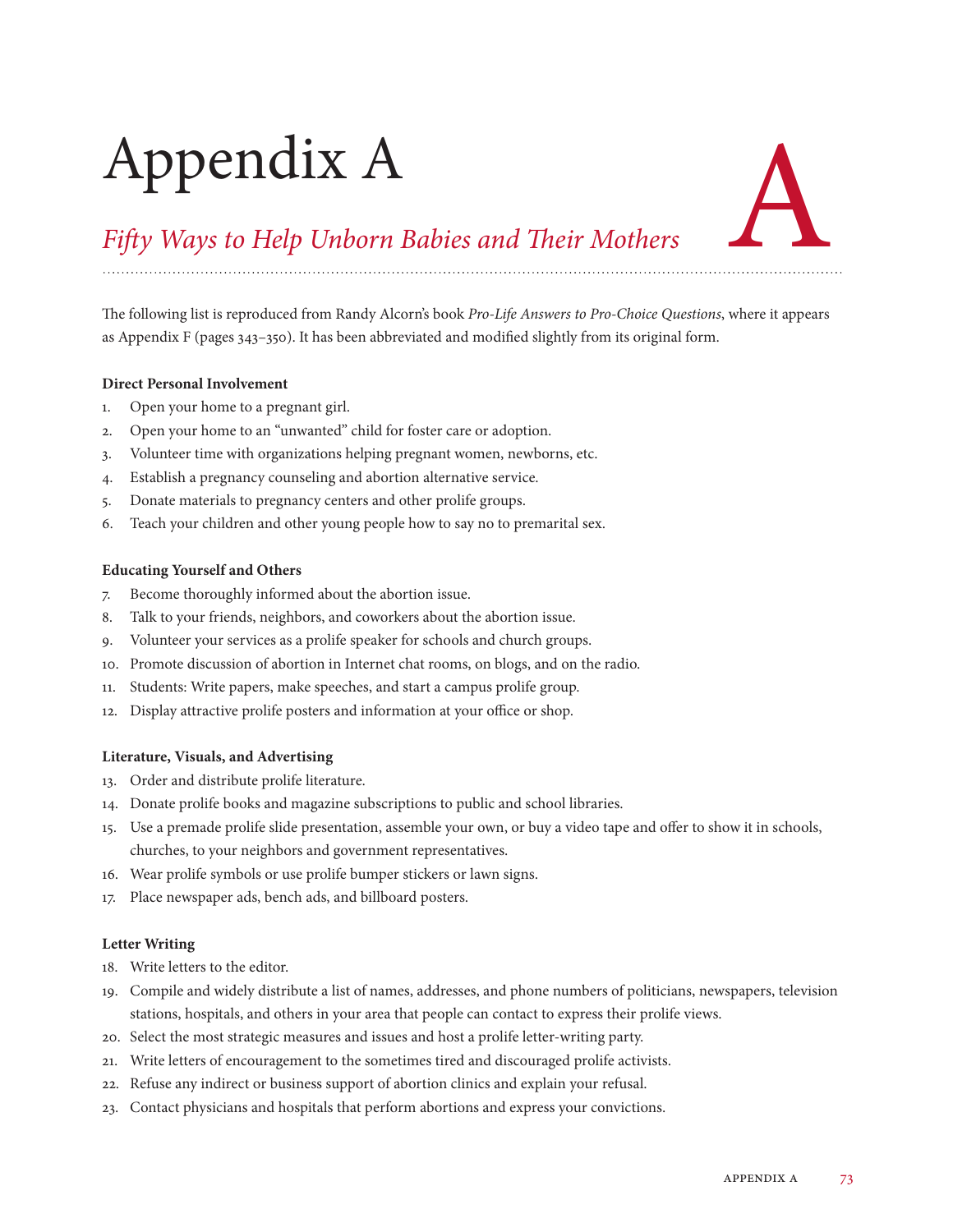- 24. Talk to journalists about your concern that they accurately represent the prolife side in their reporting.
- 25. Talk to teachers, especially junior high, high school, and college teachers.

#### **Political Action**

- 26. Write to representatives and others in government at local, state, and national levels.
- 27. Personally phone or set up a meeting with your representatives to share your views on abortion.
- 28. Draft, circulate, and sign petitions for prolife ballot measures, school board members, and so on.
- 29. Run for political office, or school board, or support other prolife candidates with your time and money.
- 30. Help a bright young prolifer through law school.

#### **Prolife Events**

- 31. Picket abortion clinics, hospitals, and physicians who perform abortions.
- 32. Make prolife signs for yourself and others.
- 33. Organize or participate in a "Life Chain."
- 34. Join prolife rallies and marches to galvanize prolife efforts.
- 35. Attend prochoice rallies as a peaceful counterdemonstrator.
- 36. Participate in peaceful nonviolent civil disobedience.

#### **Abortion Clinic Strategies**

- 37. Research and write a brochure on your local abortion clinic, citing specific lawsuits and health code violations, which are a matter of public record.
- 38. Collect information and initiate lawsuits against abortion clinics.
- 39. Hand out questionnaires and legal information to women entering and leaving clinics.
- 40. Keep new abortion clinics out of your community by informing the public, writing letters to council members, and contacting potential landlords and real estate agents.
- 41. Rent space as close as possible to an abortion clinic or Planned Parenthood office and establish a pregnancy counseling clinic or prolife information center.

#### **Influencing Your Church**

- 42. Organize a prolife task force and approach key church leaders.
- 43. Set up a prolife table at church with the best prolife literature and materials.
- 44. Construct a Memorial Rose Garden on your church property, where memorials are placed for unborn children.
- 45. Place a prolife newspaper ad, bench ad, or billboard with your church's name and phone number, offering your help to pregnant girls.
- 46. Take your church bus to prolife activities.
- 47. Have special prolife emphasis Sundays with special music, speakers, films, and literature.
- 48. Bring prolife issues and opportunities to the attention of your pastor, Sunday school class, Bible study, or men's, women's, or youth group.
- 49. Start a group of sidewalk counselors from your church that go once or twice a week to talk to women outside abortion clinics.
- 50. Pray daily for prolife ministries and victimized mothers and babies.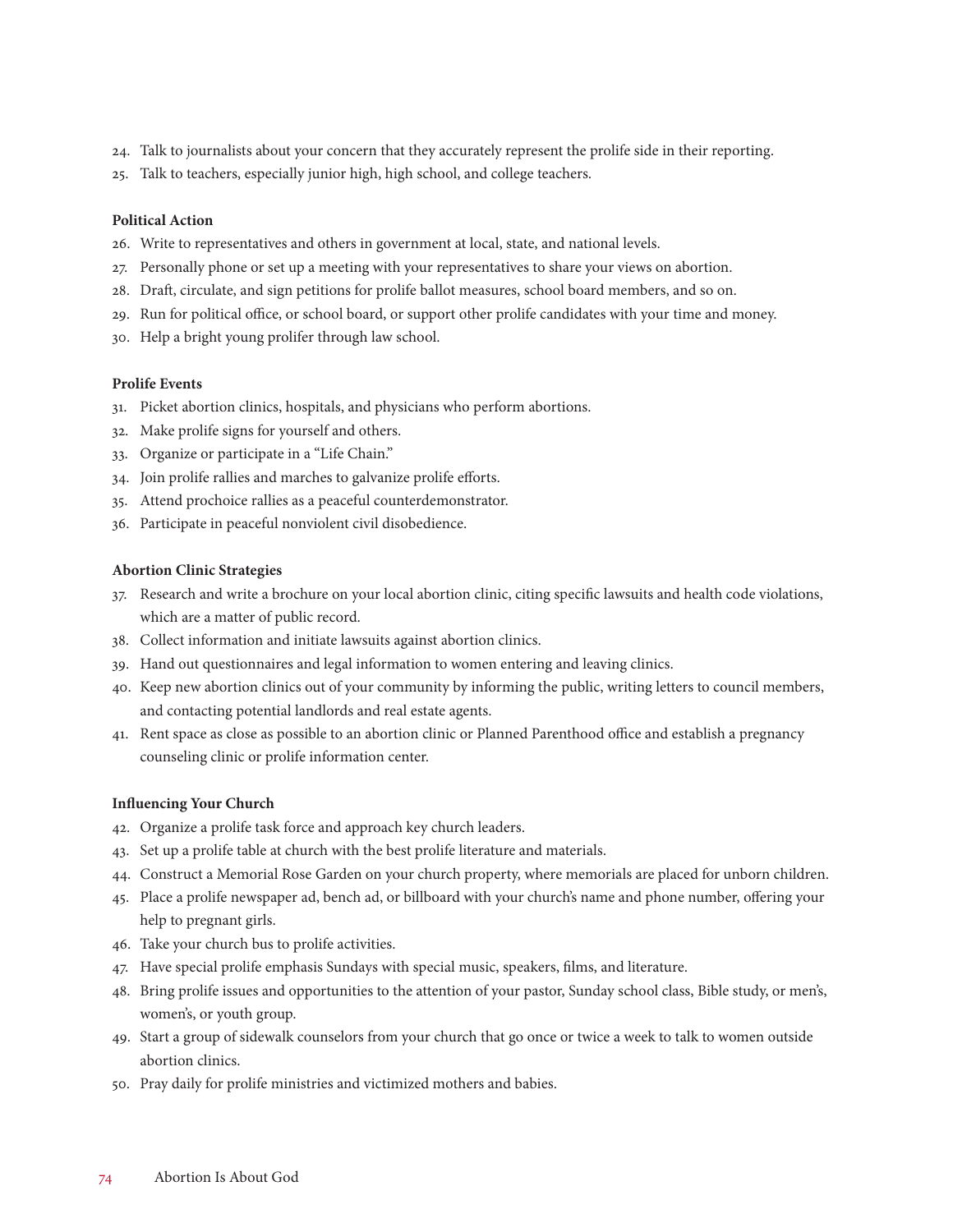# Appendix B

## *Exodus 21:22–25 and Abortion*

# B

The interpretation of Exodus 21:22–25 and especially verse 22 is complicated, as reflected in the variety of translations below:

#### Exodus 21:22—English Standard Version

*22 When men strive together and hit a pregnant woman, so that her children come out, but there is no harm, the one who hit her shall surely be fined, as the woman's husband shall impose on him, and he shall pay as the judges determine.*

#### Exodus 21:22—King James Version

<sup>22</sup> If men strive, and hurt a woman with child, so that her fruit depart from her, and yet no mischief follow: he shall *be surely punished, according as the woman's husband will lay upon him; and he shall pay as the judges* determine.

#### Exodus 21:22—New American Standard Version

*22 And* if *men struggle with each other and strike a woman with child so that she has a miscarriage, yet there is no*  further *injury, he shall surely be fined as the woman's husband may demand of him; and he shall pay as the judges*  decide.

#### Exodus 21:22—New American Standard Version, Updated (1995)

*22 If men struggle with each other and strike a woman with child so that she gives birth prematurely, yet there is no injury, he shall surely be fined as the woman's husband may demand of him, and he shall pay as the judges decide.* 

#### Exodus 21:22—New International Version

*22 If men who are fighting hit a pregnant woman and she gives birth prematurely but there is no serious injury, the offender must be fined whatever the woman's husband demands and the court allows.*

#### Exodus 21:22—New Jerusalem Bible

<sup>22</sup> If people, when brawling, hurt a pregnant woman and she suffers a miscarriage but no further harm is done, the *person responsible will pay compensation as fixed by the woman's master, paying as much as the judges decide.*

#### Exodus 21:22—New Living Translation

*22 Now suppose two men are fighting, and in the process they accidentally strike a pregnant woman so she gives birth prematurely. If no further injury results, the man who struck the woman must pay the amount of compensation the woman's husband demands and the judges approve.*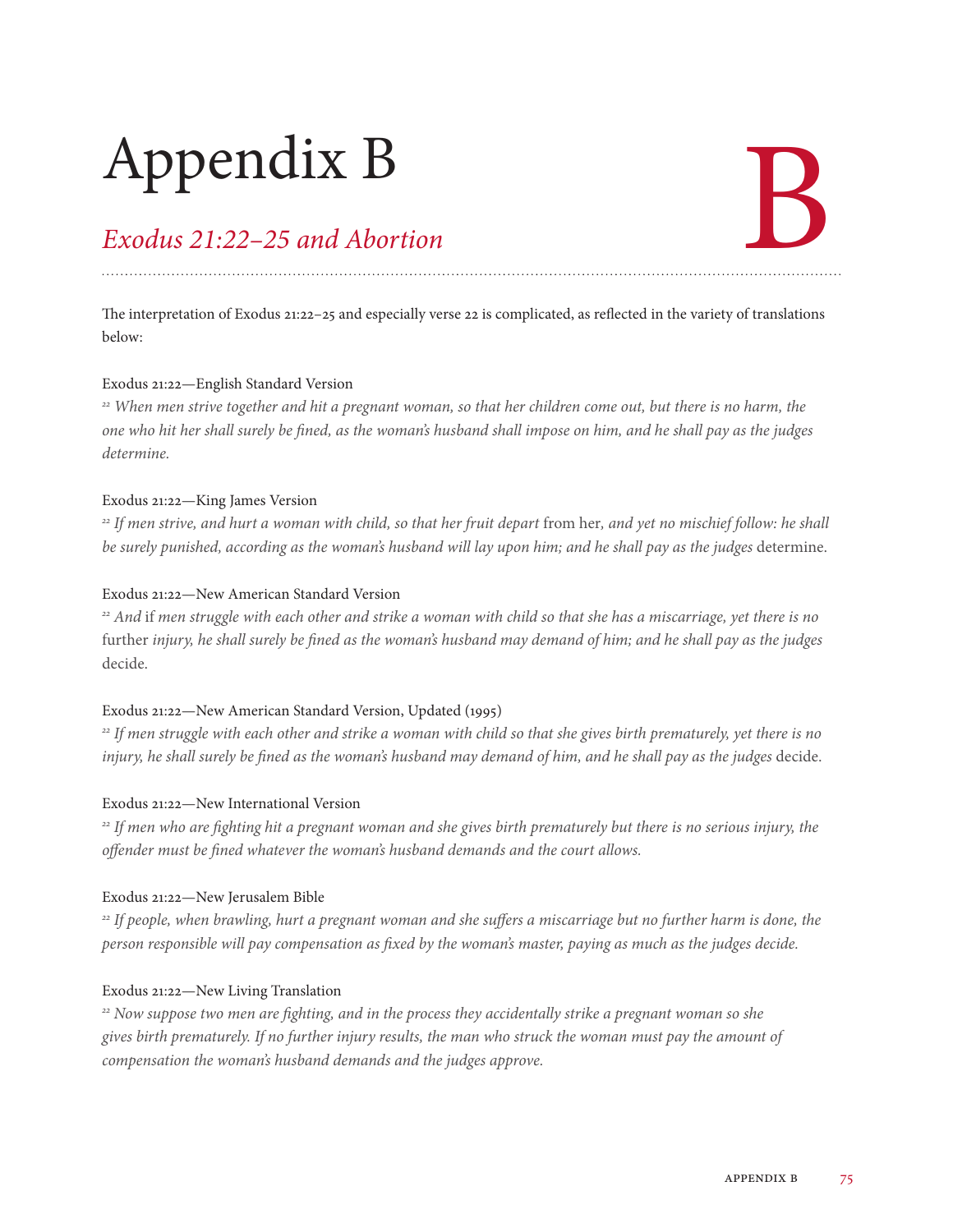#### Exodus 21:22—Revised Standard Version

*22 When men strive together, and hurt a woman with child, so that there is a miscarriage, and yet no harm follows, the one who hurt her shall be fined, according as the woman's husband shall lay upon him; and he shall pay as the judges determine.*

Given the different translation decisions made regarding this passage, how should we understand and interpret it? John Piper offers his own view:

*Sometimes Exodus 21:22-25 is used by pro-choice advocates to show that the Bible does not regard the unborn as persons just*  as worthy of protection as an adult. Some translations do in fact make this a plausible opinion. But I want to try to show that *the opposite is the case. The text really supports the worth and rights of the unborn.*

*Here is my own literal rendering from the original Hebrew:*

*And when men fight and strike a pregnant woman (*'ishah harah*) and her children (*yeladeyha*) go forth (*weyatse'u)*, and there is no injury, he shall surely be fined as the husband of the woman may put upon him; and he shall give by the judges. But if there is injury, you shall give life for life, eye for eye, tooth for tooth, hand for hand, foot for foot, burn for burn, wound for wound, stripe for stripe.*

*The key phrase is "and the children go forth." The RSV (and NASB!) translates this as a miscarriage. The NIV translates it as a premature live birth. In the former case the unborn is not treated with the same rights as the mother, because the miscarriage is not counted as serious loss to be recompensed life for life. In the latter case the unborn is treated the same as the mother* because the child is included in the stipulation that if injury comes there shall be life for life. Which of these interpretations is *correct?*

#### *In favor of the NIV translation are the following arguments:*

- *1. There is a Hebrew verb for miscarry or lose by abortion or be bereaved of the fruit of the womb, namely,* shakal. *It is used nearby in Exodus 23:26, "None shall miscarry (*meshakelah*) or be barren in your land." But this word is NOT used here in Exodus 21:22-25.*
- *2. Rather the word for birth here is "go forth" (*ytsa*'). "And if her children go forth . . ." This verb never refers to a miscarriage or abortion. When it refers to a birth it refers to live children "going forth" or "coming out" from the womb. For example, Genesis 25:25, "And the first came out (*wyetse*') red, all of him like a hairy robe; and they called his name Esau." (See also v. 26 and Genesis 38:28-30.)*

*So the word for miscarry is not used but a word is used that elsewhere does not mean miscarry but ordinary live birth.*

*3. There are words in the Old Testament that designate the embryo (*golem*, Psalm 139:16) or the untimely birth that dies (*nephel*, Job 3:16; Psalm 58:8; Is. 33:3). But these words are not used here.*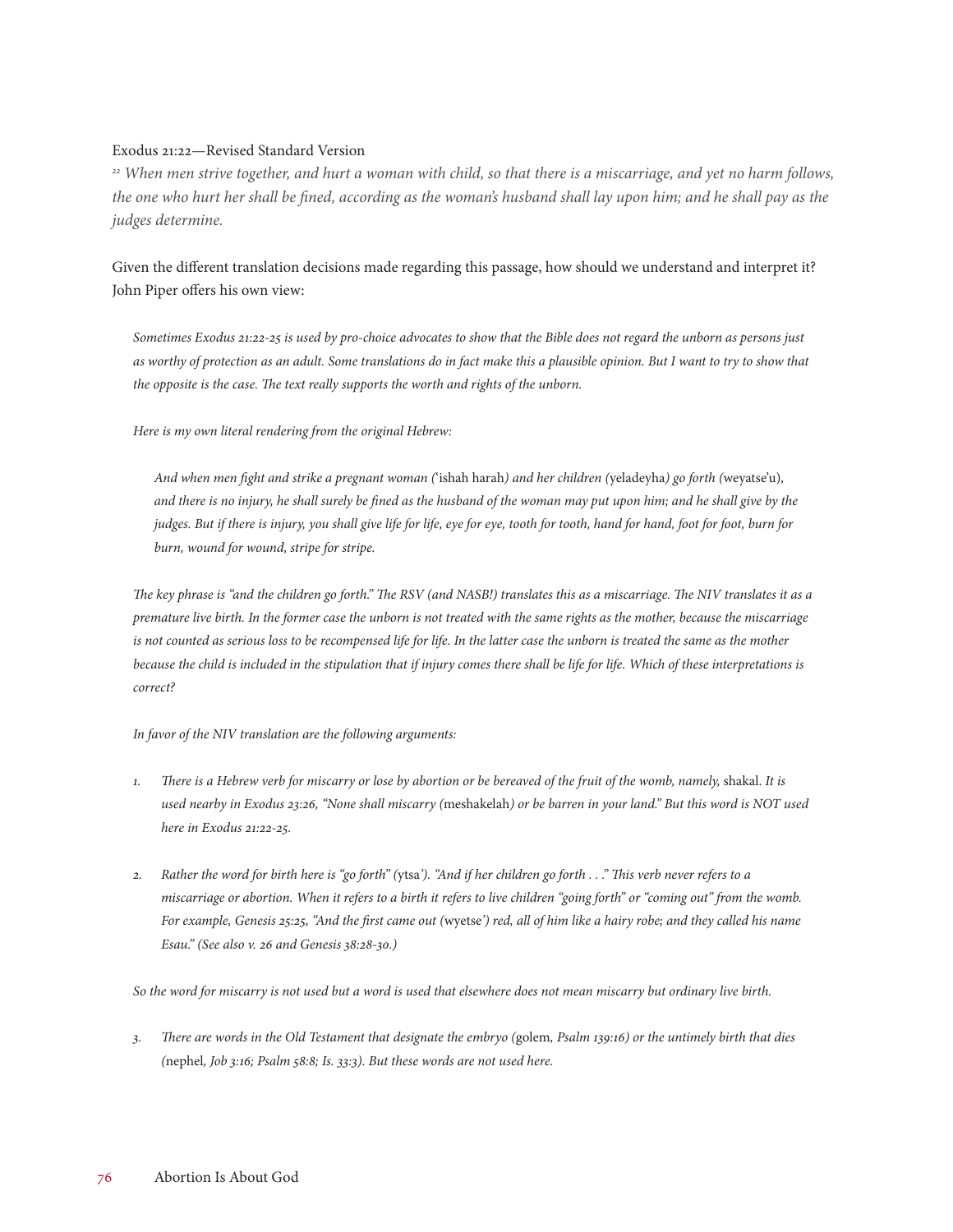- *4. Rather an ordinary word for children is used in Exodus 21:22* (yeladeyha)*. It regularly refers to children who are born and never to one miscarried. "*Yeled *only denotes a child, as a fully developed human being, and not the fruit of the womb before it has assumed a human form" (*Keil *and* Delitzsch*, Pentateuch, vol. 2, p. 135).*
- *5. Verse 22 says, "[If] her children go forth and there is no injury . . ." It does not say, "[If] her children go forth and there is no further injury . . ." (NASB). The word "further is NOT in the original text.*

*The natural way to take this is to say that the child goes forth and there is no injury TO THE CHILD or to the mother. The writer could very easily have inserted the Hebrew* lah *to specify the woman ("If her children go forth and there is no injury to her . . ."). But it is left general. There is no reason to exclude the children.*

*Likewise in verse 23 when it says, "But if there was injury . . ." it does not say "to the woman," as though the child were not in view. Again it is general and most naturally means, "If there was injury (to the child or to the mother).*<sup>1</sup>

Michael Grisanti offers three additional points which undercut any interpretation of this passage that would lend support to a pro-abortion view:

- *• Even if verse 22 presents the accidental miscarriage of an unborn child, this conclusion in no way legitimizes the intentional aborting of an unborn child.*
- *• Even according to the accidental miscarriage view, since a fine is levied against the guilty parties for causing this tragedy, the death of an unborn child is not acceptable.*
- *• If an accidental miscarriage results in a fine levied again the guilty party, how much more serious would be the intentional killing of an unborn child? It is totally inappropriate to use this passage sanction abortion, an intentional killing of a child.2*

In conclusion, we might say that even if there are some interpretative difficulties involved with this passage, we can say with a high degree of confidence that Exodus 21:22-25 cannot be offered in support of the pro-abortion position.

<sup>1</sup> John Piper, "Exodus 21:22–25 and Abortion," an online article at the desiringGod website. Davis, following Kline, offers another possible interpretation of these verses which establishes that "the life of the unborn child is granted a legal status equal to the mother's" (51) but by a different exegetical route. See Davis, *Abortion and the Christian*, 49–52.

<sup>2</sup> "The Abortion Dilemma," *The Master's Seminary Journal* 11.2, 186–187.